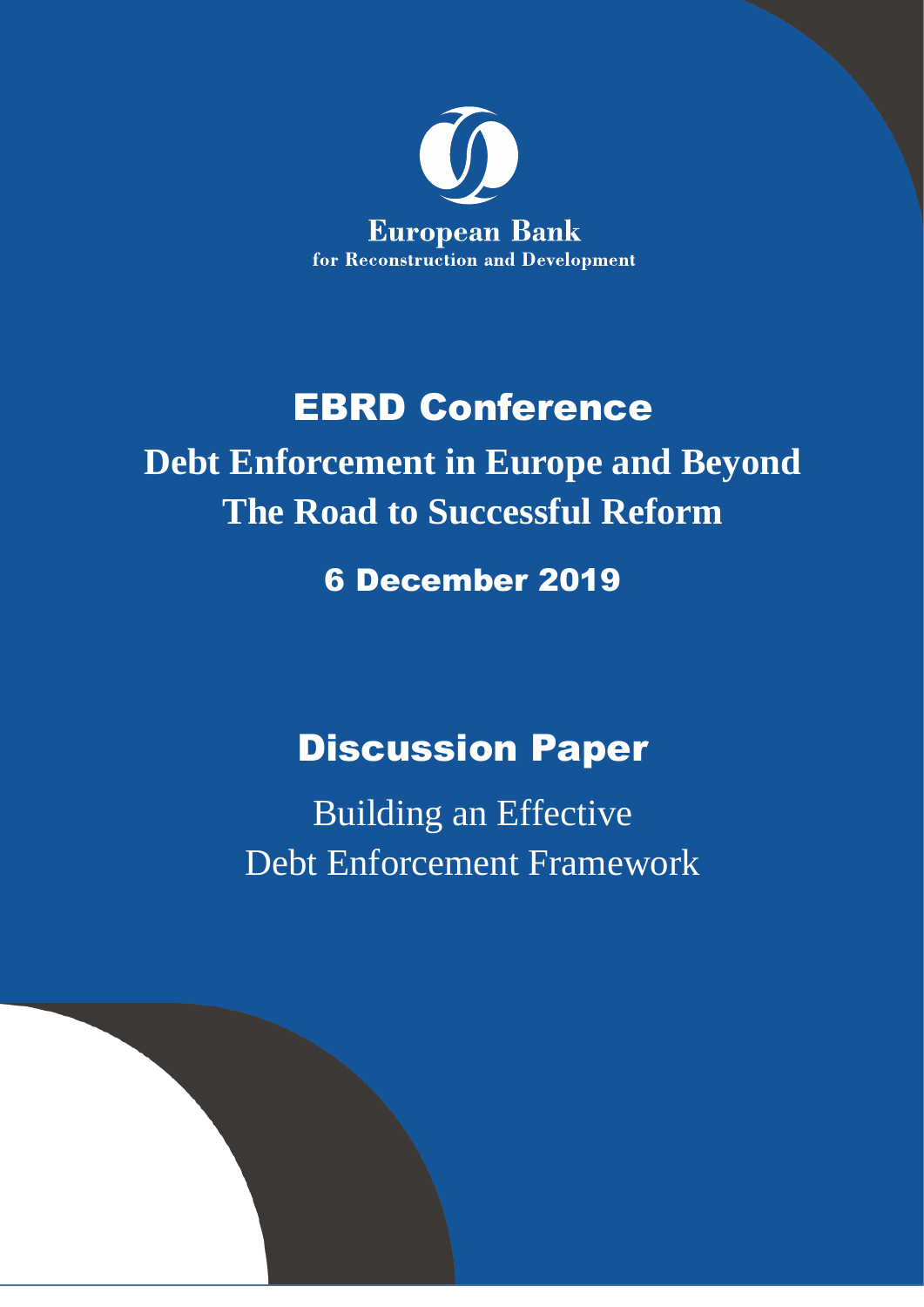## **TABLE OF CONTENTS**

| 1.  |     |  |
|-----|-----|--|
|     | 1.1 |  |
|     | 1.2 |  |
|     | 1.3 |  |
|     | 1.4 |  |
| 2.  |     |  |
| 2.1 |     |  |
| 2.2 |     |  |
| 2.3 |     |  |
| 2.4 |     |  |
|     | 2.5 |  |
| 3.  |     |  |
|     | 3.1 |  |
|     | 3.2 |  |
|     | 3.3 |  |
|     | 3.4 |  |
|     | 3.5 |  |
| 4.  |     |  |
| 4.1 |     |  |
| 4.2 |     |  |
| 4.3 |     |  |
| 4.4 |     |  |
|     | 4.5 |  |
| 5.  |     |  |
| 6.  |     |  |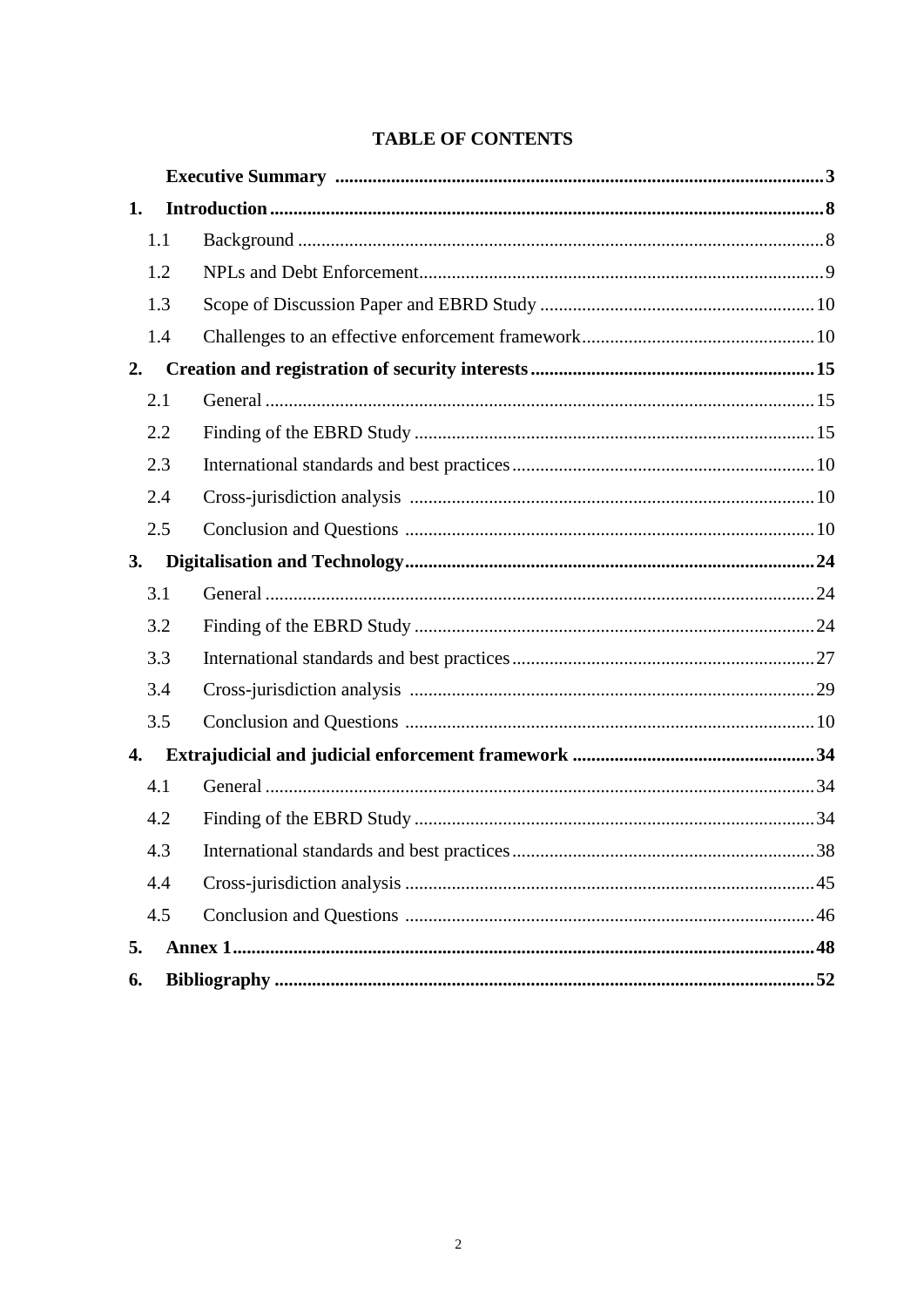## **Executive summary**

Effective and reliable enforcement frameworks are of fundamental importance to the availability of credit, to economic development and to resolving high levels of non-performing loans ("**NPL**") in the banking sector. This Discussion Paper examines three common themes from a study finalised in 2019 by the European Bank for Reconstruction and Development ("**EBRD**"), DLA Piper (Ukraine) and a consortium of national legal firms led by DLA Piper of the enforcement framework for secured and unsecured commercial claims in Albania, Croatia, Cyprus, Greece and Ukraine (the "**EBRD Study**"): (1) Creation and Perfection of Security Interests by Registration, (2) Digitalisation and Technology and (3) Judicial and Extra-Judicial Enforcement Mechanisms.

Country examples provided below are indicative and further details, including recommendations in relation to specific issues found in national frameworks and international best practices are contained in the Discussion Paper and the EBRD Study. A comparative table with an overview of the national frameworks of Albania, Croatia, Cyprus, Greece and Ukraine is at Annex 1 to this Discussion Paper.

## *Theme 1: Creation and Perfection of Security Interests by Registration*

*Modern secured transactions legislation should aim to set low requirements in terms of formalities, content and costs for execution of a security agreement and allow for the creation of a security interest over all types of present and future assets to secure a wide range of debts.*

The findings of the EBRD Study reveal some challenges in respect of the availability, range and extensiveness of security interests, in particular:

- *Legal prohibitions on the types of persons who can be beneficiaries of security interests in relation to immovables and who can purchase land in an enforcement sale*. For example, in Ukraine, there is a statutory prohibition on non-banking entities and foreign investors taking security over or purchasing agricultural land plots and in Albania, a prohibition on foreign buyers purchasing land;
- *Practical limitations on taking security over certain kinds of assets*. For example, in Albania, lands plots are considered undesirable collateral because of uncertainties caused by the restitution process in relation to property nationalised under the former socialist regime;
- *Absence of or uncertainty relating to the financial collateral regime*. Ukraine does not have a financial collateral regime and in Albania and Croatia the existing regime is new and is not applied in practice;
- *Legislative gaps in relation to the extensiveness of security interests.* Uncertainties relate to whether some forms of security capture future assets, whether existing mortgages extend to after-acquired property and to the overall concept of the floating charge; and
- *Unclear interaction between competing security interests*. For example, in Croatia notwithstanding any registration of an account pledge, an unregistered private deed known as a 'debenture bond' containing a promise to pay the holder may, in practice, be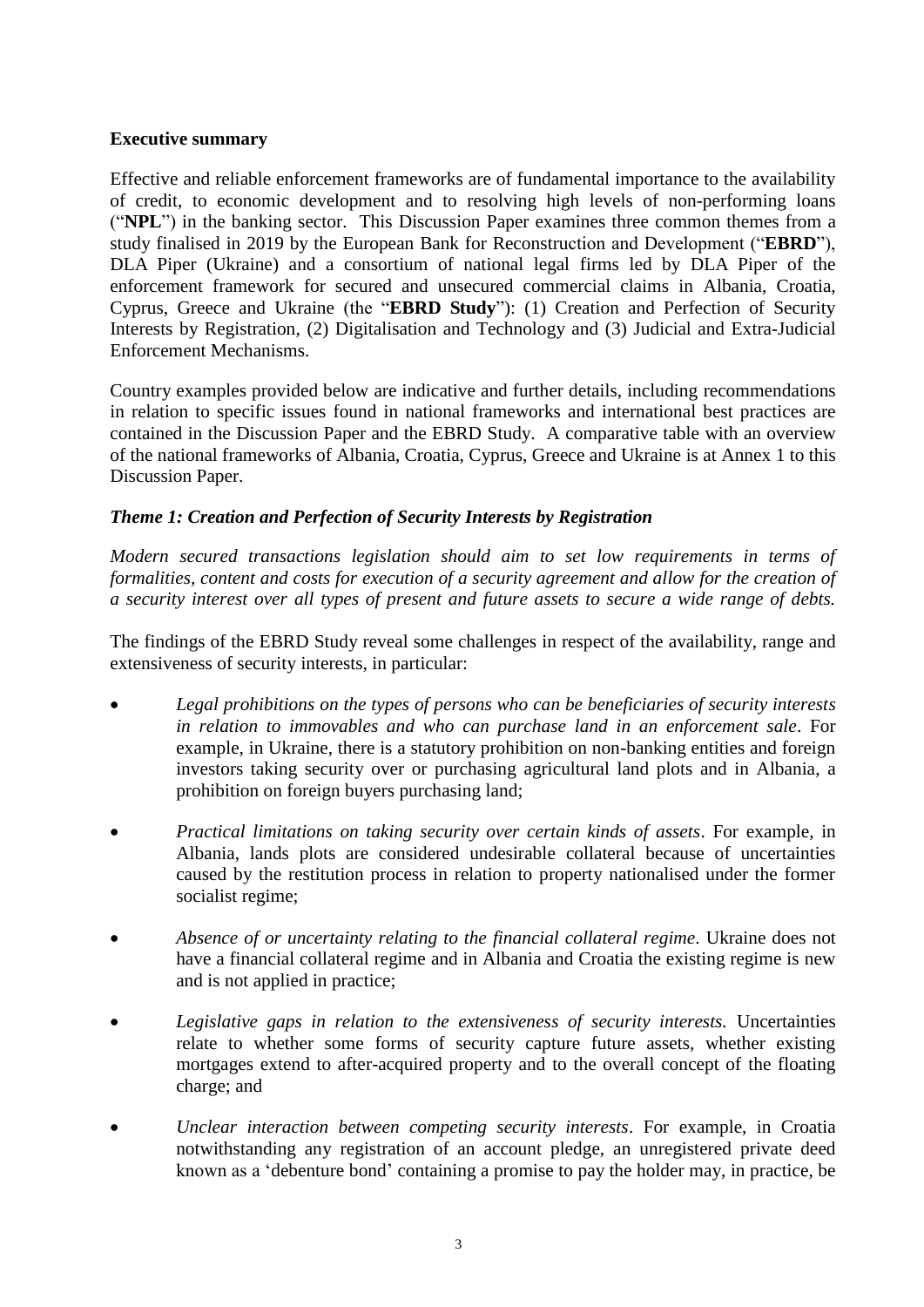presented for payment to a government agency and paid in priority to any account pledgee party to a pledge agreement registered with the same government agency.

*A centralised and easily accessible registration system for registration of security supports asset-based lending since it plays an important role in determining the existence and therefore the priority of any security interests.*

Registration of security interests in the countries covered by the EBRD Study has its own set of challenges, which are as follows:

- *Decentralisation of registries*. For example, in Greece, registration must take place at the seat of the pledgor at the time of registration of the pledge. This issue may be addressed through an interconnected electronic registry system;
- *Costs and lack of clarity relating to the role of the notary*. For example, execution of mortgages in Greece is beset by high notarial costs, while in Croatia the involvement of a notary confers benefits in respect of an expedited first stage enforcement procedure but it is not clear what level of notarial involvement is required by the legislation i.e. notarisation of a signature or solemnisation of the entire agreement before the notary;
- *Lack of formal recognition of the security agent structure in syndicated loans*. In Albania, Croatia and Greece there is no express legal recognition of the security agent and therefore parties rely on the parallel debt structure; and
- *Lack of formal recognition of subordination agreements*. For example, in Ukraine it is common for parties to enter into subordination agreements but their enforceability is uncertain.

## *Theme 2: Digitalisation and Technology*

*Digitalisation and technology in the field of security registries, public auctions, and judicial processes encourage greater transparency, efficiency and accuracy of data.* 

The findings of the EBRD Study reveal that a number of challenges remain in respect of this digital and technological transformation of enforcement frameworks:

- *Lack of digitalisation of judicial proceedings due to the absence of electronic filing of documents with the court and requirements for the court file to be in hard copy*. For example, Albania and Cyprus rely on a completely manual and paper-based court system, with a rudimentary level of information and communications technology. In Greece, the parties may be updated on the progress of their case electronically, but the electronic filing of legal documents before the Greek Courts remains optional, apart from recent changes which make it compulsory for administrative law cases;
- *Unsatisfactory transition from paper-based to electronic collateral registries*, resulting in dispersed and unlinked electronic, paper-based and hybrid collateral registries, which prevents lenders from effectively searching and registering security interests. For example, Greece lacks a digitalised registry for all kinds of assets. Croatia has a high level of digitalisation, but the online Land Registry has issues with the reliability of data;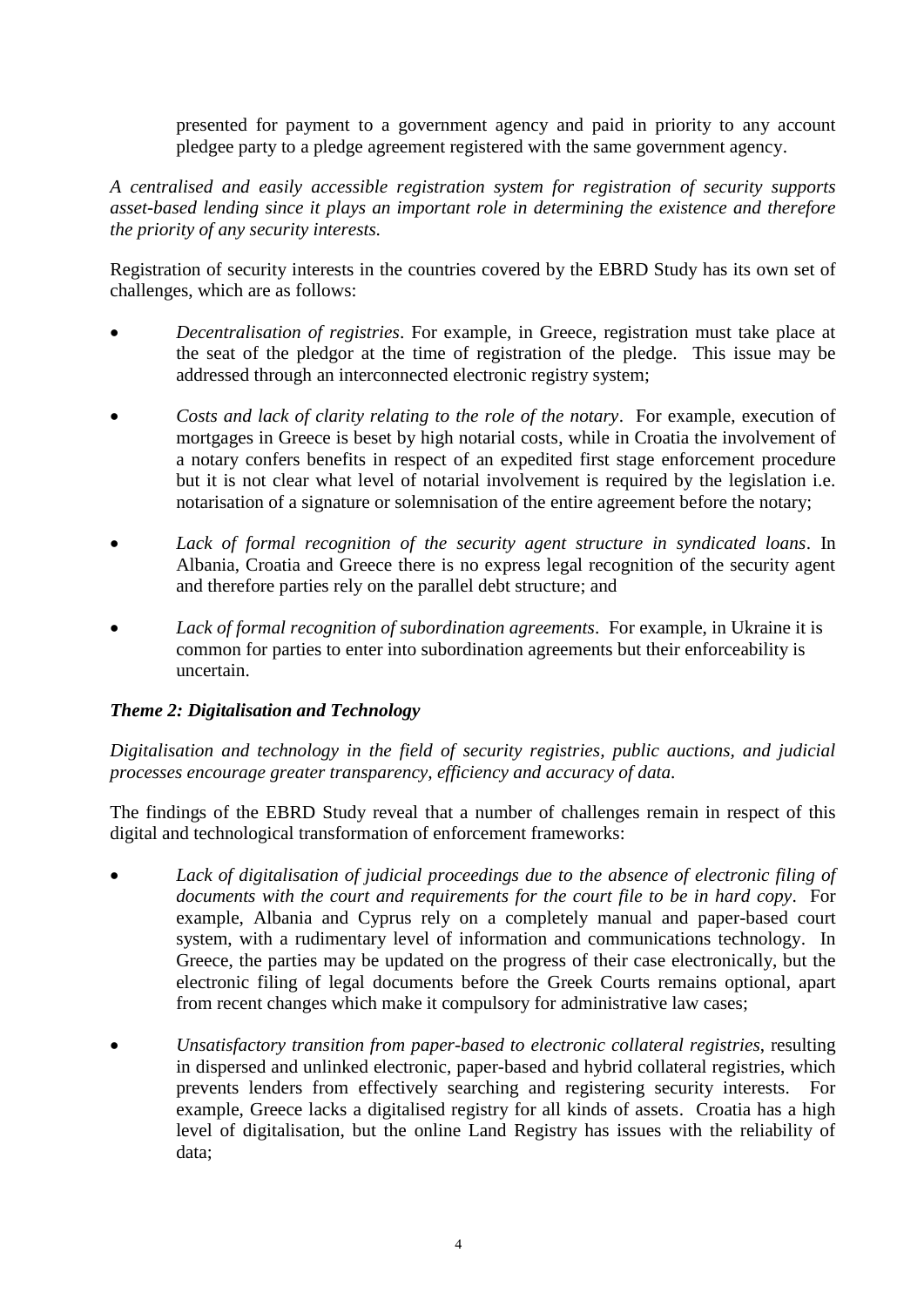- *Deficiencies in the existing online registries, which result in reduced functionality*. For example, the online Albanian Secured Charges registry has discrepancies in the description of secured movables;
- *Lack of online functionality relating to all aspects of the registry*. Only two countries (Croatia and Cyprus) permit electronic registration of security interests and in Croatia this is only with respect to regitration of security over immovables. In Ukraine, registration of security interests in the Ukrainian Immovables Property Registry cannot be performed online due to the requirement for the authorised person to sign the application in front of the state registrar or notary. In the Albanian Secured Charges registry, it is not possible to register a secured charge electronically;
- *Incomplete or inaccurate information concerning existing security interests stored in registries*. In Croatia, there is a gap between the Land Registry status of real properties and the status in municipal cadastral records and/or actual condition, because the two systems have not yet been reconciled. In the Ukrainian Immovables Property Registry, inaccuracies result from the lack of rules for reinstating entries in scenarios where a court invalidates a title transfer to a third party without the mortgagee's consent;
- *High costs for creation, registration and enforcement of security interests in the form of (sometimes uncapped) percentage-based fees instead of fixed fees, which appears to be particularly an issue for security over immovables.* For example, in Greece, excessive percentage-based fees for the registration of mortgages have strongly affected market practice concerning the structuring of secured loans as parties try to structure these as bond transactions to benefit from exemptions for higher fees; and
- Lack of digitalised public auction platforms for the sale of assets in enforcement *proceedings*. For example, Albania does not have electronic auction systems for enforcement proceedings. Cyprus is in the process of developing a creditor led electronic public auction system and no electronic auction has taken place as at the date of this paper. While Croatia, Greece and Ukraine have digitalised public auction systems, market participants note that further improvements are needed.

## *Theme 3: Extrajudicial and Judicial Enforcement Framework*

*Legal systems should provide for prompt, predictable and affordable enforcement procedures and remedies for the realisation of security interests, for maximisation of the recovery value of collateral and for encouraging provision of cheap credit. A reasonable balance between ease and speed of enforcement remedies for creditors, on one hand, and the protection of both the debtor and third parties is to the advantage of all involved stakeholders.*

The key challenges revealed through the findings in the EBRD Study in this respect are as follows:

 *Lengthy enforcement procedures and practical difficulties raised by the debtor in outof-court enforcement procedures.* In all jurisdictions, enforcement proceedings are often delayed by debtors raising procedural and substantive objections, thereby forcing creditors into a judicial enforcement route. None of the jurisdictions covered, with the exception of Greece, have developed fast-track judicial enforcement procedures, although there have been efforts to simplify the process for enforcement of certain types of security interests. For example, in Cyprus the recent Mortgage Act has limited the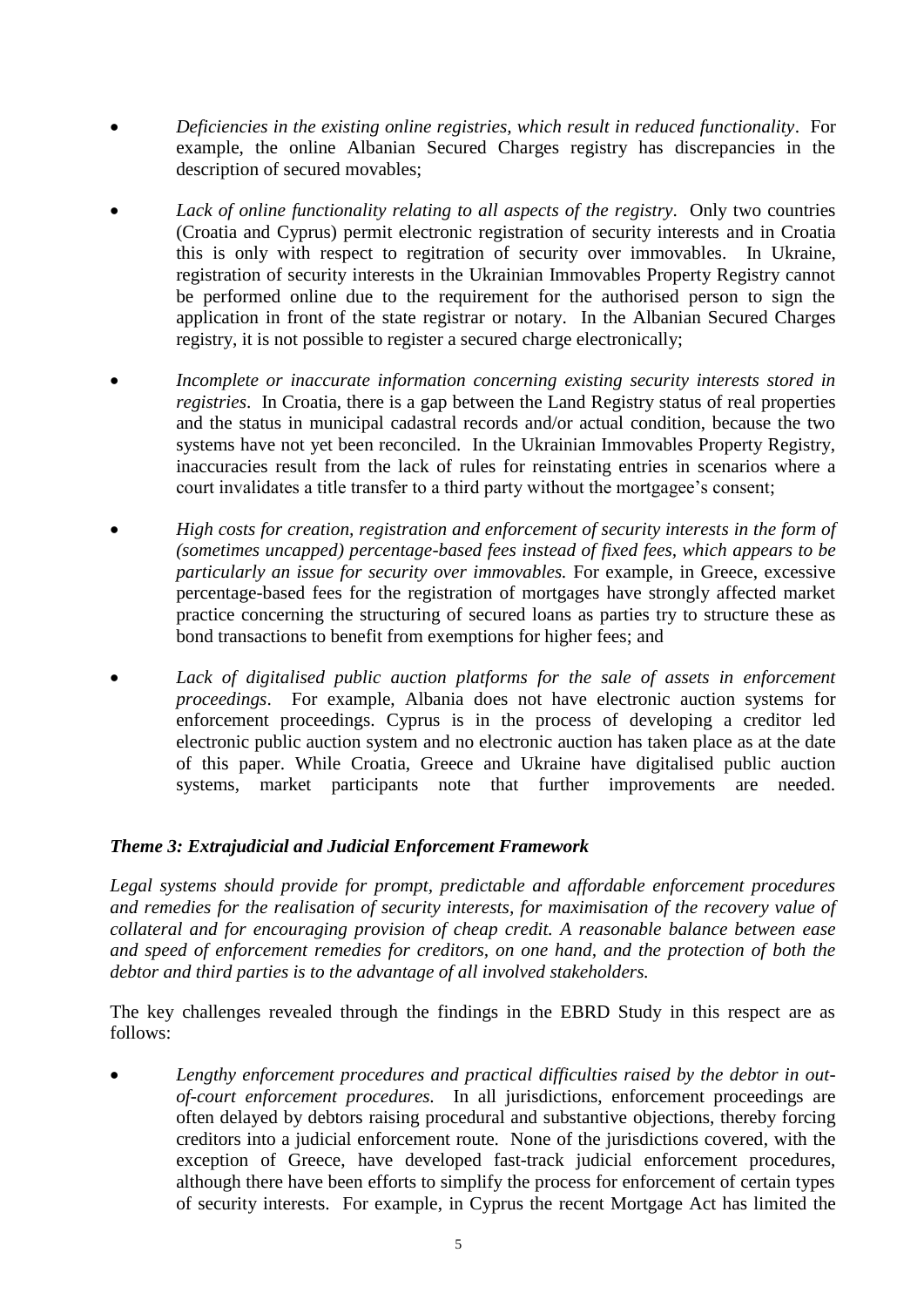right of the debtor to file unsubstantiated appeals against enforcement notices provided and/or actions taken by secured creditors. In Albania, Croatia, Greece and Ukraine certain security instruments formalised before a notary have the status of enforceable deeds, which simplifies the enforcement process by removing the requirement to obtain a court judgment on the debt due and commencement of the enforcement procedure;

- *Infrastructural weaknesses in judicial enforcement proceedings* linked to a large number of enforcement cases, understaffed courts and lack of specialisation in commercial matters. For example, Albania, Cyprus and Greece lack specialised courts or divisions and judges for commercial disputes and the number of judges in Cyprus per capita is much lower than in other EU member states such as Croatia;
- *Lack of legal provisions permitting or encouraging out-of-court enforcement of secured assets.* For example, only judicial enforcement procedures are relevant in practice in Albania. While Ukraine allows out-of-court enforcement for both movables and immovables, extra-judicial enforcement of a pledge over movables by taking legal title discharges the security package of the secured creditor in its entirety, which discourages its use in practice. Until recently this also used to be the case for any out-of-court enforcement over immovables by taking legal title;
- *Lack of legal provisions permitting both public auctions and private sales.* For example, in Albania, all secured assets sold to third parties are required to be sold through public auction, and in Croatia and Cyprus, movables are allowed to be sold through private sale, but immovables are required to be sold through public auction;
- *High costs involved in judicial enforcement process*, due to the fees and expenses charged by the various parties involved in the process: courts, lawyers, notaries, appraisers and enforcement agents. For example, Albania has high costs due to the high level of remuneration for bailiffs, which is based on a percentage of the claim's value. In Croatia and Ukraine, there is a requirementfor the party bringing the enforcement action to advance enforcement costs, without certainty of outcome and in Croatia the exercise by courts of the option to split enforcement proceedings into separate proceedings in each region where the collateral is located increases costs; and
- *Uncertainty regarding enforcement of security interests within insolvency proceedings*. For example, in Albania, the enforcement of secured assets within an insolvency proceeding is decided at the discretion of the administrator, and in Cyprus, although the law permits enforcement of security outside insolvency, the courts may order otherwise.

Overall, designing and implementing an effective debt enforcement framework for a national legal system continues to be a difficult task but it has to be addressed. It is up to lawmakers to fine-tune national enforcement systems with a view to delivering the best outcome for a rapid, efficient and effective resolution of commercial disputes, making use of new technologies and alternative dispute resolution mechanisms as applicable. Inevitably the choices made will determine the attractiveness of a particular jurisdiction for international investment and the extension of credit.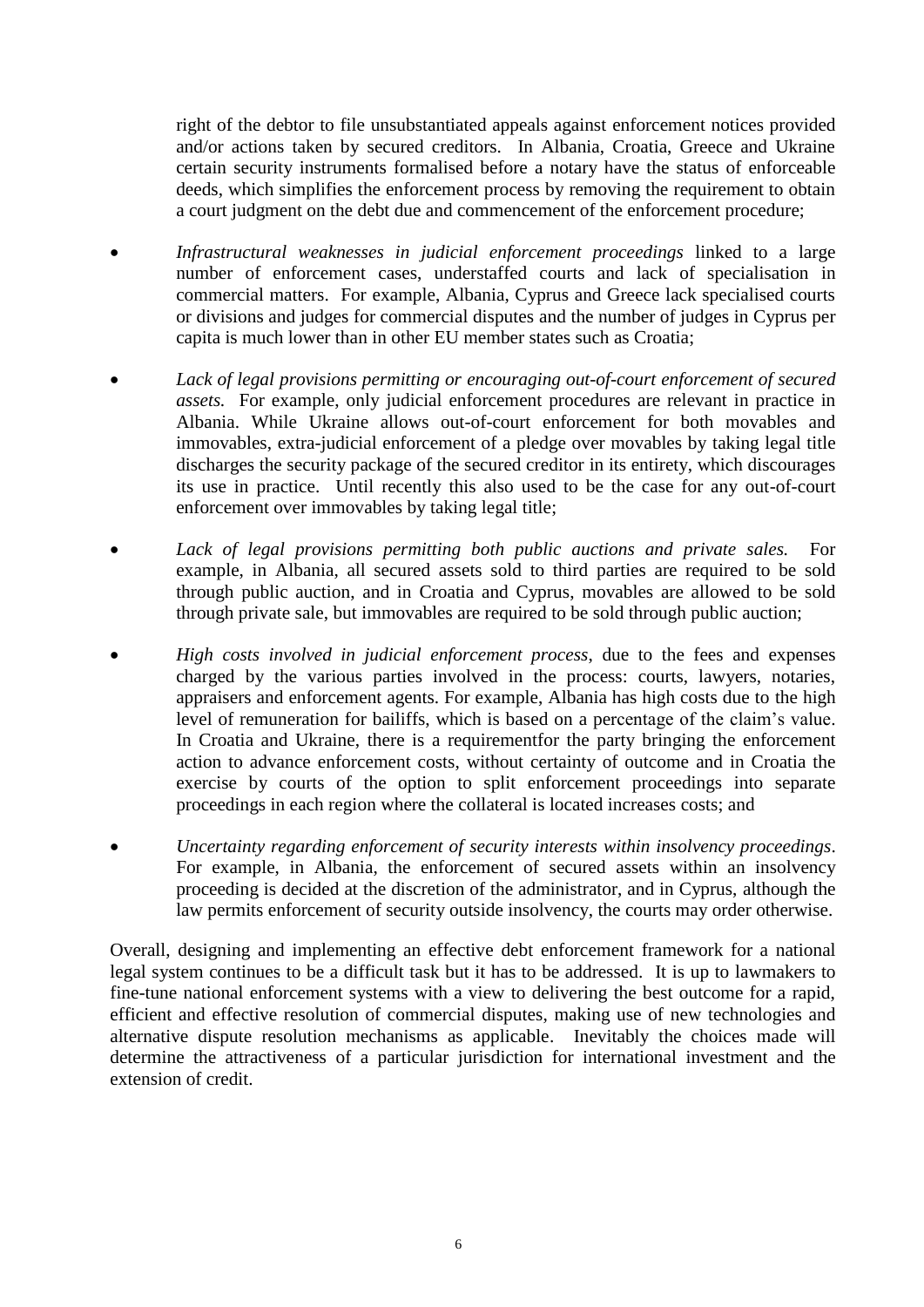#### <span id="page-6-0"></span>**1. Introduction**

#### <span id="page-6-1"></span>1.1 Background

 $\overline{a}$ 

This Discussion Paper has been produced by the EBRD in connection with a technical assistance project (the "**Project**"), which analysed from 2017 to 2019 the enforcement framework for secured and unsecured commercial claims in five selected EBRD countries of operations: Albania, Croatia, Cyprus, Greece and Ukraine.<sup>1</sup> These jurisdictions recorded in recent years the highest level of NPL in the EBRD region.<sup>2</sup> Further, these states, with the exception of Croatia, rank lower in the World Bank Doing Business index in comparison to other European countries, in particular with regard to its enforcing contracts indicator, which measures the time and cost for resolving commercial disputes, and the quality and efficiency of judicial process.<sup>3</sup>

The purpose of the Project was to explore the link between high NPLs, namely bank loans which have not been repaid or which are unlikely to be repaid in full by the debtor and the performance of each country's enforcement framework.<sup>4</sup> Specifically the Project sought to identify barriers to efficient, timely and transparent collection of secured and unsecured debt and to propose corresponding recommendations for reform.<sup>5</sup> In this paper, the term secured debt shall refer to debt that is secured by collateral on the basis of a security agreement. Reference to unsecured debt shall be used broadly to describe debt in relation to unsecured loans, trade debts and the uncollateralised part of a secured loan.

The aim of this Discussion Paper is to build on the individual country reports contained in the EBRD Study first, by identifying common issues and themes among the five countries assessed and second, by highlighting best practice and the potential for technology to support the development of more transparent and efficient security registration and enforcement procedures of secured and unsecured debt.

<sup>&</sup>lt;sup>1</sup> Special thanks to Dr Thomas Traschler for preparing a scoping paper and to counsel at Tashko Pustina Attorneys (Albania), Law Firm Glinska & Mišković (Croatia), Pamboridis LLC (Cyprus), Karatzas & Partners Law Firm (Greece) and DLA Piper (Ukraine), for their work on the EBRD Study which formed the basis for this paper and for updating the information contained in this paper: [<https://www.ebrd.com/insolvency-sector](https://www.ebrd.com/insolvency-sector-assessment/enforcement-study.pdf)[assessment/enforcement-study.pdf>](https://www.ebrd.com/insolvency-sector-assessment/enforcement-study.pdf) accessed 27 November 2019. The Legal Transition Team would also like to thank Olexander Droug, Marek Dubovec, Shreya Garg, Mary Mitsi and Oleksii Sobolev for their invaluable contributions.

<sup>&</sup>lt;sup>2</sup> See the Vienna Initiative, 'NPL Monitor for the CESEE region (H1 2019)' <http://npl.viennainitiative.com/assets/Uploads/2019/06/c3676d2ea8/npl-monitor-2019-H1.pdf> accessed 26 November 2019. The NPL ratio as of September 2018 was the following: Albania (12.9), Croatia (10.2), Cyprus (21.1), Greece (44.1) and Ukraine (54.3).

<sup>&</sup>lt;sup>3</sup> World Bank Doing Business Report 2019, accessible at < [https://www.doingbusiness.org/content/dam/doingBusiness/media/Annual-Reports/English/DB2019-report\\_web](https://www.doingbusiness.org/content/dam/doingBusiness/media/Annual-Reports/English/DB2019-report_web-version.pdf)[version.pdf](https://www.doingbusiness.org/content/dam/doingBusiness/media/Annual-Reports/English/DB2019-report_web-version.pdf) > accessed 27 November 2019. In the World Business 2019 Doing Business rankings for enforcing contracts, the Project countries ranked as follows: Croatia (25), Ukraine (57), Albania (98), Greece (132) and Cyprus (138). World Bank rankings for resolving insolvency are better in all countries, apart from Croatia (59) and Ukraine (145).

<sup>4</sup> Accessible at [<https://www.ebrd.com/insolvency-sector-assessment/enforcement-study.pdf>](https://www.ebrd.com/insolvency-sector-assessment/enforcement-study.pdf) accessed 27 November 2019.

<sup>5</sup> Similar country specific NPL studies have been conducted by the EBRD in Hungary, Mongolia, Serbia and Turkey, accessible at [<https://www.ebrd.com/what-we-do/sectors/legal-reform/debt-restructuring-and](https://www.ebrd.com/what-we-do/sectors/legal-reform/debt-restructuring-and-bankruptcy/sector-assessments.html)[bankruptcy/sector-assessments.html>](https://www.ebrd.com/what-we-do/sectors/legal-reform/debt-restructuring-and-bankruptcy/sector-assessments.html) accessed 27 November 2019.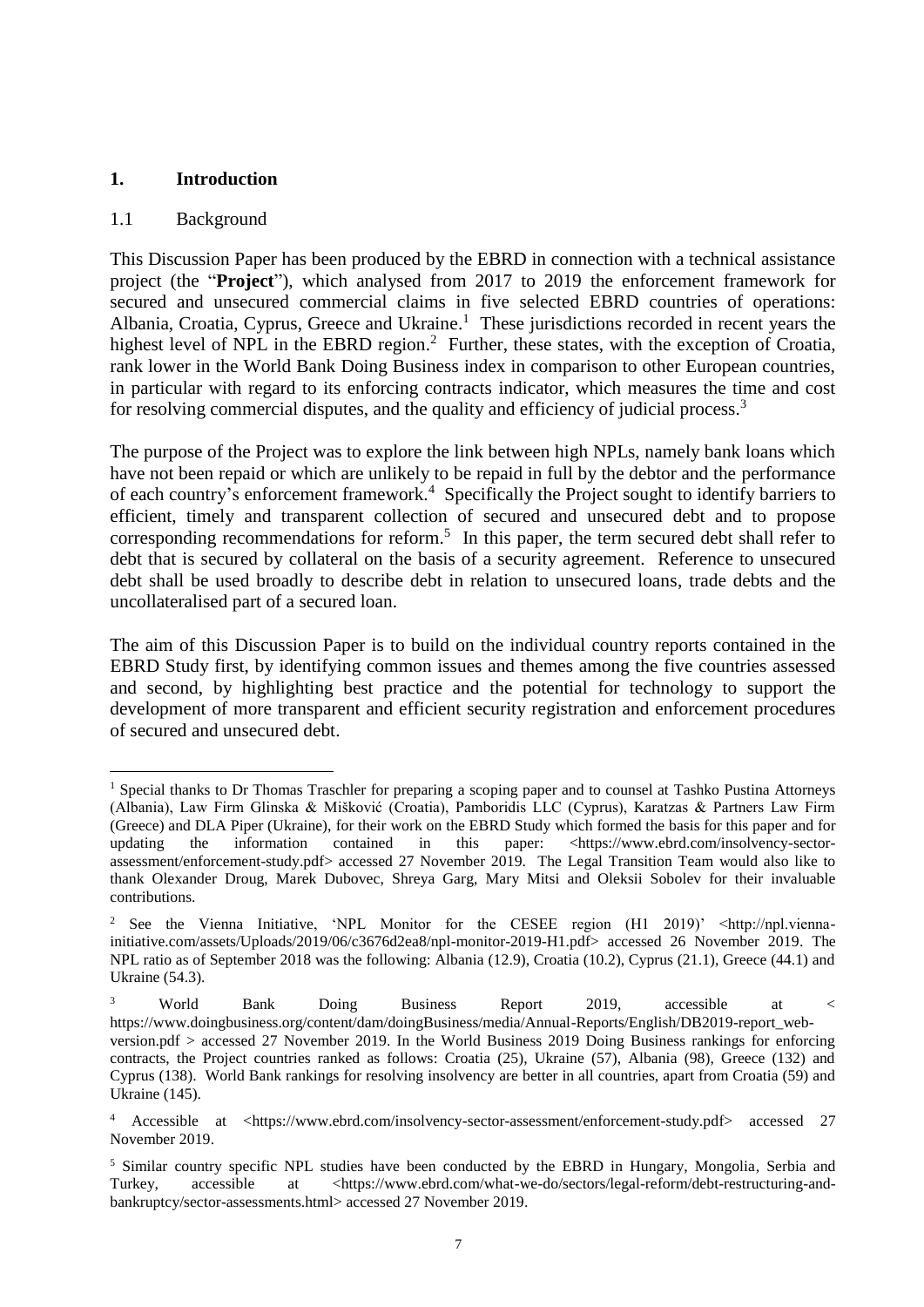The Discussion Paper further aims to provide the basis for exchange between policy makers, practitioners and academics at a conference to be hosted by the EBRD on debt enforcement on 6 December at its London headquarters. It is anticipated that both the Discussion Paper and the lessons drawn at the conference will help the EBRD to develop a roadmap that may be used as a point of reference by policy makers and stakeholders engaged in reforms relating to debt enforcement.

The Discussion Paper is divided into the following sections, which are each devoted to one core challenge of reform: (1) Creation and Perfection of Security Interests by Registration; (2) Digitalisation and Technology; and (3) Extrajudicial and Judicial Enforcement Mechanisms. Each section is structured in three parts: an introduction, the findings of the EBRD Study, and a comparison with international best practice and national solutions. A comparative overview of the secured transactions regime, enforcement methods and institutional framework in each of the jurisdictions covered by the EBRD Study is set out in a table at Annex 1 to this paper.

Before beginning the comparative analysis of national enforcement frameworks in this paper, it is important first, to understand the connection between NPLs and debt enforcement and their relevance to the EBRD's mandate, second, the scope and limitations of the EBRD Study, since its findings inform this Discussion Paper and third the general challenges to an effective enforcement framework.

## <span id="page-7-0"></span>1.2 NPLs and Debt Enforcement

 $\overline{a}$ 

The development of resilient market economies that drive economic growth is central to the EBRD's mandate to foster the transition towards open market-oriented economies.<sup>6</sup> Yet high volumes of NPLs have had a negative impact on the financial resilience of market economies in the EBRD region. The reasons for excessive volumes of NPL are manifold and include economic stress, bad lending practices, lack of regulatory controls and discipline, but also importantly, ineffective NPL resolution tools in countries' restructuring, enforcement and insolvency regimes.

While the EBRD has conducted regular secured transactions assessments<sup>7</sup>, such assessments have involved a high level review of the practices and effectiveness of taking collateral across all of the EBRD countries of operations. There was, therefore, a need for a more detailed analysis of the selected high NPL jurisdictions, with an emphasis on the process for enforcement of debt, both secured and unsecured, the institutions involved and the interaction between enforcement of debt and insolvency law. The EBRD Study was the next logical step.

The reform of debt enforcement regimes has become a top priority for governments and policy makers committed to tackling the NPL problem. This is evident both at national and international level.<sup>8</sup> As part of the Vienna Initiative<sup>9</sup>, the EBRD has, together with other

<sup>6</sup> Article 1 of the Agreement Establishing the European Bank for Reconstruction and Development: <https://www.ebrd.com/.../pdf-basic-documents-of-ebrd-2013-agreement.pdf> . See also 'The EBRD and transition' https://www.ebrd.com/our-values/transition.html

<sup>&</sup>lt;sup>7</sup> The most recent EBRD secured transactions assessment was completed in 2014. A summary of results are available at:

<https://www.ebrd.com/cs/Satellite?c=Page&cid=1395255781586&pagename=EBRD%2FPage%2FArchive>

<sup>8</sup> Nadège Jassaud and Kenneth H Kang, 'A Strategy for eveloping a Market for Nonperforming Loans in Italy' IMF Working Paper <https://www.imf.org/en/Publications/WP/Issues/2016/12/31/A-Strategy-for-Developing-a-Marketfor-Nonperforming-Loans-in-Italy-42689> accessed 26 November 2019; Sebastiaan Pompe and Wolfgang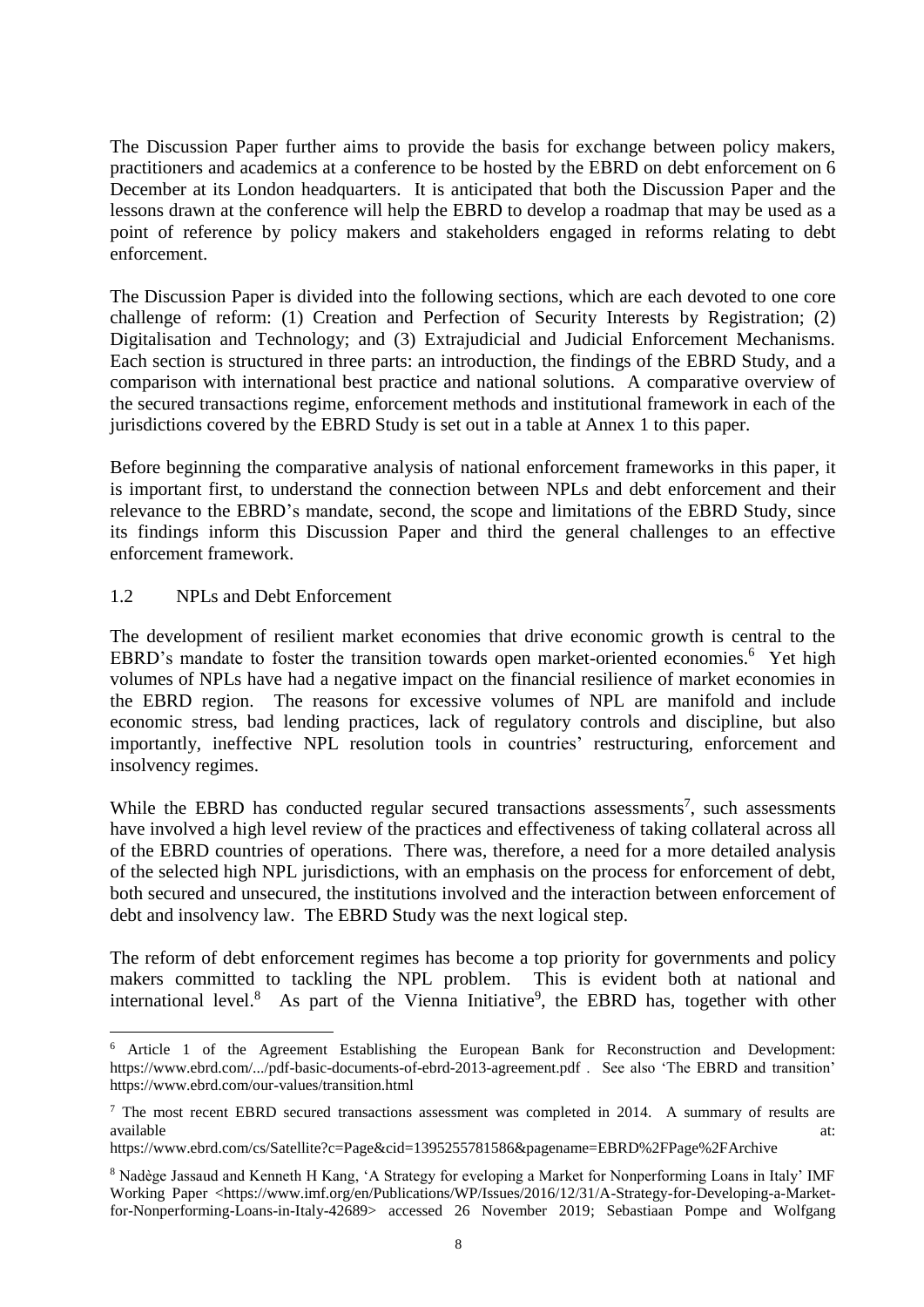international financial institutions, played a role in facilitating national NPL strategies, in countries such as Hungary, Serbia and Slovenia. Reforming enforcement frameworks is featured prominently on the agenda of the European Union. The European Commission's Proposal for a Directive of the European Parliament and of the Council on credit servicers, credit purchasers and the recovery of collateral ("**Directive**") seeks to achieve a reduction in the high stocks of non-performing loans.<sup>10</sup> In particular, the proposed Directive stipulates two main objectives: first, to increase the efficiency of debt recovery procedures through the availability of a distinct common accelerated extrajudicial collateral enforcement procedure ("**AECE**") and second, to facilitate the development of secondary markets for NPL.

The impact assessment conducted by the European Commission prior to the proposed Directive concluded that an AECE mechanism would reduce the costs for resolving NPLs for secured creditors and would encourage banks to restructure, recover or dispose of their NPLs at an earlier date.<sup>11</sup> If implemented in its present form, the proposed Directive could introduce significant changes, especially in the 13 EU Member States which are recorded as not permitting any form of extrajudicial enforcement in relation to immovable assets such as land.<sup>12</sup> Nonetheless the impact of any AECE would depend on whether the market, primarily banks, is prepared to use it. As we have seen from the analysis of Croatia and Ukraine in the EBRD Study, the mere existence of an out-of-court enforcement route does not mean that it is frequently used in practice.

Debt enforcement is, of course, not only an avenue for resolving NPLs. It is also closely linked to the *availability of credit* and the overall performance of the economy. The positive impact of expeditious, predictable and cost-effective enforcement mechanisms on the credit risk taking behaviour of lenders, in attracting foreign investment and enhancing stability of financial system is supported by numerous empirical studies. There are several studies showing a direct correlation between creditor rights, and the cost and availability of credit, the general premise being that stronger creditor rights lead to lower costs and greater availability of credit.<sup>13</sup> Further,

 $\overline{a}$ 

<sup>9</sup> The Vienna Initiative is a framework for safeguarding the financial stability of emerging Europe that was launched at the height of the global economic crisis in January 2009. The EBRD, EIB, European Commission, IMF, and the World Bank played a key role in the creation and further development of the Vienna Initiative, which has recently focused on NPL resolution in the region.

<sup>10</sup> European Parliament, 'Proposal for a Directive on credit servicers, credit purchasers and the recovery of collateral' (2018) <https://eur-lex.europa.eu/legal-content/en/TXT/?uri=CELEX%3A52018PC0135> accessed 28 November 2019

 $11$  European Commission Impact Assessment, Part 1, The development of secondary markets for non-performing loans by removing undue impediments to loan servicing by third parties and the transfer of loans accompanying the Proposal for a Directive of the European Parliament and of the Council on Credit Servicers, Credit Purchasers and the Recovery of Collateral, page 10.

<sup>12</sup> European Commission Impact Assessment, Part 2, Accelerated Extrajudicial Collateral Enforcement accompanying the Proposal for a Directive of the European Parliament and of the Council on Credit Servicers, Credit Purchasers and the Recovery of Collateral, Annex 5. It is interesting to note that 24 out of 28 EU Member States apparently allow out of court enforcement of non-possessory security over movables, albeit in some of these countries it may be subject to some restrictions.

<sup>13</sup> John Armour and others, 'How do creditor rights matter for debt finance? A review of empirical evidence' in Frederique Dahan (ed), *Research Handbook on Secured Financing in Commercial Transactions* (Edward Elgar Publishing 2015); Rainer Haselmann, Katharina Pistor and Vikrant Vig, 'How Law Affects Lending' (2010) 23 The

Bergthaler, 'Reforming the Legal and Institutional Framework for the Enforcement of Civil and Commercial Claims in Portugal' IMF Working Paper <https://www.imf.org/en/Publications/WP/Issues/2016/12/31/Reforming-the-Legal-and-Institutional-Framework-for-the-Enforcement-of-Civil-and-Commercial-43497> accessed 26 November 2019; Shteryo Nozharov, 'Economic growth and the reform of the judicial system of Bulgaria in the period 2000- 2015' MPRA Paper <https://econpapers.repec.org/paper/pramprapa/72919.htm> accessed 8 November 2019.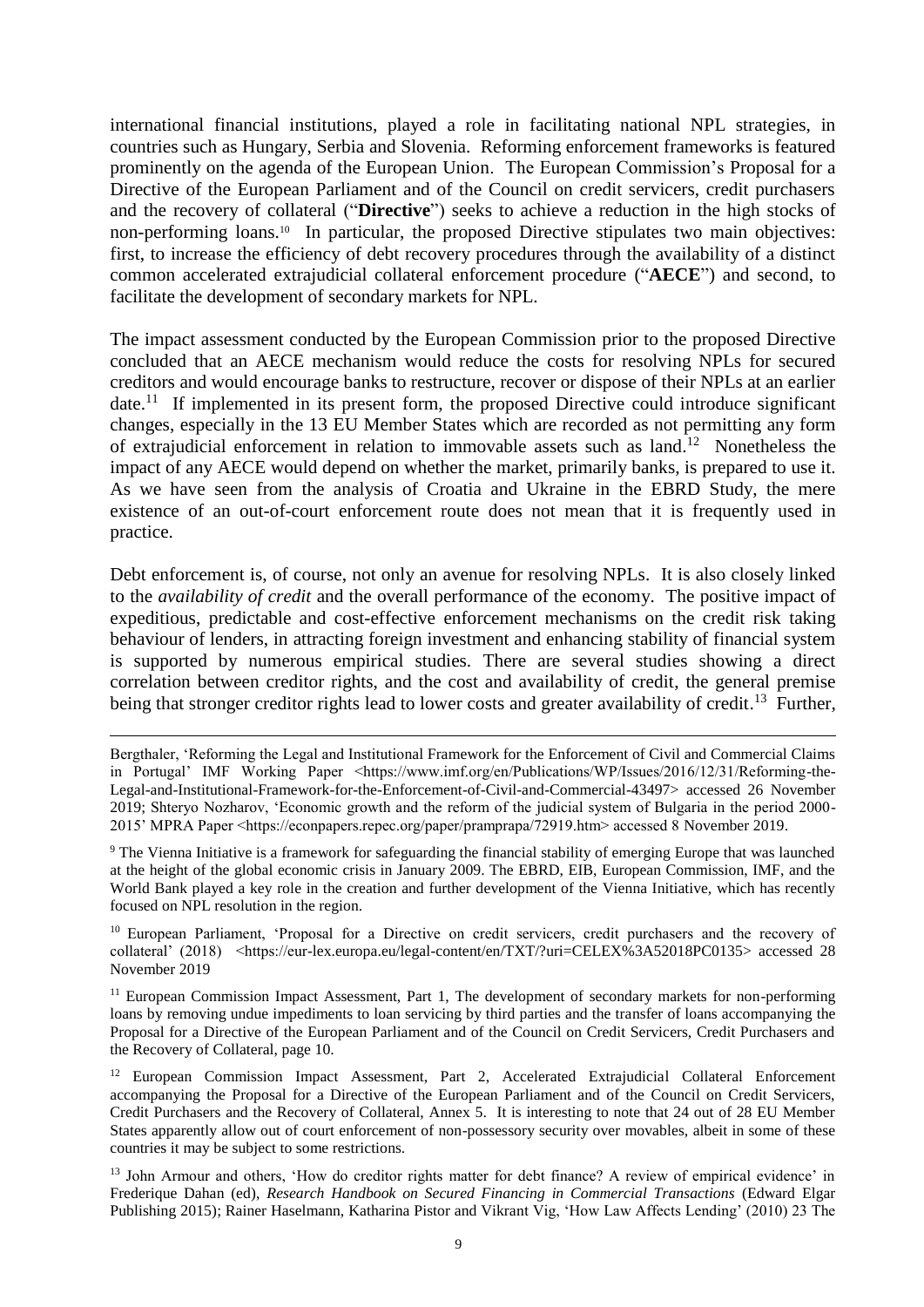there are studies that link effective judicial systems and institutional performance to increased financial stability, economic development and foreign direct investment.<sup>14</sup> These are all reasons to revisit the topic of debt enforcement. As highlighted by the EBRD Study, Albania, Croatia, Cyprus, Greece and Ukraine have, over the years, taken steps to enhance their secured transactions law, their institutional framework and other enforcement related aspects. While these measures have been generally perceived as a move in the right direction, there is still ample room for improvement, as will be shown in this paper.

#### <span id="page-9-0"></span>1.3 Scope of Discussion Paper and EBRD Study

 $\overline{a}$ 

This Discussion Paper draws on the findings of the EBRD Study and it is therefore essential to understand the methodology for the EBRD Study. The sole focus of the EBRD Study was the enforcement of business loans, but special attention was devoted to the broader picture of enforcement, including the secured transactions regime in each of the countries. The EBRD Study thus examined a range of selected topics including security registration and perfection fees, registration system, available security, enforcement of secured and unsecured loans, the impact of insolvency proceedings on enforcement and the availability of a specific regime for financial collateral. One of the challenges of the EBRD Study was the distinctiveness of each country's legal regime and system for debt enforcement. Albania is a former socialist country and Ukraine a former communist country and both have relatively new legal systems. Croatia is part of the Roman-Germanic group of jurisdictions; Cyprus is a mixed common and civil law jurisdiction but follows English common law in matters of commercial law<sup>15</sup> and Greece is a member of the Napoleonic group of jurisdictions.<sup>16</sup> The EBRD Study thus comprises five separate national reports.

The EBRD Study relied primarily on two evaluation methods to identify legislative gaps or deficiencies in the enforcement system of the selected jurisdictions. The first was a systematic examination of the law on the books based on a review of national legislative acts and, parliamentary material, EU legislation, and judicial decisions and academic analysis. The second method was an empirical questionnaire aimed at capturing market practice, which

<sup>15</sup> Nikitas E. Hatzimihail, 'Cyprus as a Mixed Legal System' (15 July 2013), Journal of Civil Law Studies.

Review of Financial Studies 549; Kee-Hong Bae and Vidhan K. Goya, 'Creditor Rights, Enforcement, and Bank Loans' (2009) 64 Journal of Finance 823; Simeon Djankov, Caralee McLiesh and Andrei Shleifer, 'Private credit in 129 countries' (2007) 84 Journal of Financial Economics 299; Rafael La Porta and others, 'Legal Determinants of External Finance' (1997) 52 Journal of Finance 1131.

<sup>14</sup> Gianluca Esposito, Sergi Lanau and Sebastiaan Pompe, 'Judicial System Reform in Italy: A Key to Growth' IMF Working Paper <https://www.imf.org/external/pubs/ft/wp/2014/wp1432.pdf> accessed 26 November 2019; Kenneth W. Dam, 'The Judiciary and Economic Development' U Chicago Law & Economics, Olin Working Paper No 287 <https://papers.ssrn.com/sol3/papers.cfm?abstract\_id=892030> accessed 26 November 2019; Marina Dakolias, 'Court Performance Around the World: A Comparative Perspective' <http://documents.worldbank.org/curated/en/639261468758377643/Court-performance-around-the-world-acomparative-perspective> accessed 26 November 2019; OECD, 'Judicial performance and its determinants: a crosscountry perspective' OECD Economic Policy Papers No 05 <https://www.oecd.org/eco/growth/judicialperformance.htm> accessed accessed 26 November 2019; OECD, 'What makes civil justice effective?' OECD Economic Policy Papers No 18 <https://www.oecd.org/eco/growth/judicial-performance.htm> accessed accessed 26 November 2019; Armando Castelar Pinneiro and Célia Cabral, 'Credit Markets in Brazil: The Role of Judicial Enforcement' IDB Working Paper No 104 <https://papers.ssrn.com/sol3/papers.cfm?abstract\_id=1814648> accessed 26 November 2019

<sup>16</sup> Philip R. Wood, *Comparative Law of Security Interests and Title Finance* of the Law and Practice of International Finance Series (3rd edn, Sweet & Maxwell 2019).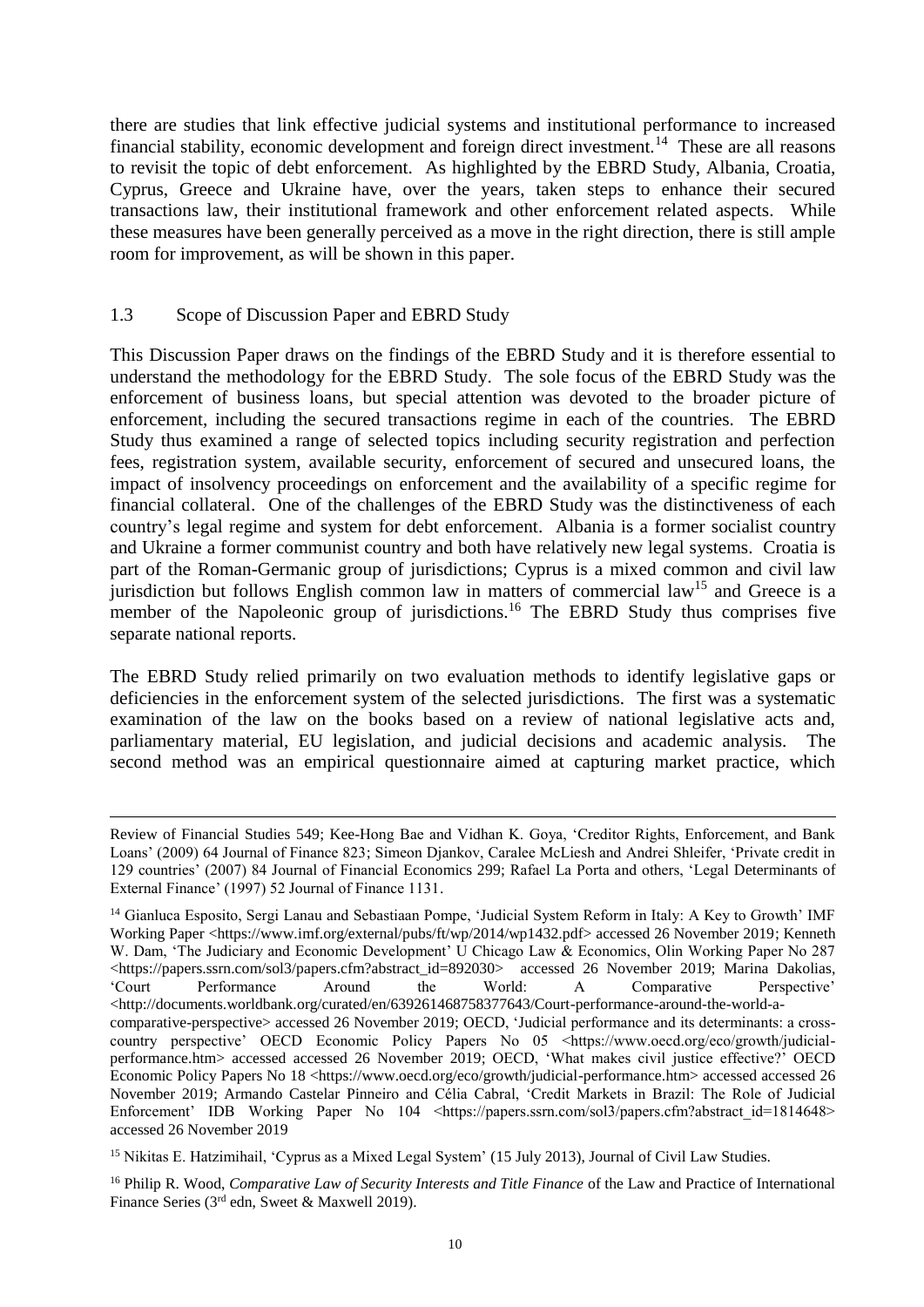collected the responses of representatives from the business community, legal, and enforcement professionals and national authorities.

Recourse to official statistics and empirical data was limited given the paucity of reliable and comparative data. Data for enforcement proceedings is often aggregated for natural and legal persons. In other words, data does not distinguish between businesses and consumers and this makes it difficult to draw any conclusions in relation to the enforcement framework for businesses. Data is also frequently decentralised and held, for example, at local court level and does not include information on aspects important for evaluation of an enforcement regime, such as return to creditors or costs of the proceedings, although the countries covered by the EBRD Study all apply to a certain extent tariffs for enforcement officers or insolvency office holders engaged in the disposal of assets. In the limited instances where enforcement is conducted outof-court by private sale, no aggregated data is available. Furthermore, data is rarely gathered in automated or digital form. It should be noted that limitations in the quality of data in relation to insolvency proceedings have led within the EU to a number of EU requirements for Member States, including the requirement to establish national insolvency registries<sup>17</sup> and, most recently, to collect at national level sufficient data to monitor the performance of preventive restructuring proceedings under the new EU insolvency directive.<sup>18</sup> There is no comparable EU or other international initiative yet for data relating to enforcement proceedings, although there is an EU proposal to collect data in relation to the use of the AECE out-of-court contractual based enforcement mechanism in the Proposal for the Directive.<sup>19</sup>

The Discussion Paper considers a number of selected issues that arise when a creditor obtains a security interest in an asset and seeks to enforce its security interest in Albania, Croatia, Cyprus, Greece and Ukraine. Clearly, there is a wide variety of solutions for the problems found in the EBRD Study, and it is unfeasible to describe them all. Accordingly, the analysis aims to show evolutionary trends and developments in the field of secured transactions and insolvency law followed by different legal regimes based on the civil and common law tradition, which face similar problems. The analysis is necessarily high level and readers are encouraged to refer to the full country reports contained in the EBRD Study for further explanations or detail where required. The EBRD Study was completed in February 2019. In some countries, there may have been changes in legislation. Croatia is planning to introduce a new Enforcement Act. In Greece new legislation is at the time of this paper being considered by the Parliament, which would introduce compulsory mediation for certain categories of civil and commercial claims in line with the Italian system.<sup>20</sup>

1.4 Challenges to an effective enforcement framework

Legal systems around the world of both common law and civil law differ significantly in how they deal with the substantive and procedural protection of rights of debtors and creditors at the

<sup>&</sup>lt;sup>17</sup> Article 24 of the Regulation (EU) 2015/848 of the European Parliament and of the Council of 20 May 2015 on insolvency proceedings.

<sup>&</sup>lt;sup>18</sup> Article 29 of the Directive (EU) 2019/1023 of the European Parliament and of the Council of 20 June 2019 on preventive restructuring frameworks, on discharge of debt and disqualifications, and on measures to increase the efficiency of procedures concerning restructuring, insolvency and discharge of debt, and amending Directive (EU) 2017/1132.

<sup>19</sup> See Article 33 of the Proposal for the Directive.

<sup>&</sup>lt;sup>20</sup> Italian mediation law dated 4 March 2010 (as amended) stipulates compulsory mediation in the form of a first meeting for civil and commercial cases relating to a number of categories of claims including insurance, banking and financial agreements. Security agreements are excluded from its scope.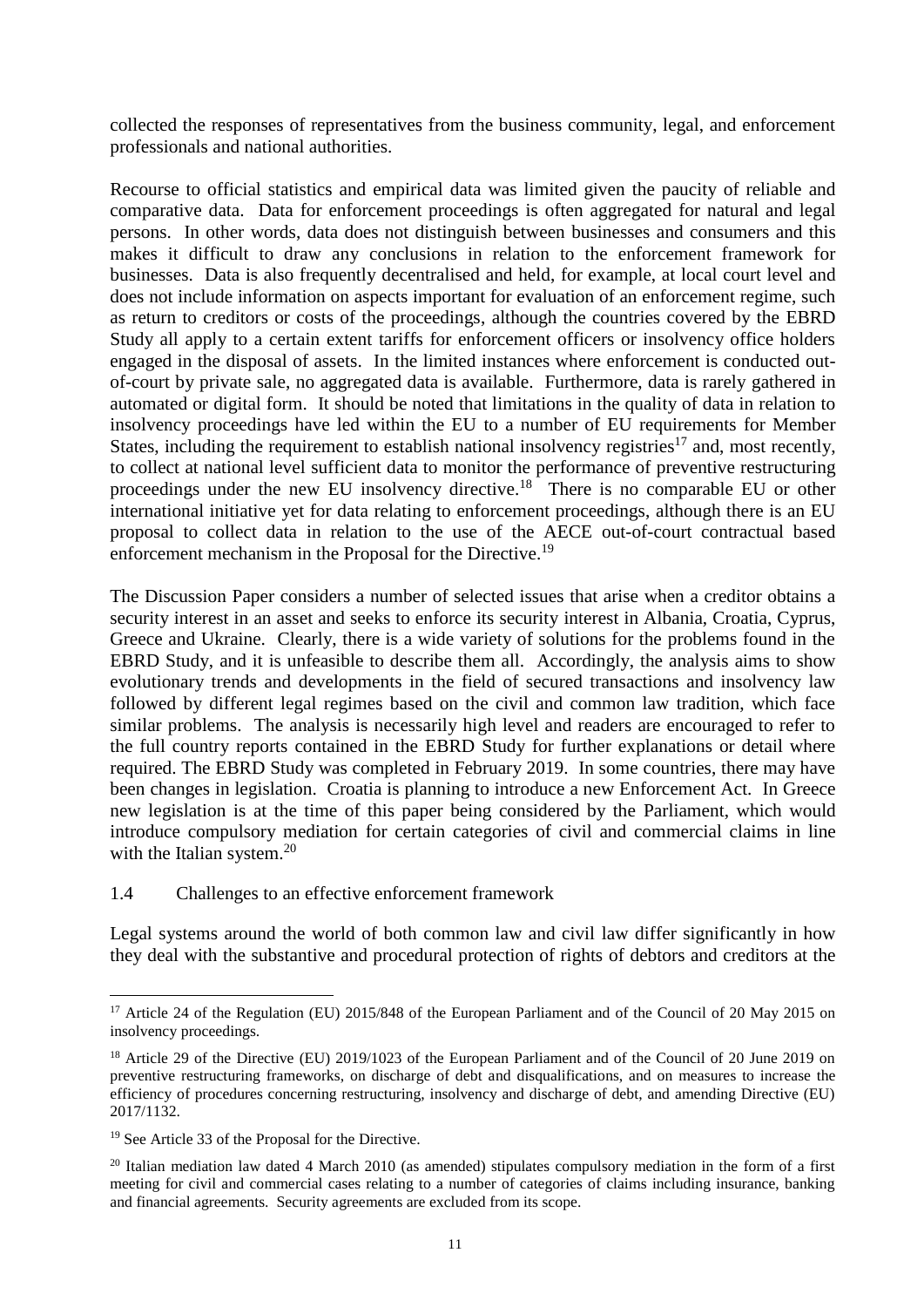enforcement stage. Even within the same legal tradition enforcement models may be quite different. In other words, there is no global common standard, model law, or a set of principles relating to enforcement of debt.<sup>21</sup> In any case it has been argued that the true credentials of any legal regime are proven only when it comes to enforcement.<sup>22</sup>

National rules of enforcement are coloured by local legal culture and attitudes towards the law, its judges and its officers. They also reflect the policy aims of the legislator and where exactly the legislator has sought to strike the balance between debtor and creditor rights. This may depend in turn on the dynamics of the local business and banking environments. While the purpose of secured credit is to protect the lender from financial loss in circumstances where the debtor is unable to pay, not all enforcement frameworks provide a smooth path for enforcement by the secured lender. Fewer differences among national rules of enforcement arise arguably in relation to unsecured debt, where all creditors are required to pursue a judicial route. On top of this, significant differences persist concerning the acceptance and availability of alternative dispute resolution methods to resolve any dispute connected with debt enforcement.

Thus, the most challenging part when designing and implementing an effective debt enforcement framework for a national legal system is that there is no such thing as a one-size-fits-all approach. Rather, one has to carefully pick and choose the "right" enforcement model that delivers the best outcome for a balanced, transparent, speedy and effective resolution of disputes dependent on the legal, economic and political premises of the relevant jurisdiction. Inevitably, the choices made will determine the attractiveness of a particular jurisdiction for international investment and extension of credit.

Nowadays, there is also no doubt that a discussion about enforcement cannot take place without stressing the relevance of modern technology, which is just as significant for a successful reform project as a sound legal framework. Technology has become an inseparable part of commercial transactions and the legal profession and its influence is growing. Smart contracts and distributed ledger technologies are set to revolutionise secured transactions and insolvency law in the foreseeable future. Meanwhile digitalisation offers many opportunities for significantly reducing the cost, time and difficulties associated with registration of security interests and the collection or enforcement of loans.<sup>23</sup> Today, security interests can be fully registered

 $\overline{a}$ <sup>21</sup> Eric Dirix, 'Remedies of Secured Creditors Outside Insolvency' in Horst Eidenmüller and Eva-Maria Kieninger (eds), *The Future of Secured Credit in Europe* (De Gruyter 2008); Moritz Brinkmann, 'The position of Secured Creditors in Insolvency' in Horst Eidenmüller and Eva-Maria Kieninger (eds), *The Future of Secured Credit in Europe* (De Gruyter 2008); José M Garrido and Edwin E Smith, 'Comparative Approaches to the Enforcement of Secured Credit in Insolvency' in Spyridon V Bazinas and Orkun Akseli (eds), *International and Comparative Secured Transactions Law: Essays in honour of Roderick A Macdonald* (Bloomsbury Collections 2017); Louise Gullifer and Orkun Akseli (eds), *Secured Transactions Law Reform: Principles, Policies and Practice* (1st edn, Hart Publishing 2016); Frederique Dahan, 'The EBRD's Experience in Secured Transactions Reform: How Can Outsiders Help?' in Orkun Akseli Louise Gullifer (ed), *Secured Transactions Law Reform* (Hart Publishing 2016); Rolf Stürner, 'Principles of Effective Enforcement Feasibility Study' <https://www.unidroit.org/english/governments/councildocuments/2016session/cd-95-13add-02-e.pdf> accessed 15 October 2019; Philip R. Wood, *Comparative Law of Security Interests and Title Finance* (3rd edn, Sweet & Maxwell 2019).

<sup>22</sup> Philip R. Wood, *Comparative Law of Security Interests and Title Finance* (3rd edn, Sweet & Maxwell 2019)

<sup>&</sup>lt;sup>23</sup> Teresa Rodríguez de las Heras Ballell, 'A technological transformation of secured transactions law: visibility, monitoring, and enforcement' (2017) 22 Uniform Law Review Charles W. Mooney, 'Fintech and Secured Transactions Systems of the Future' Law and Contemporary Problems <https://scholarship.law.duke.edu/cgi/viewcontent.cgi?article=4854&context=lcp> accessed 20 November 2019; Teresa Rodríguez de las Heras Ballell and Jorge Feliu Rey, 'Modernisation of the Law of Secured Transactions in Spain' in Orkun Akseli Louise Gullifer (ed), *Secured Transactions Law Reform* (Hart Publishing 2016).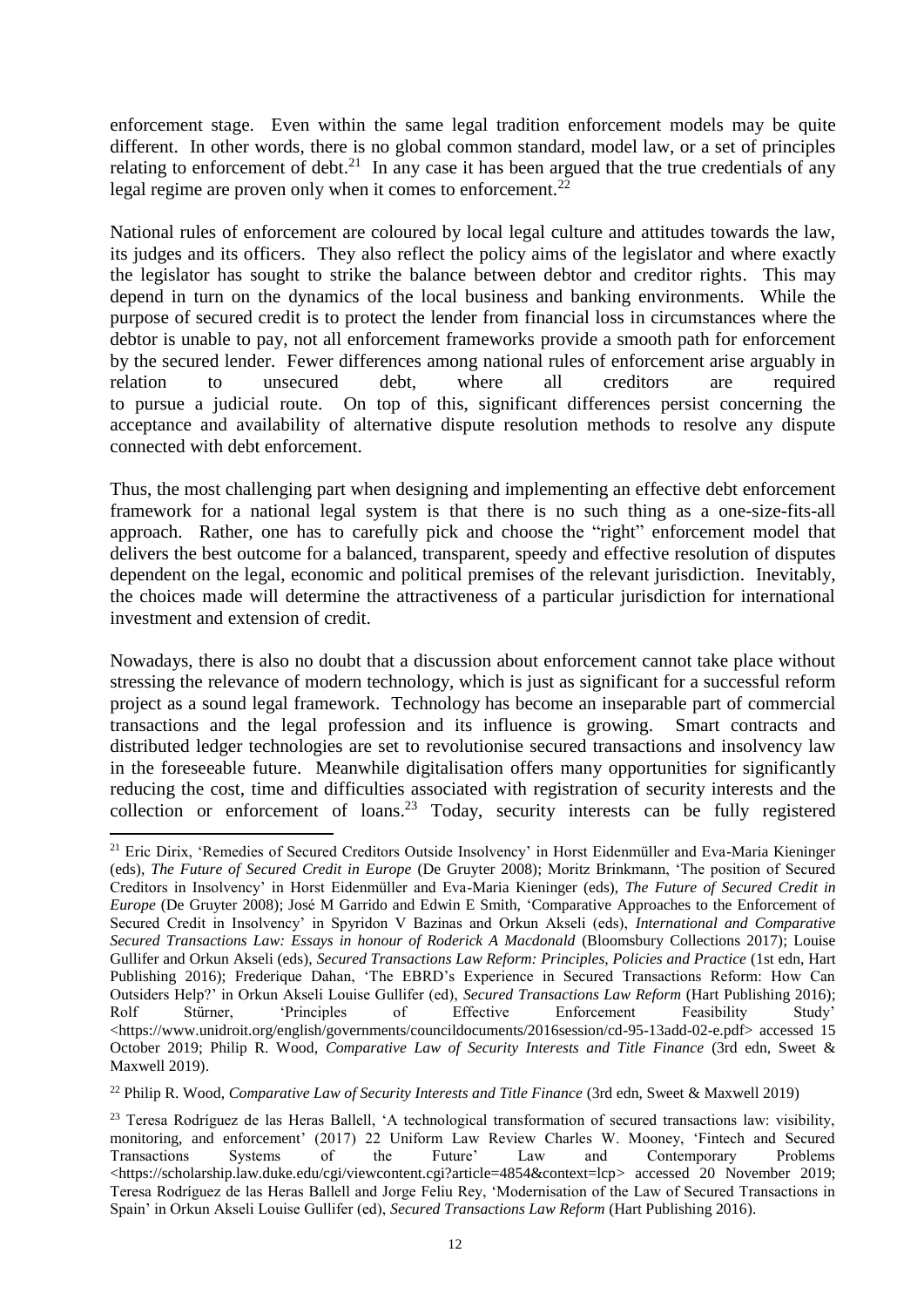*electronically* to become effective against third parties. Creditors may file a claim against a debtor and pay court fees *online.* Also, upon a debtor's default, secured assets can sometimes be enforced and auctioned via *electronic* platforms.

The integration of technology is critical for any legal system, whether developed or less developed. Technology is well suited to enhance the quality and efficiency of judicial institutions by reducing the workload of overburdened court systems, supporting better case management practices and in jurisdictions which require a public auction for the enforcement of certain types of security interest, facilitating the sale of assets. Particularly, digitalisation is an effective response to deficiencies found in some emerging markets where the rule of law is weak and legal institutions cannot properly fulfil their function. It is an effective instrument for instilling trust and transparency since it is less prone to human error or manipulation.

When examining enforcement frameworks, one has to take into account the work of the International Institute for the Unification of Private Law (the "**UNIDROIT**"), the United Nations Commission on International Trade Law (the "**UNCITRAL**"), the World Bank (the "**WB**"), the Organisation for Economic Co-operation and Development (the "**OECD**"), and the Hague Conference on Private International Law (the "**HCCH**"), which have touched upon the topic by developing conventions, model laws, principles, benchmarks and legislative guides on the global harmonisation of procedural law, alternative dispute resolution, secured transactions and insolvency law.<sup>24</sup> This body of guidance is expected to expand further following the initiative of UNIDROIT to establish a working group for the development of Principles of Transnational Civil Procedure related to effective enforcement, which will focus on enforcement frameworks and the harmonisation of such frameworks across borders. <sup>25</sup> While recognising the global significance and relevance of these international best practice instruments, it is essential to acknowledge that debt enforcement can and should be understood within the broader national landscape. This is because enforcement involves various fields of law, including procedural law, constitutional law, contract law, secured transactions law, insolvency law, and alternative dispute resolution. Any reform strategy must consequently consider numerous pieces of interacting national legislation.

It is hoped that the following comparative analysis will provide useful examples of how national enforcement systems can be structured and reformed with the purpose of increasing the efficiency of enforcement procedures. While the issues identified are not radically new, and even less so from a global secured transactions law reform standpoint, they deserve special attention given the high levels of non-performing loans in the jurisdictions included in the EBRD Study.

<sup>24</sup> EBRD Core Principles for a Secured Transactions Law (the "**EBRD Core Principles**"), the World Bank Principles for Effective Insolvency and Debtor Creditor Regimes (the "**WB Principles**"), the UNCITRAL Legislative Guide on Secured Transactions (the "**Legislative Guide**"), the UNCITRAL Guide on the Implementation of a Security Rights Registry (the "**UNCITRAL Guide**"), the UNCITRAL Model Law on Secured Transactions (the "**Model Law**"), the UNCITRAL Model Law on Secured Transactions Guide to Enactment (the "**Guide to Enactment**"), and the UNCITRAL Legislative Guide on Insolvency Law (the "**Insolvency Guide**"), the World Bank Doing Business Report (the "**WB Doing Business Report 2019**") especially concerning Enforcing Contracts and Getting Credit; OECD, 'Judicial performance and its determinants: a cross-country perspective'; OECD, 'What makes civil justice effective?'.

<sup>25</sup> Rolf Stürner, 'Principles of Effective Enforcement Feasibility Study' [<https://www.unidroit.org/english/governments/councildocuments/2016session/cd-95-13add-02-e.pdf>](https://www.unidroit.org/english/governments/councildocuments/2016session/cd-95-13add-02-e.pdf) accessed 15 October 2019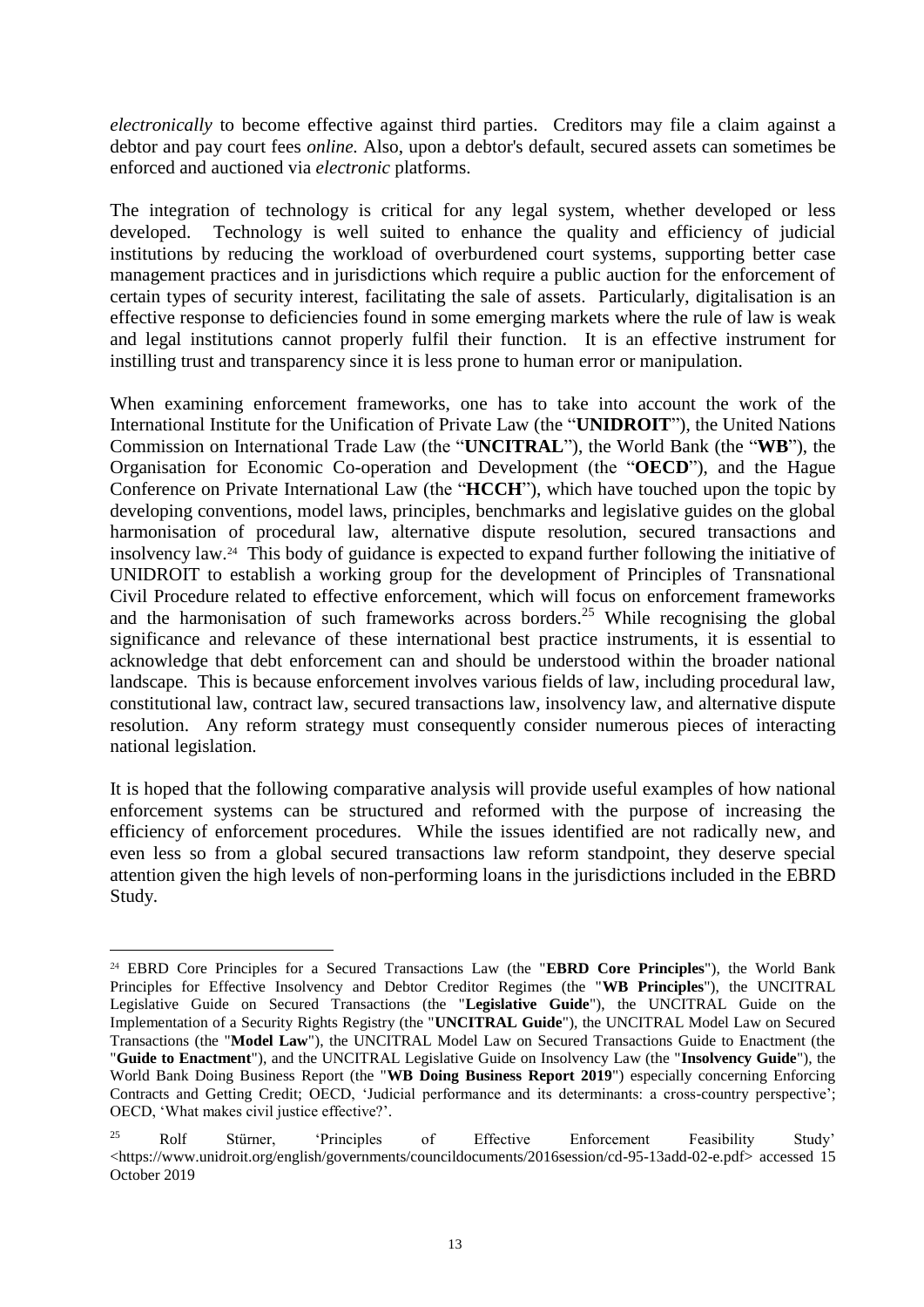## **2 Creation and registration of security interests**

## 2.1 General

This section shall focus on the obstacles of taking security in Albania, Croatia, Cyprus, Greece and Ukraine. It is generally accepted that the objective of a modern secured transactions law is to promote low-cost credit by enhancing the availability of secured credit. To achieve this, the creation of a simple and clear framework that allows borrowers and lenders to obtain a security interest in a wide and efficient manner is essential.

Ideally, modern secured transactions legislation should aim to set low requirements in terms of formalities, content and costs for the creation of a security agreement and allow for the creation of a security interest over all types of present and future assets to secure a wide range of debts. This will increase the availability of credit at low cost and stimulate national economies. Some jurisdictions have, however, been historically resistant to the concept of universal security, setting limitations on the extensiveness of security interests and requiring a certain degree of specificity in identifying any underlying or future secured assets. Another key element of a modern secured transactions law is the ability to create non-possessory security over movable assets, in order to permit the grantor to continue to use the assets in the day-to-day operations of its business. Previously in many civil law jurisdictions the traditional pledge required an actual transfer of the asset from the pledgor to the pledgee, which was not practical since it deprived the pledgor of the ability to use the asset. The development of non-possessory security and consequential requirement for notification to third parties has led to the establishment of registries for movables in *some* civil law jurisdictions, such as for example Belgium and Spain. 26 Others such as the German and Austrian legal systems have resisted introducing a registry system for mobile assets which follows the principle of publicity by registration. All systems have, however, recognised the need to register ownership and security interests in relation to land.

Registration supports asset-based lending since it plays an important role in determining the priority of any security interests. It is a recognised method of publicising the existence of a security interest and achieving effectiveness against third parties. However, in some national systems registration may not be necessary or even possible in cases where the secured creditor is in possession of the asset. It is also not practical to register all types of assets covered by a security interest, for example the contracts or receivables of a business. Most jurisdictions follow the "first-in-time" principle with respect to registration, which provides that the first creditor to registry its security interest takes priority over any later registered security interest. This is closely connected to the principle that a secured creditor takes its security subject to any pre-existing registered security interests.

The EBRD Study highlights current practices and features for creating and registering certain types of security interests in the examined jurisdictions and a number of legal and practical barriers that are discussed below.

2.2 Findings of the EBRD Study

<sup>&</sup>lt;sup>26</sup> Giuliano G. Castellano, 'Reforming Non-Possessory Secured Transactions Laws: A New Strategy?' (2015) 78 Modern Law Review; D.J.Y. Hamwijk, 'Publicity in secured transactions law: Towards a European public notice filing system for non-possessory security rights in movable assets?' (University of Amsterdam 2014).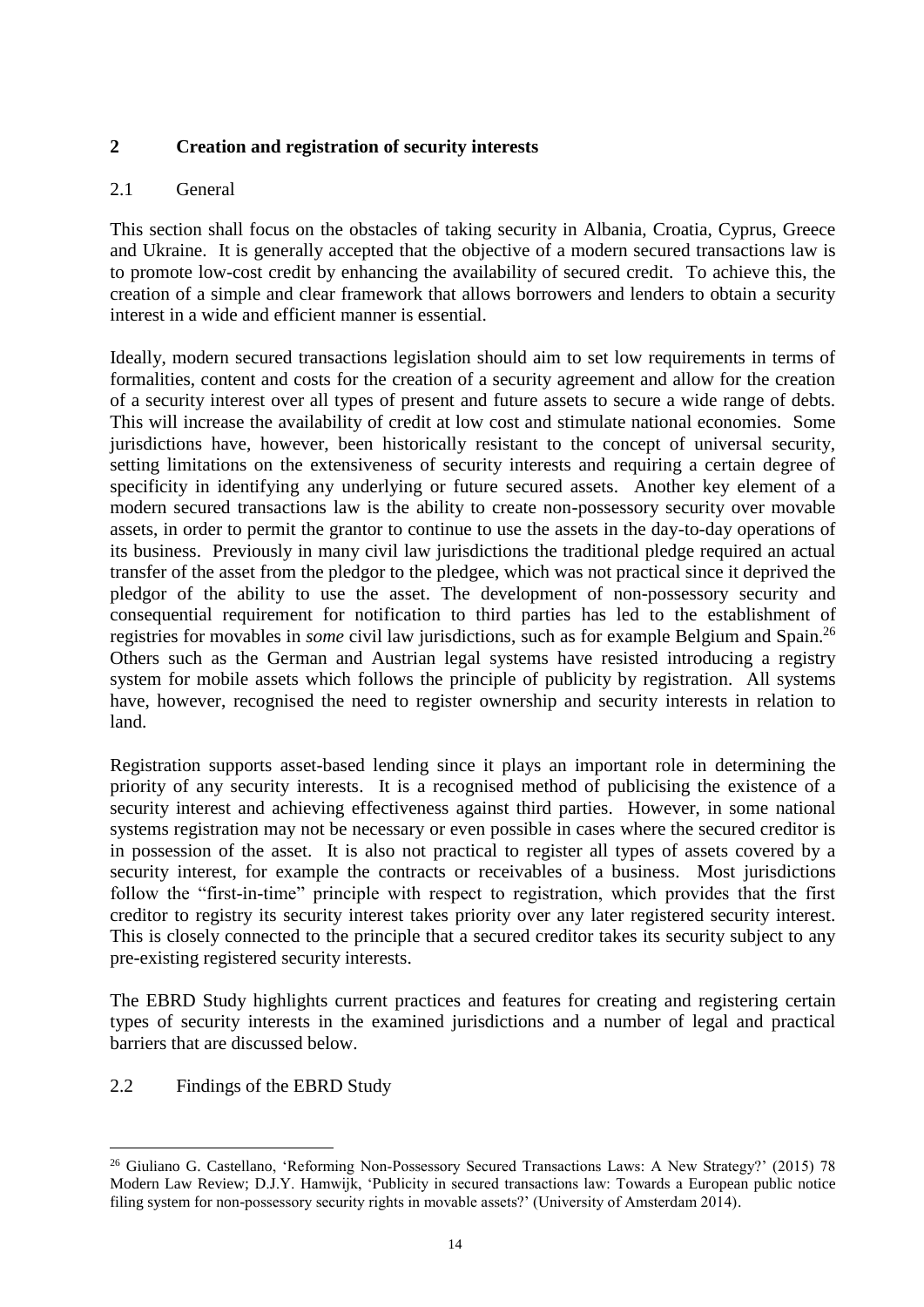## 2.2.1 Creation of security interests

First, the EBRD Study reports a number of restrictions preventing creditors from taking security over certain categories of assets. It also notes common factors, which intervene in practice to limit the effectiveness of security interests. It is worth mentioning that these impediments are not always a result of an explicit prohibition in law, but often a consequence of gaps in legislation, ambiguous legal rules and a lack of jurisprudence or ineffective institutional intermediaries.

Examples of explicit prohibitions in respect of third parties arise both in relation to the identity of the party entitled to benefit from the security interest and the purchaser of an asset from an enforcement sale. For example in Ukraine, there is a statutory prohibition on non-banking lenders and all foreign investors taking security over or purchasing land plots dedicated for agricultural use<sup>27</sup>, and in Albania foreign buyers are not allowed to purchase land. Restrictions on the purchase of land by foreign buyers are present in other countries in the EBRD region, such as Moldova and Turkey and externally in larger economies, such as India, although may often be avoided by means of incorporation of local companies to purchase the assets.

Of all the gaps in legislation, the most striking relates to the absence of a specific regime for financial collateral in Ukraine. This is largely driven by the fact that most jurisdictions (Croatia, Cyprus and Greece) are EU Member States and have adopted the European Financial Collateral Directive into national legislation. While Albania has also followed the EU acquis in this area, Ukraine has not, although further legislation in relation to certain aspects of financial collateral reform is pending. Even where countries have financial collateral laws, there is a question about their usefulness in practice. In Albania and Croatia, the laws are reportedly not applied. In Greece, an economy largely based on non-listed companies and self-employed individuals, the national financial collateral legislation does not cover non-listed title securities and scenarios where the grantor of the security interest is a natural person, which reduces its overall range of application.

Other notable legislative gaps relate to the extensiveness of existing security interests. For example in Albania, unlike Ukraine, there is no concept of mortgage over a "business unit" and also no concept of a floating charge such as that which exists for Croatia, Cyprus and Greece. Mortgages over business units in Albania are thus achieved in practice by the cumbersome and costly process of mortgaging separate registered property items pertaining to the business. While Greece has adopted the floating charge, the floating charge does not capture all business assets, such as administrative permits due to their legal nature which may fall within the security over business unit recognised by some other European jurisdictions.

In addition to clear legislative gaps, all country reports in the EBRD Study cite areas of uncertainty in existing legislation. For instance, in Albania and Ukraine it is unclear whether some forms of security capture future assets. Under Albanian law it is not certain whether an existing mortgage can attach to after acquired property and under Ukrainian law there is doubt as to whether an existing mortgage over a business unit automatically captures assets acquired after execution of the security agreement.While Croatia introduced the legal concept of a floating charge in 2005, it is not widely used outside the retail sector due to unfamiliarity with the concept and the lack of case law. In Cyprus, while creditors can take a floating charge over immovable or movable property and floating charges are common securities, there are uncertainties with the office of the receiver. The legal rules for the appointment of receivers in Cyprus' Companies Act are out-dated, causing delays to the enforcement process.

 $\overline{a}$  $27$  The Ukrainian parliament is as at the date of this paper considering a bill which may remove such restriction.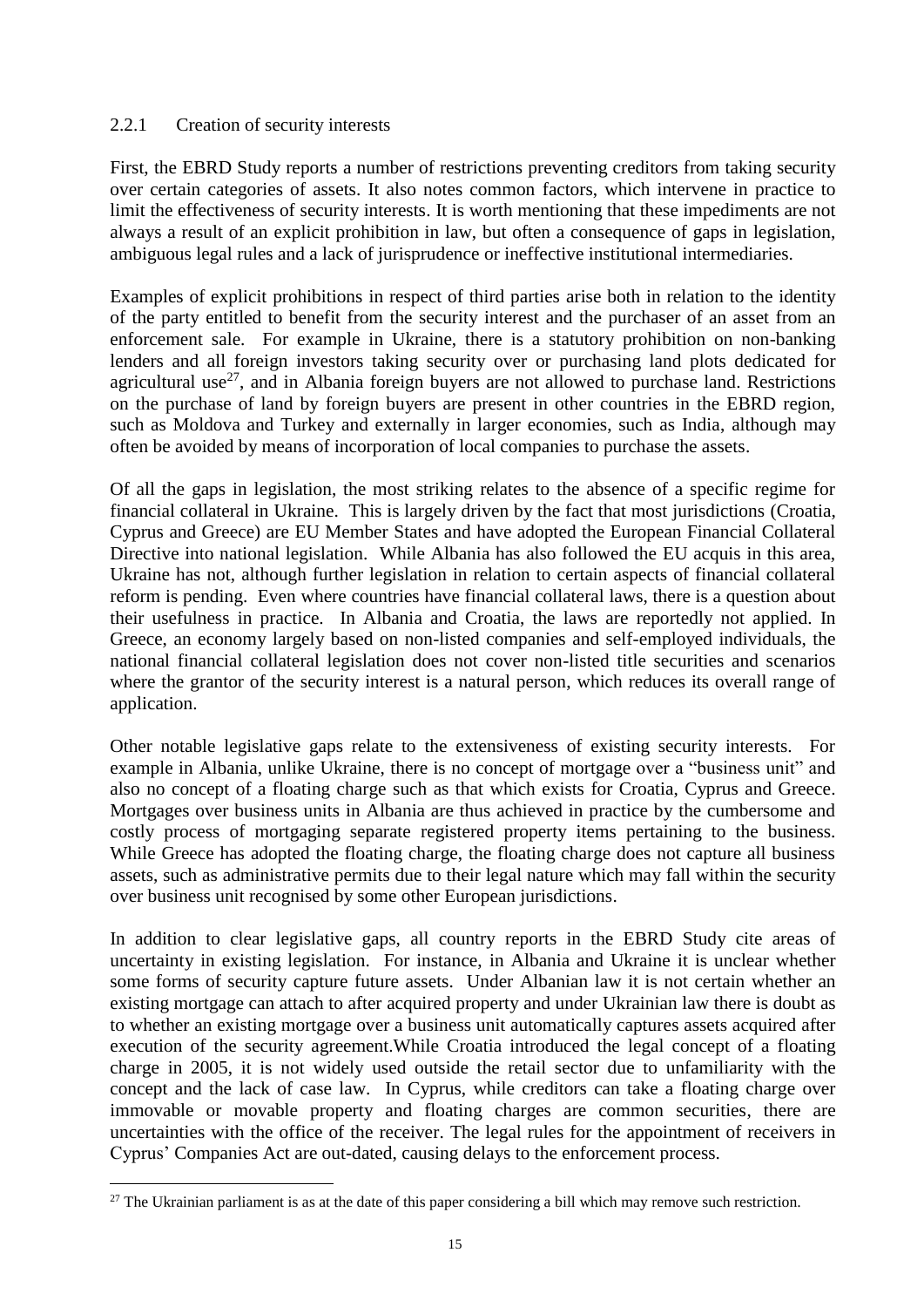In terms of practical, rather than strictly legal limitations on security, this is perhaps best illustrated by the examples of Albania and Croatia. In Albania, land plots are, unlike in most other jurisdictions, often considered undesirable collateral because of the uncertainties caused by the restitution process in relation to property nationalised under the former socialist regime, as well as the previously mentioned restrictions on foreign buyers. In Croatia, there are also residual issues linked with state expropriation of private land and the lack of proper land registry records documenting change of ownership, which have a negative impact on the business environment.

Another interesting finding from the EBRD Study relates to the interaction between security interests and other "competing" quasi-security interests. In Croatia, the debenture bond trumps the account pledge, notwithstanding any earlier registration of the latter.  $28$  This is a feature shared by all states of former Yugoslavia, with slight jurisdictional variations.<sup>29</sup> Among debenture bond holders, priority is decided on a "first come first served basis", which again conflicts with the "first-in-time" principle for the registration of security. A public institution, the Financial Agency, is responsible for seizing the funds available on a debtor's account on behalf of creditors. It is paradoxical that the account pledge is registered with the same Financial Agency. In addition the account pledge has ceased to be enforceable in the debtor's insolvency following introduction of the Enforcement over Monetary Funds Act. Thus, although it is common for international investors in Croatia to demand an account pledge, particularly in project finance transactions, in practice this form of security is worthless.

## 2.2.2 Registration of security interests

 $\overline{a}$ 

In all countries covered by the EBRD Study, registration is required for the main categories of movable and immovable assets. In each of the countries there are special registries for aircraft and ships. All countries follow the principle that timing of registration determines the priority of a secured creditor in respect of a particular secured asset (except in Croatia in relation to the account pledge because of the role of debenture bonds referred to above). In Greece, security interests created after 17 January 2018 are subordinated in any enforcement sale (outside insolvency) to certain preferential employee remuneration claims and any enforcement expenses rank *pari passu* with a number of statutory general privilege claims. The previous priorities regime which governs security created before 17 January 2018 is less favourable to secured creditors. In contrast to Greece, Albania, Croatia, Cyprus and Ukraine do not recognise the entitlement of any preferential creditors to be satisfied in priority to secured creditors out of the proceeds of an enforcement of security outside an insolvency procedure.

Another concern with respect to the economic accessibility of collateral registries is legal rules that hinder the registration of security interests. There are numerous examples identified by the EBRD Study. One is jurisdictional requirements for the registration of security interests. In Greece, registration must take place at the competent pledge registry, which depends on the seat

<sup>&</sup>lt;sup>28</sup> See the EBRD Study, section 3.3.4 of the Croatia country report, page 114. A debenture bond is a private deed solemnized before a public notary, under which the debtor provides consent for the seizure of funds on its accounts and for transfer of any available funds to a creditor for whose benefit the debenture bond was issued and which represents an enforcement order eligible for direct enforcement before the Financial Agency. Debenture bonds are a standard feature of all commercial loan transactions and are executed by the debtor in parallel to signing the loan agreement. Each repayment tranche under a loan agreement is typically secured by a separate debenture bond.

<sup>&</sup>lt;sup>29</sup> See also the EBRD 2018 account blocking studies for Bosnia and Herzegovina, Republic of North Macedonia, Montenegro and Serbia available on: [https://www.ebrd.com/what-we-do/sectors/legal-reform/debt-restructuring](https://www.ebrd.com/what-we-do/sectors/legal-reform/debt-restructuring-and-bankruptcy/sector-assessments.html)[and-bankruptcy/sector-assessments.html](https://www.ebrd.com/what-we-do/sectors/legal-reform/debt-restructuring-and-bankruptcy/sector-assessments.html)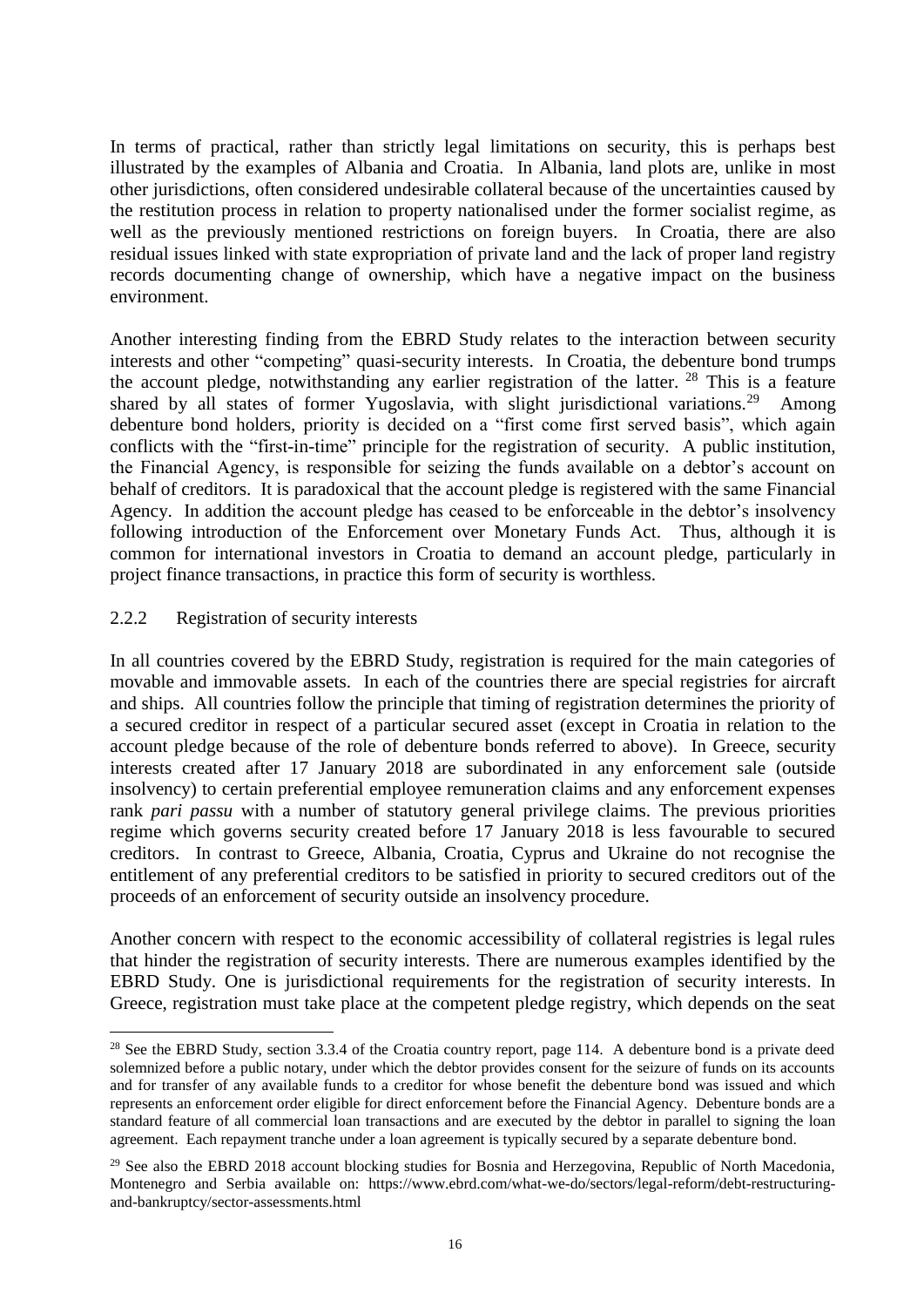of the pledgor at the time of registration of the pledge. Apparently this constitutes a significant deviation from the normal practice (where no central registry of movables exists) of registration with respect to location of assets. Another example undermining the economic accessibility of collateral registries can be found in Ukraine. The EBRD Study found that Ukrainian law provides for the automatic expiry of registration of a security interest over movables after five years, despite the fact that the term of financing may be longer, and requires the secured party to reregister its interest in order to uphold its validity and priority against third parties.

## 2.2.2.1 Prescribed form of security documents

Prior to registration, security documents must be executed in the prescribed form. The notary plays an important role in all jurisdictions, excluding Cyprus, which follows the English common law jurisdictional model where the notary does not play an active role in formalisation of contractual agreements. In Albania, Croatia, Greece and Ukraine it is a legal requirement that any security over immovables is notarised. In practice, however, market participants avoid perfection by registration of mortgages in Greece due to excessively high notarial fees, while in Albania, Croatia Greece and Ukraine the involvement of a notary confers benefits in respect of ease of court (and availability of out-of-court) enforcement procedures.

For example, in Albania, while execution before a notary is optional for pledges and secured charges, in reality notarial deeds are most common since they provide the secured lender with the ability to request a writ of execution from the court without the need for a further court order. The notarial deed provides, in effect, sufficient proof that the debtor or grantor accepts the existence of the secured creditor's claim. In Croatia the position is similar in that security agreements which are entered into as solemnized private deeds in front of a notary constitute immediately enforceable deeds. In Greece mortgages over land must be notarised before a public notary, unlike pledges which can be created by means of a private document with a certified date. Nevertheless due to the high percentage based costs associated by public notaries, in practice parties either try to structure the loan as a bond transaction to benefit from capped notary fees or to apply to court for mortgage pre-notation, which results in creation of a provisional mortgage that can, before expiry of a three month period, be converted via a court process into a permanent mortgage. In Ukraine, mortgages created over immovables must be notarised, and pledges over movables are only required to be in writing and can be notarised voluntarily if the parties agree. However pledges must, like mortgages, take the form of a notarial writ to be capable of extrajudicial enforcement by way of notarial deed.

Of all of the countries covered by the EBRD Study, Croatia suffers the most from lack of legislative clarity regarding the prescribed form of security documents. In the face of legal uncertainty as to what is required the notarial form prevails for both security agreements relating to immovables and movables. However this is complicated by the fact that legislation is often silent on which form of notarisation is required, namely notarisation of a signature or solemnisation of the entire agreement before the notary, which triggers higher transactional costs. With respect to Ukraine, the EBRD Study notes that the law is not clear as to whether a court enforcement decision or notary writ are the only method for enforcing pledges over participatory shares or if other out-of-court-enforcement methods for pledges over corporate rights are also available, such as taking ownership title to any pledged participatory shares and/or private or public sale of such shares.

2.2.3 Security agent and contractual subordination of claims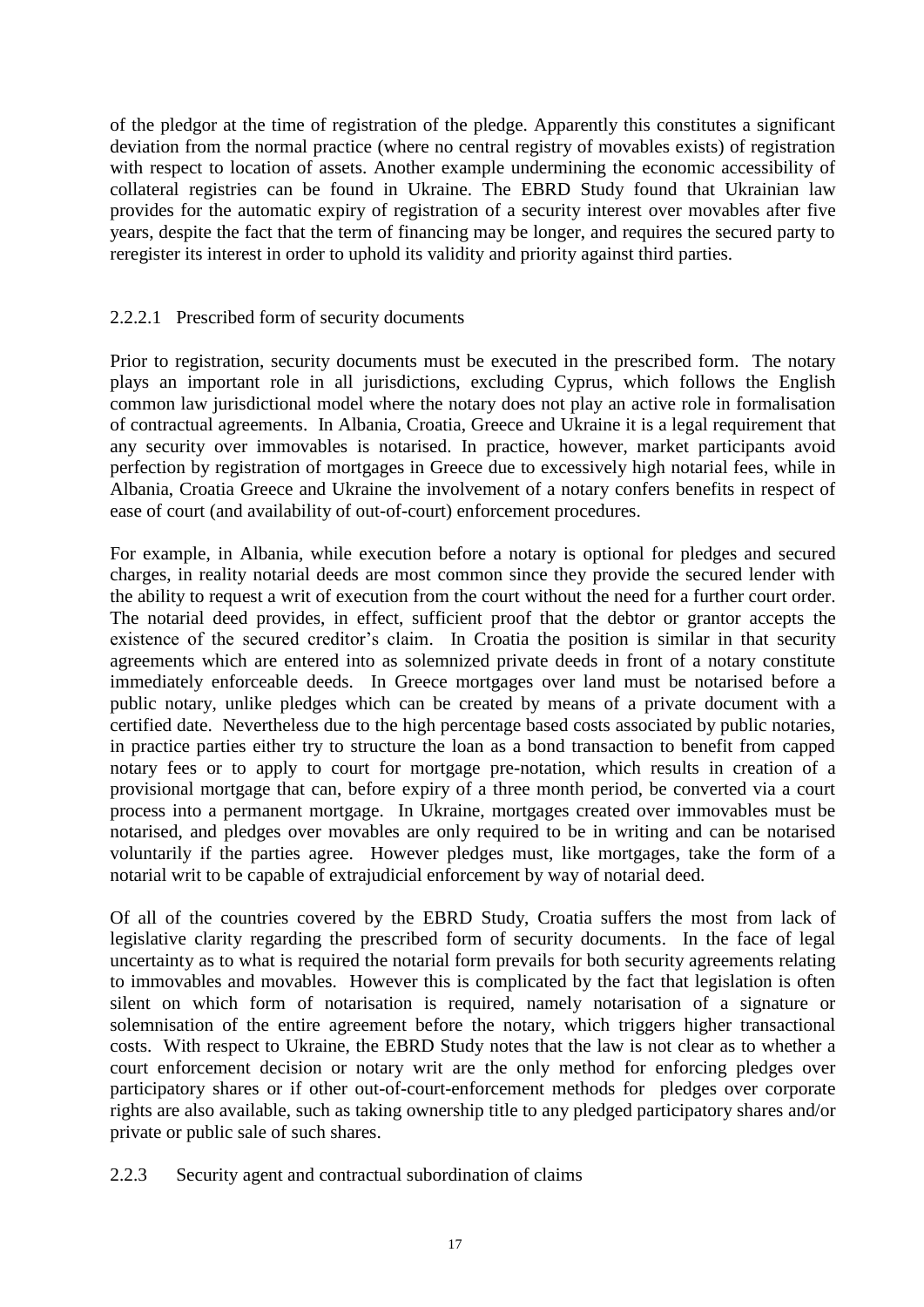In Albania, Croatia, Greece and Ukraine there are no specific legal rules or recognition of a "security agent" in a syndicated loan structure, although Greece has recently made advances in recognising the ability of the bondholders' agent to take security on behalf of bondholders and other creditors related to the bond loan, such as creditors from hedging transactions.<sup>30</sup> In these jurisdictions, parties rely on general contract law principles when using security agents in syndicated loan structures, but the validity of these contractual structures has not necessarily been tested before the courts.

While Croatia and Cyprus report no issues with respect to contractual subordination of claims among creditors and the borrower, in Albania, it is not settled whether the parties may modify a priority ranking by contract due to the absence of legislation and jurisprudence. In Ukraine, it is common for parties to enter into subordination agreements but there is still uncertainty concerning their enforceability in insolvency. In Greece the creditors can contractually agree on the ranking of their claims but such agreement is binding only between the parties and is not recognised by third parties including the notary public responsible for distributing the enforcement proceeds.

#### 2.3 International standards and best practices

Against this background, one can observe considerable divergences from international standards relating to the creation and registration of security interests with respect to movables. This section analyses first, the collateral registry established in 1952 in the United States under Article 9 of the Uniform Commercial Code<sup>31</sup> ("**UCC**") and second, the 2010 UNCITRAL Legislative Guide on Secured Transactions<sup>32</sup> ("Legislative Guide") and the 2016 UNCITRAL Model Law on Secured Transactions<sup>33</sup> ("**Model Law**"), which provide an internationally recognised policy framework for an effective secured transactions regime.

## 2.3.1 Article 9 of the Uniform Commercial Code

 $\overline{a}$ 

Article 9 of the UCC represented a significant achievement in integrating different security devices into a single security interest with common rules governing creation, validity, perfection, priority and enforcement. This removed the requirement for separate filing systems and paved the way for the Article 9 registry model, which can be considered as one of the most influential registry models for secured transactions regimes.<sup>34</sup> The registry model has been used as a template for secured transactions law reform in a number of common law jurisdictions, including but not limited to Australia, New Zealand, Canada and Jersey and has influenced the drafting of international instruments and recommendations by UNCITRAL, the EBRD, and the Organization of American States ("**OAS**"). Accordingly, it seems worthwhile to discuss the primary features of the public collateral registry of the UCC. This will help to better understand

<sup>&</sup>lt;sup>30</sup> Under the parallel debt structure, the borrower typically undertakes in parallel to its debt obligation to the lenders a second, parallel obligation in respect of the entire amount of the same debt to the security trustee, thus allowing security to be created in favour of the security trustee.

<sup>&</sup>lt;sup>31</sup> First adopted in 1951 by the National Conference of Commissioners on Uniform State Laws and the American Law Institute and subsequently amended.

<sup>32</sup> Accessible at <https://www.uncitral.org/pdf/english/texts/security-lg/e/09-82670\_Ebook-Guide\_09-04- 10English.pdf >

<sup>33</sup> Accessible at < https://www.uncitral.org/pdf/english/texts/security/MLST2016.pdf>

<sup>34</sup> Peter Winship, 'An Historical Overview of UCC Article 9' in Gullifer L and Akseli O (eds), *Secured Transactions Law Reform: Principles, Policies and Practice* (1st edn, Hart Publishing 2016).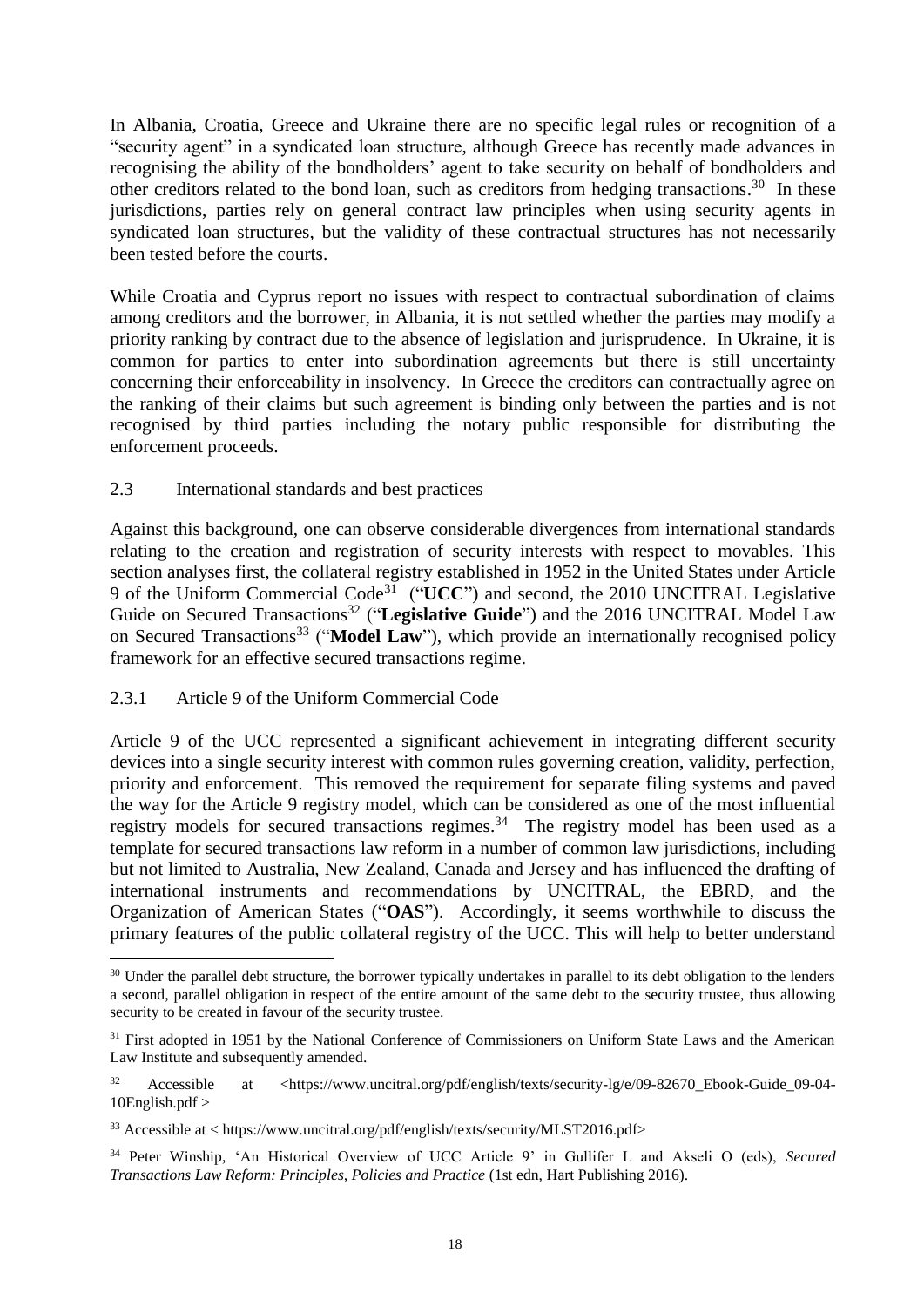how it shaped the discussion of designing, developing and operating a registry. It is noted that possession of the collateral by the secured lender renders unnecessary any registration of the security interest under Article 9. The core characteristics of the registry are as follows.

First, the registry mechanism under Article 9 of the UCC is based on a functional understanding of security interests. Thus, the legal treatment of a security interest does not depend on its legal nature as long as its primary goal is to secure an obligation or put differently, substance trumps form.<sup>35</sup> Second, Article 9 UCC follows a unitary approach and thus applies to all types of secured creditors, all types of grantors and all types of present and future assets. Third, the main purpose of registration under the UCC is to make the security interest effective against other creditors and third parties. Registration does not therefore determine the creation of the security interest. Each state operates a separate registration office, thus the Article 9 model is not a centralised registration system. Registration is achieved by simply filing a notice with minimal information, i.e. the name of the debtor, the name of the secured creditor, and a description of the asset. Registrations are indexed by reference to the identity of the grantor and grantee of the security interest. There are no formal or substantive checks on the entered information by the registry staff. Fourth, the UCC regime applies a first-to-file rule. Thus, the creditor first to file has priority over subsequent registered creditors and over unregistered interests. It is apparent that many of these characteristics are reflected in the aforementioned secured transaction principles of international organisations.

It is important to remember that the Article 9 registry system dates back to 1952 and was designed as an entirely paper-based system. Advance registration was intended to deal with the delays in registration of security interests resulting from such paper-based approach. Given the minimal information required for filing a notice, advance filing to secure priority is not only an option but also market practice. The Article 9 system is no longer up to date in terms of technology and is undergoing at present significant changes to introduce electronic registration and searches.

## 2.3.2 Legislative Guide and Model Law

The Legislative Guide builds on the foundations of Article 9 by following a "unitary, functional and comprehensive approach" to secured transactions law, which in many countries is dealt with in a fragmented way in numerous laws.<sup>36</sup> It is supported by a leaner document, the Model Law, which is intended to assist states to implement the recommendations set out in the Legislative Guide and a separate set of guidance related to implementation of a security interests registry.<sup>37</sup> The Legislative Guide recommends that security interests can be created and acquired by all natural and legal persons. <sup>38</sup> In relation to beneficiaries of security interest, it states that with the intent to promote secured credit, $39$  there should be no restrictions on the type of secured creditor that can obtain a security interest.

<sup>&</sup>lt;sup>35</sup> Michael Bridge and others, 'Formalism, Functionalism, and Understanding the Law of Secured Transaction' [1999] McGill Law Journal.

<sup>36</sup> Spyridon V Bazinas, 'The UNCITRAL Legislative Guide on Secured Transactions' in Gullifer L and Akseli O (eds), *Secured Transactions Law Reform: Principles, Policies and Practice* (1st edn, Hart Publishing 2016).

<sup>&</sup>lt;sup>37</sup> UNCITRAL Guide on the Implementation of a Security Rights Registry, 2014.

<sup>38</sup> Recommendation 2(b), Chapter I, Legislative Guide.

<sup>39</sup> Paragraph 37, Chapter II, Legislative Guide.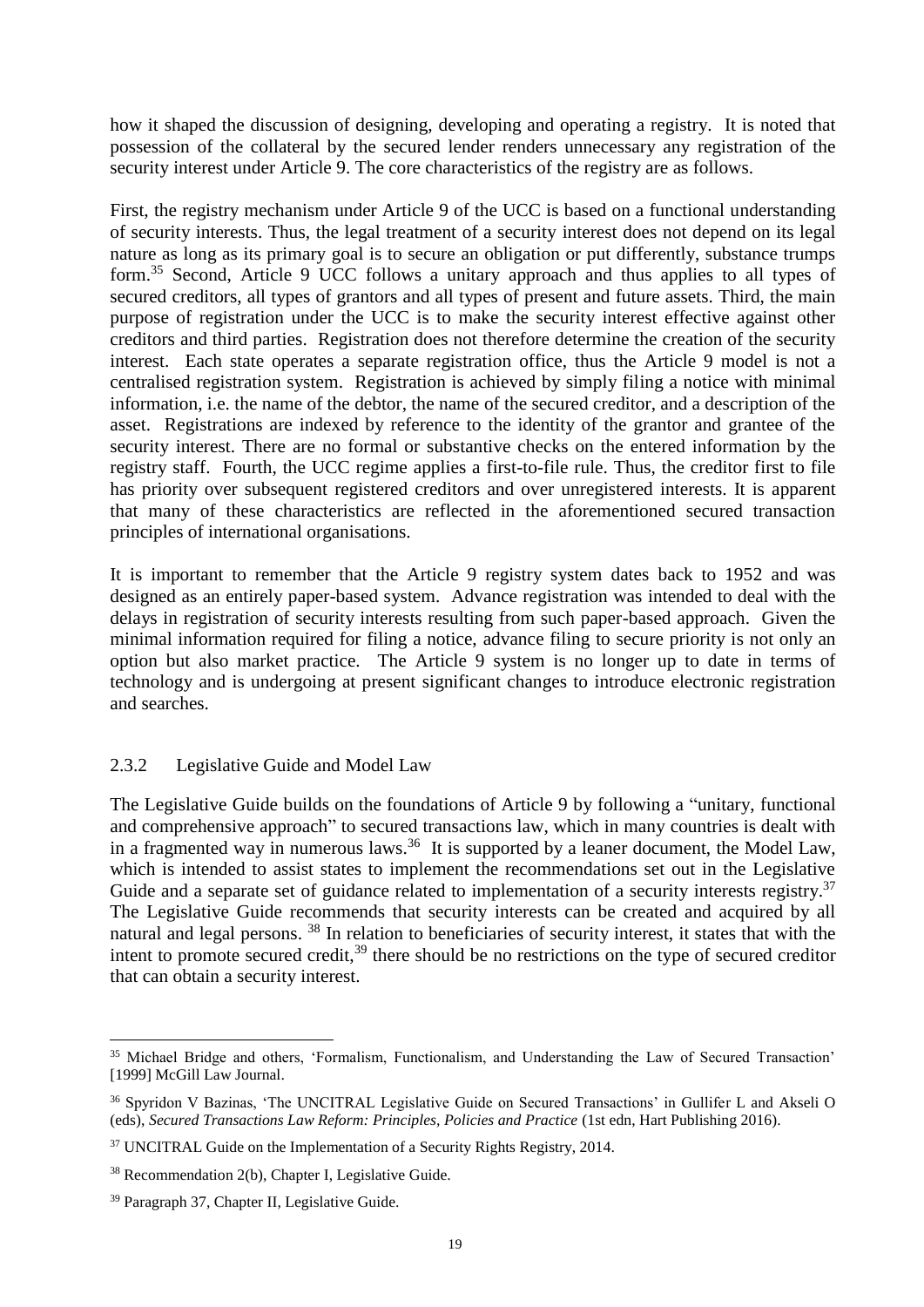Further, the Legislative Guide recommends that the law should provide that a security interest may encumber any type of asset, including future assets, or assets that the grantor may not yet own or have the power to encumber and that the exceptions to the kind of assets over which security may be created '*should be limited and described in the law in a clear and specific way'*.  $40$  As is evident from the Legislative Guide and Article 7 of the Model Law, the international standard in relation to the scope of obligations recommends that a *security interest may secure one or more obligations of any type, present or future, determined or determinable, conditional or unconditional, fixed or fluctuating*. <sup>41</sup> The Legislative Guide thus recommends that in order to simplify the creation of a security interest in all assets of an enterprise, where the provider of credit is financing the ongoing operation of the enterprise, a single-document, all-asset security agreement may be permitted.  $42$  Such all-asset security arrangements are not novel, and exist in concepts such as an enterprise mortgage which encumbers all assets of an enterprise (sometimes including even immovable property) including, incoming cash, new inventory and equipment and future assets of an enterprise.<sup>43</sup>

With regard to the form of security agreements, Article 6 of the Model Law and the Legislative Guide recommend that they should be concluded in or evidenced in writing with an exception where the agreement between the parties is accompanied by a transfer of actual possession of the encumbered asset to the secured creditor, in which case it can be oral.<sup>44</sup> This imposes minimal formalities on the creation of the security interest, thus ensuring lower costs and greater flexibility compared with jurisdictions where a notarial form is required. Under both the Legislative Guide and the Model Law registration is not required for the creation of a security interest.<sup>45</sup> The Legislative Guide further recommends that the registry is searchable by the name of the grantor of the security rather than by reference to the asset.<sup>46</sup> In relation to the priority of security interests, the Legislative Guide recommends the first-in-time principle, which means *inter alia* that '*as between security interests that were made effective against third parties by registration of a notice, priority is determined by the order of registration, regardless of the order of creation of the security interests*'. <sup>47</sup>

While many countries have a separate land and mortgage registry, charge registry and specialized registries for certain types of assets such as ships, aircrafts or vehicles, the Legislative Guide recommends that the registry for registering all types of security interest in all movable assets should be centralized and consolidated.<sup>48</sup> The registration system should if possible be electronic to enable notices to be stored in electronic form and permit users to access the registry record by electronic means.<sup>49</sup> Security should be notice based and, in the case of movables, provide for effectiveness against third parties by either registration of the encumbered asset (without transfer of possession) or by the secured creditor's possession.<sup>50</sup>

<sup>40</sup> Recommendation 17, Legislative Guide.

<sup>41</sup> Recommendation 16, Chapter II, Legislative Guide.

<sup>42</sup> Paragraph 63, Chapter V, Legislative Guide.

<sup>43</sup> Paragraph 64, Chapter V, Legislative Guide.

<sup>44</sup> Recommendation 15, Chapter II, Legislative Guide and Paragraph 33, Chapter II, Legislative Guide.

<sup>45</sup> Recommendation 33, Chapter III, Legislative Guide.

<sup>46</sup> Paragraph 32, Chapter IV of the Legislative Guide.

 $47$  Recommendation 76(a), Chapter V, Legislative Guide.

<sup>48</sup> Recommendation 54(e), Chapter IV, Legislative Guide.

 $49$  Recommendation 54(j), Chapter IV, Legislative Guide.

<sup>50</sup> Recommendation 37, Chapter III, Legislative Guide.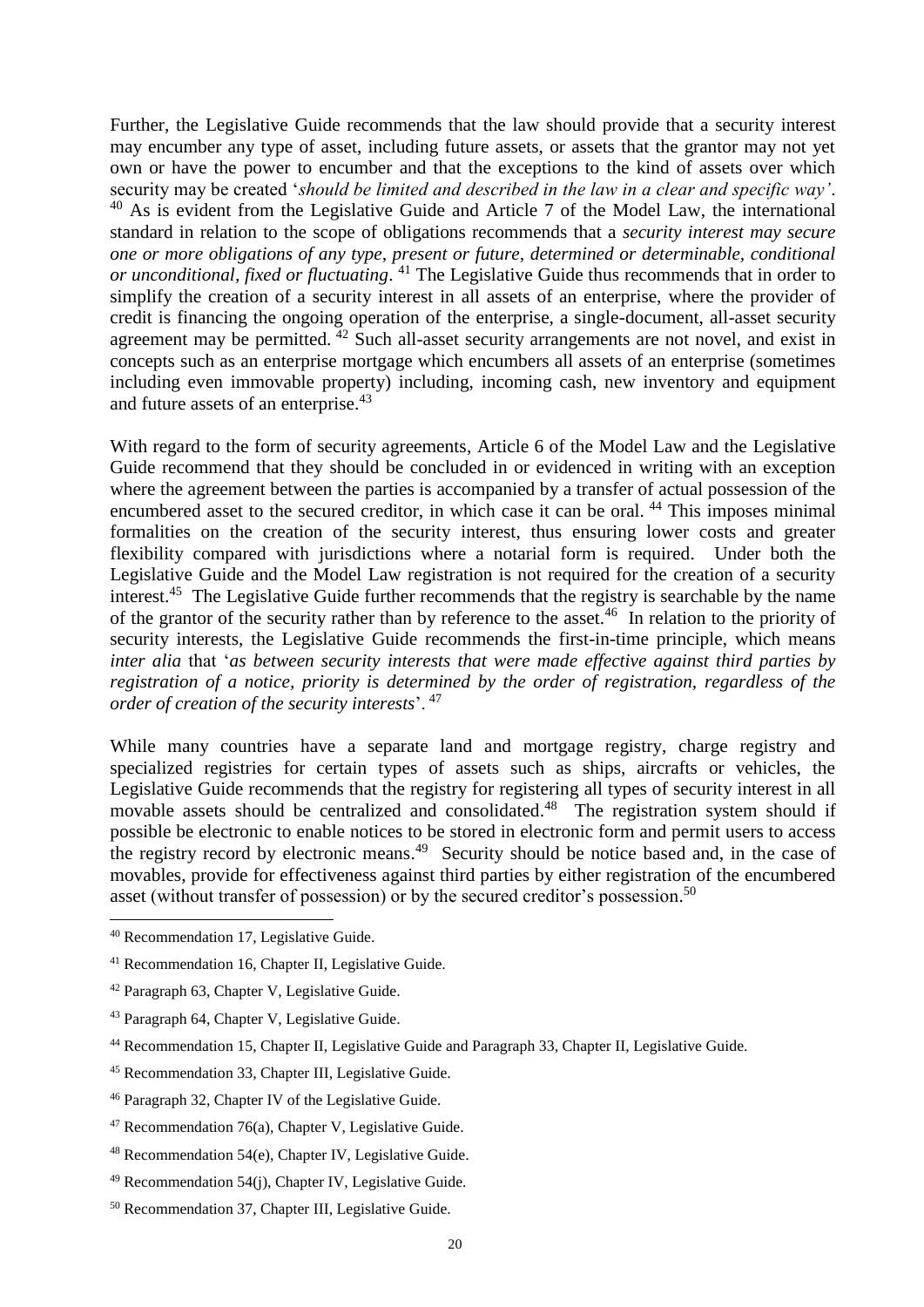## 2.4 Cross-jurisdiction analysis

It is noted that some developed jurisdictions do not necessarily comply with the Legislative Guide and Model Law. German law, for example, does not recognise the concept of a nonpossessory pledge over movables and relies instead on non-possessory transfer of title, which is not subject to registration.<sup>51</sup> In Germany, there are no registries for security interests other than security over real estate. Market participants appear nonetheless generally satisfied with the existing system and discussions regarding reform tend to arise in the context of proposals relating to international harmonisation of secured transactions law. In England and Wales, by contrast, while a pledge requires possession, security over movables may be created in the form of a charge or mortgage which is registrable against the name of the company pursuant to the Companies Act 2006, in effect a "debtor registry system", such as that which exists for Cyprus. Specific asset registries such as for land function as registries of title as well as security interests. One of the defining characteristics of English security is the ease with which it permits a single security to cover present assets and future assets.<sup>52</sup>

The Legislative Guide provides further guidance on subordination agreements and security agent structures. It recommends that subordination agreements should be recognised and be permitted<sup>53</sup> and should continue to apply in insolvency proceedings of a grantor.<sup>54</sup> In relation to third-party effectiveness being possible without direct custody of the asset by the secured creditor, the Legislative Guide confirms that possession may be effected through third-party custody for the following reason, "*The possibility that possession of the encumbered asset by the secured creditor may be exercised through the custody of an agent or representative enhances the efficiency and effectiveness of possessory security interests by permitting creditors to delegate custodial responsibility without prejudice to the rights of third parties*."<sup>55</sup>

#### 2.5 Conclusion and Questions

The findings of the EBRD Study demonstrate that there is room for improvement in all countries in relation to the creation and perfection by registration of security interests, particularly in Albania, Croatia, Greece and Ukraine. Legislative gaps and uncertainties reduce the value of security and, by implication, contribute to the higher cost of credit. Registration systems for movables and immovables exist in all countries covered by the EBRD Study but are hampered in some cases a lack of reliability and limited digitalisation (see section 3 (*Digitalisation & Technology*) below). This deficiency is problematic and further exacerbated by high, percentage-based costs for the perfection of security interests. Thus, it seems critical for the assessed jurisdictions to address these weaknesses so as to give creditors practical access to as wide a range of assets as possible. This should have the desired effect of both reducing the cost of taking security and increasing the availability of credit.

<sup>51</sup> Julia Rakob, 'Germany', Harry C. Sigman and Eva-Maria Kieninger (eds.) *Cross-Border Security over Tangibles*  (Sellier European Law Publishers 2007)

<sup>52</sup> Michael Bridge, 'England and Wales', Harry C. Sigman and Eva-Maria Kieninger (eds.) *Cross-Border Security over Tangibles* (Sellier European Law Publishers 2007)

<sup>53</sup> Paragraph 128, Chapter V, Legislative Guide.

<sup>54</sup> Paragraph 130, Chapter V, Legislative Guide.

<sup>55</sup> Paragraph 58, Chapter III, Legislative Guide.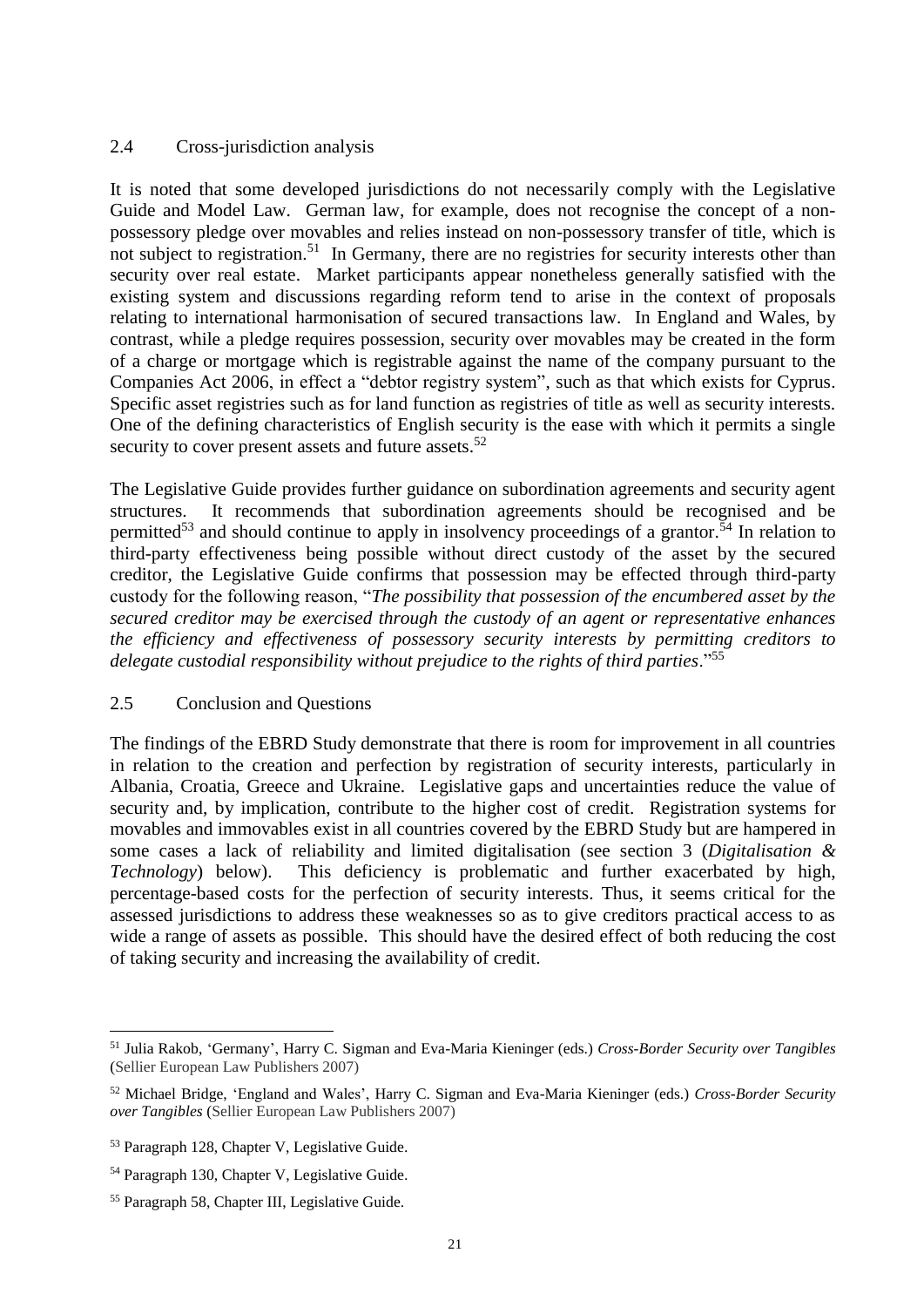As noted by local counsel in several countries covered by the Study, the existing registration systems for immovables and movables cannot provide a full picture of the debtor's assets. While an immovables registry typically covers title in addition to security, apart from rare cases there are no title registries for movables other than for certain high value and identifiable assets like ships. Indeed for a class of changing movables such as book debts it is wholly impractical to have a title registry. In effect a potential secured creditor needs to search beyond any registry to get a true picture of the debtor's assets. In this respect the potential secured creditor is in the same position as an unsecured creditor pursuing a claim against the debtor.

- *1. Which type of collateral should or should not be available as security? What are the practical and historical reasons for any restrictions on collateral in the assessed jurisdictions?*
- *2. What should be the minimum requirements in terms of formalities for taking (and enforcing) security? What should the role of a civil law notary be in the creation of a security agreement?*
- *3. Should civil law jurisdictions appropriate the concept of a floating charge? What are the difficulties arising in the enforcement of floating charges?*
- *4. How centralised should the registration system be? To what extent should there be separate registries for movable and immovable assets or special registries for certain categories of assets, e.g. ships and aircraft?*
- *5. What is the best reference point for a registration system: the assets or the grantor of security?*
- *6. What is the right approach to the financing of registries? Should registries be private or state-owned entities? Are registry fees a potential source for revenue or should fees only entail what is necessary to provide a good service to the general public?*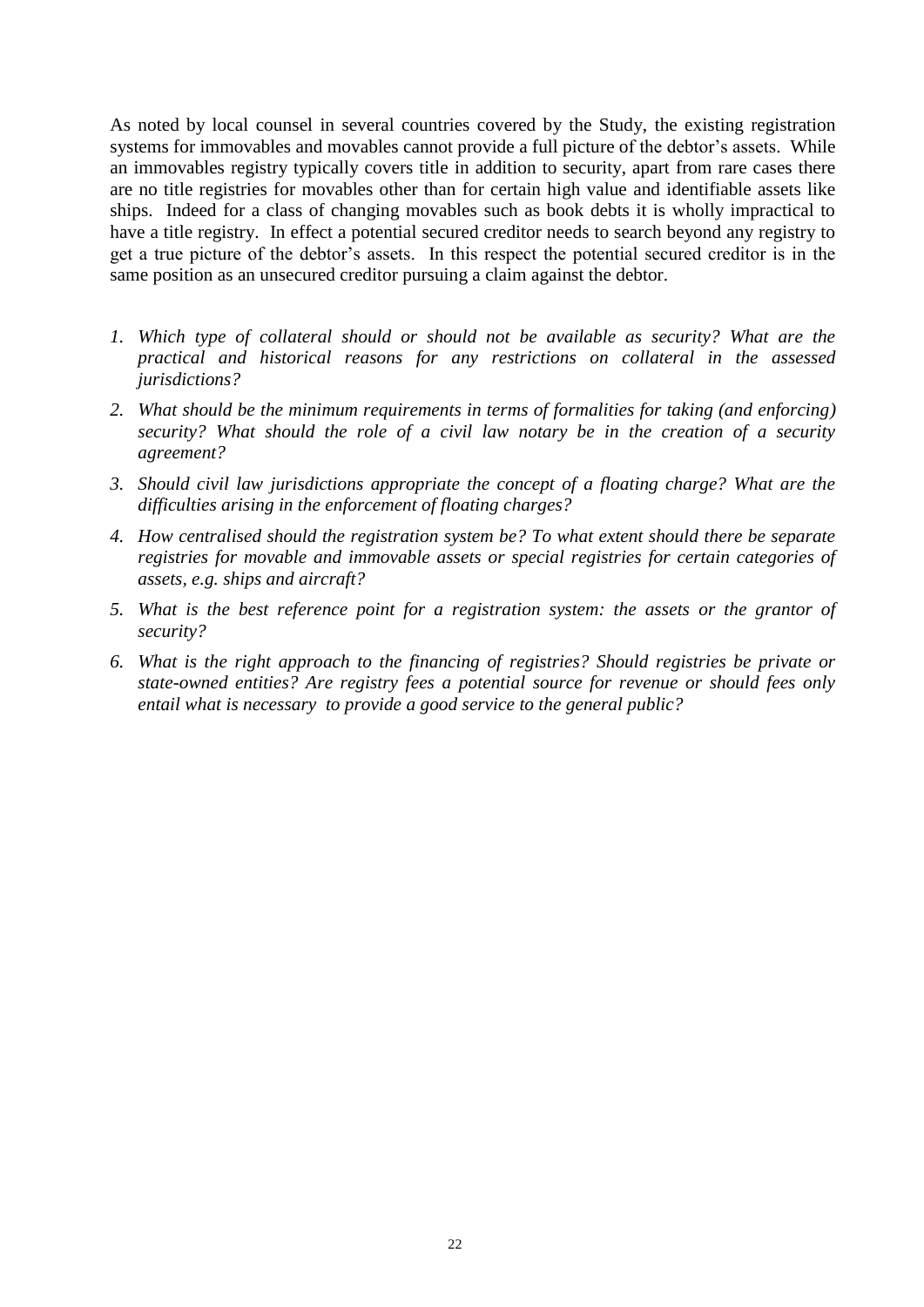## **3. Digitalisation & Technology**

## 3. 1 General

 $\overline{a}$ 

The essential role of technology and digitalisation in the field of enforcement has already been highlighted in terms of encouraging greater efficiency, accuracy of data and transparency. It is also a key topic in the examined national legal systems. The EBRD Study reports that these legal systems significantly lag behind in enhancing enforcement mechanism by modern technology. Three aspects are particularly noteworthy in the EBRD Study. The first concerns the general low degree of digital transformation of judicial proceedings. The second more specific one is the yet unsuccessful attempt to transition from paper-based to a fully electronic collateral registry mechanism. The third aspect relates to the lack of digitalised public auction procedures in the enforcement framework of all countries apart from Croatia, despite the existence in all five jurisdictions of the requirement to hold an enforcement sale by way of public auction.

These three aspects shall now be discussed in more detail, although the emphasis will be on the difficult process of transitioning from paper-based to electronic registries and the innovative potential of electronic public auctions in jurisdictions which restrict private sales.

- 3.2 Findings of the EBRD Study
- 3.2.1 Lack of digitalisation of judicial proceedings

Court systems are overloaded with cases and bureaucracy. This is the first common theme identified in the EBRD Study is acute to varying degrees in all of the countries surveyed, where enforcement proceedings are characterised by their excessive length, compared with other European countries such as Austria and Germany. The reasons for this are manifold. Partially this can be attributed to fewer and less qualified court staff, inefficient procedural rules, absence of specialised courts and judges, long court recesses and numerous appeals by debtors to mention a few factors. Cyprus in particular appears to suffer from a low number of judges relative to its population. As indicated in the Erotocritou Report of 2016, the number of judges in Cyprus per 100,000 habitants is 12, while in other EU Member States such as Croatia the number is between 40-50 judges per 100,000 habitants.

The unsatisfactory enforcement situation is aggravated by the low level of digitalisation in relation to court proceedings and electronic case management in all countries apart from Croatia, Greece (in relation to procedural updates and case progress only)<sup>56</sup> and in Ukraine where it is recent and is working in testing mode. Lack of digitalisation is signalled by the absence of electronic filing of documents with the court and the requirement for the court file to be in hard copy. In certain jurisdictions with electronic filing, such as England and Wales, parties can issue proceedings and file documents in electronic form 24 hours a day every day all year round, including outside normal court working hours.<sup>57</sup> The electronic filing system typically requires registering an account on a relevant website, since submission through ordinary email is not accepted. This in turn enables documents to be uploaded to the account and parties are able to

<sup>&</sup>lt;sup>56</sup> A proposal for electronic filing of legal documents before the Greek courts was approved by the Hellenic parliament on 24 October 2019.

 $57$  See the Electronic Practice Direction  $510$  – The Electronic Working Pilot Scheme: [https://www.justice.gov.uk/courts/procedure-rules/civil/rules/part51/practice-direction-51o-the-electronic-working](https://www.justice.gov.uk/courts/procedure-rules/civil/rules/part51/practice-direction-51o-the-electronic-working-pilot-scheme)[pilot-scheme](https://www.justice.gov.uk/courts/procedure-rules/civil/rules/part51/practice-direction-51o-the-electronic-working-pilot-scheme) for details of how electronic filing has been introduced in certain types of proceedings in England and Wales.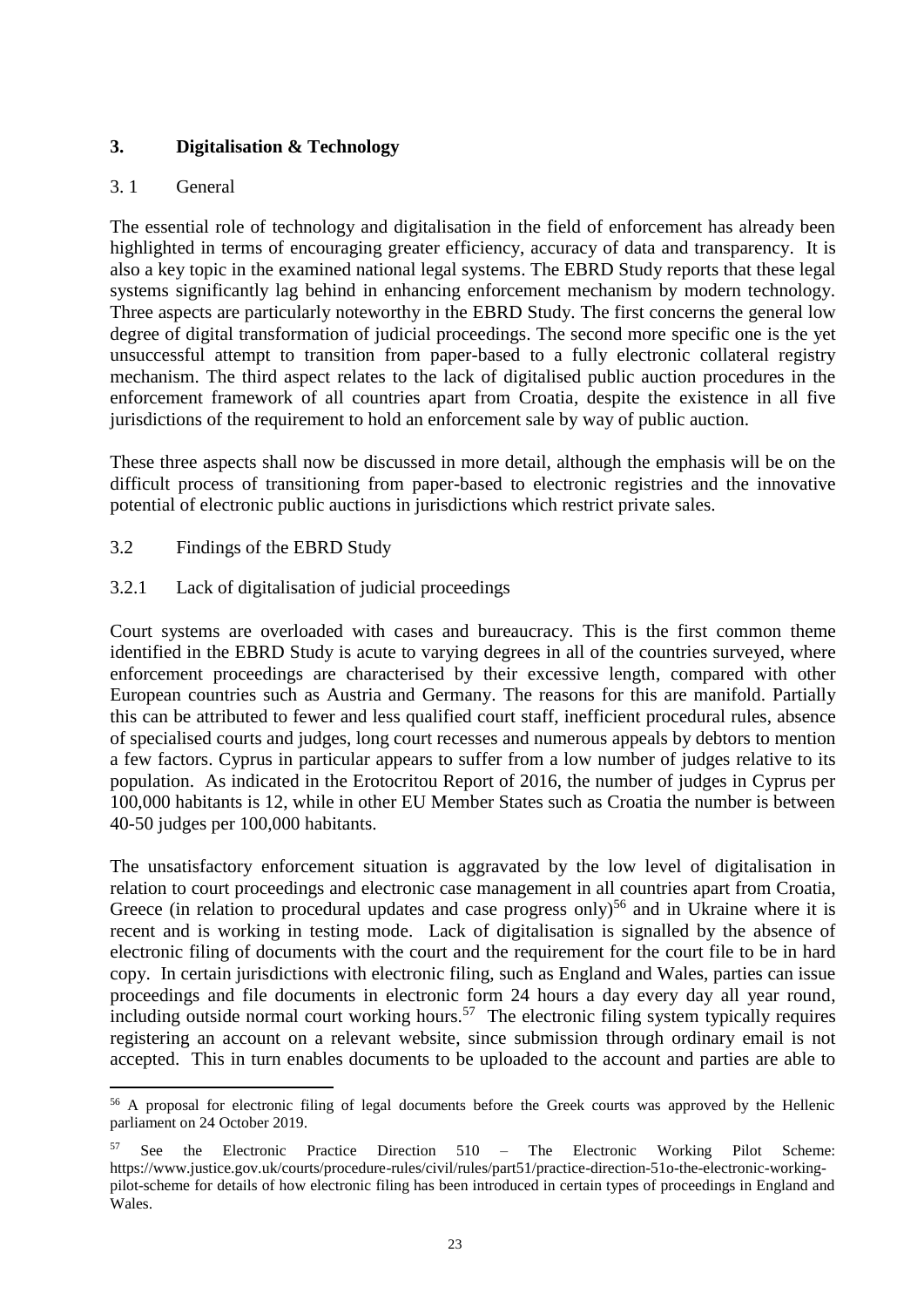access documents relating to the case, thereby supporting the efficient management of the case by all concerned. The system will usually generate an automatic email when documents are submitted and may be used by the court to inform parties of any steps they need to take in advance of the next court hearing.

In Cyprus however the state still relies on an entirely manual and paper-based court system, with a rudimentary level of information and communications technology.<sup>58</sup> Consequently, according to the EBRD Study, the digitalisation of court proceedings is a top priority for the purpose of lowering the workload of courts and reducing the length of enforcement proceedings. Digitalisation is also a priority for other EBRD countries of operations such as Armenia, which is planning with donor support to introduce a fully digitalised justice system in the next few years. In countries, such as Armenia, the inefficiencies of the paper-based court system are increased by the lack of official standard forms or templates.<sup>59</sup>

## 3.2.2 Transition to electronic registries for secured transactions laws

Apart from the digitalisation of enforcement proceedings more generally, the transition from paper-based to a fully electronic registry mechanism is the second common theme identified by the EBRD Study. The EBRD Study observes that the majority of jurisdictions still operate a system of dispersed and unlinked electronic, paper-based and hybrid collateral registries, which prevents lenders from effectively searching and registering security interests. Secured creditors must search through a number of different registries, most of which do not allow online searches.

Greece is faced with a lack of digitalised and electronically available registries for all kinds of assets. In Albania and Ukraine, there is a move towards digitalisation of registries but this is not yet complete and the difficulties for creditors in Albania are compounded by the fact that there are multiple and separate registries for movables. $60$  With regard to Ukraine, the Ukrainian Immovable Property Registry is accessible online. In addition, the Ukrainian registry for security over movables called the State Registry of Encumbrances over Movable Property became publically and electronically available from April 2019. In Cyprus, similarly to England and Wales, mortgages are perfected with the Lands Office and certain charges created by a company are required to be registered with the registry of the Registrar of Cyprus Companies and Official Receiver which is available in electronic form. Croatia has a high level of digitalisation; both the Land Registry and the FINA Registry are available on-line, but the Land Registry is decentralised and there are issues with the reliability of data in such registry. There are also a number of other specialised registries. <sup>61</sup>

<sup>58</sup> SRSS and EC Functional Review of the Courts System of Cyprus, technical Assistance Project 2017/2018 IPA, Ireland available at the state of the state at a state at a state at a state at a state at a state at a state at a state at a state at a state at a state at a state at a state at a state at a state at a state at a state at

[<sup>&</sup>lt;http://www.supremecourt.gov.cy/Judicial/SC.nsf/9c88e6190990f07fc22583530034b198/15536820389ECD97C22](http://www.supremecourt.gov.cy/Judicial/SC.nsf/9c88e6190990f07fc22583530034b198/15536820389ECD97C225839A00300FB5/$file/Functional%20Review%20of%20Courts%20System%20of%20Cyprus%20(IPA%20Ireland)%20-%20Final%20Report%20March%202018.pdf) [5839A00300FB5/\\$file/Functional%20Review%20of%20Courts%20System%20of%20Cyprus%20\(IPA%20Ireland\)](http://www.supremecourt.gov.cy/Judicial/SC.nsf/9c88e6190990f07fc22583530034b198/15536820389ECD97C225839A00300FB5/$file/Functional%20Review%20of%20Courts%20System%20of%20Cyprus%20(IPA%20Ireland)%20-%20Final%20Report%20March%202018.pdf) [%20-%20Final%20Report%20March%202018.pdf>](http://www.supremecourt.gov.cy/Judicial/SC.nsf/9c88e6190990f07fc22583530034b198/15536820389ECD97C225839A00300FB5/$file/Functional%20Review%20of%20Courts%20System%20of%20Cyprus%20(IPA%20Ireland)%20-%20Final%20Report%20March%202018.pdf) accessed 28 November 2019

<sup>&</sup>lt;sup>59</sup> The EBRD is leading at present a project to assist with operationalisation of the new Armenian Insolvency Court, established in January 2019.

<sup>&</sup>lt;sup>60</sup> Albania operates the following registries: the Immovable Property Registry, the Commercial Registry, the Secured Charge Registry, the Joint Stock Registry, the Albanian Civil Aircrafts Registry, and the Albanian Ship Registry.

<sup>&</sup>lt;sup>61</sup> Croatia operates the following registries: Land Registry, FINA Registry, Ship Registry, Aircraft Registry, the Central Depository and Clearing Company Inc. and Trademarks Registry.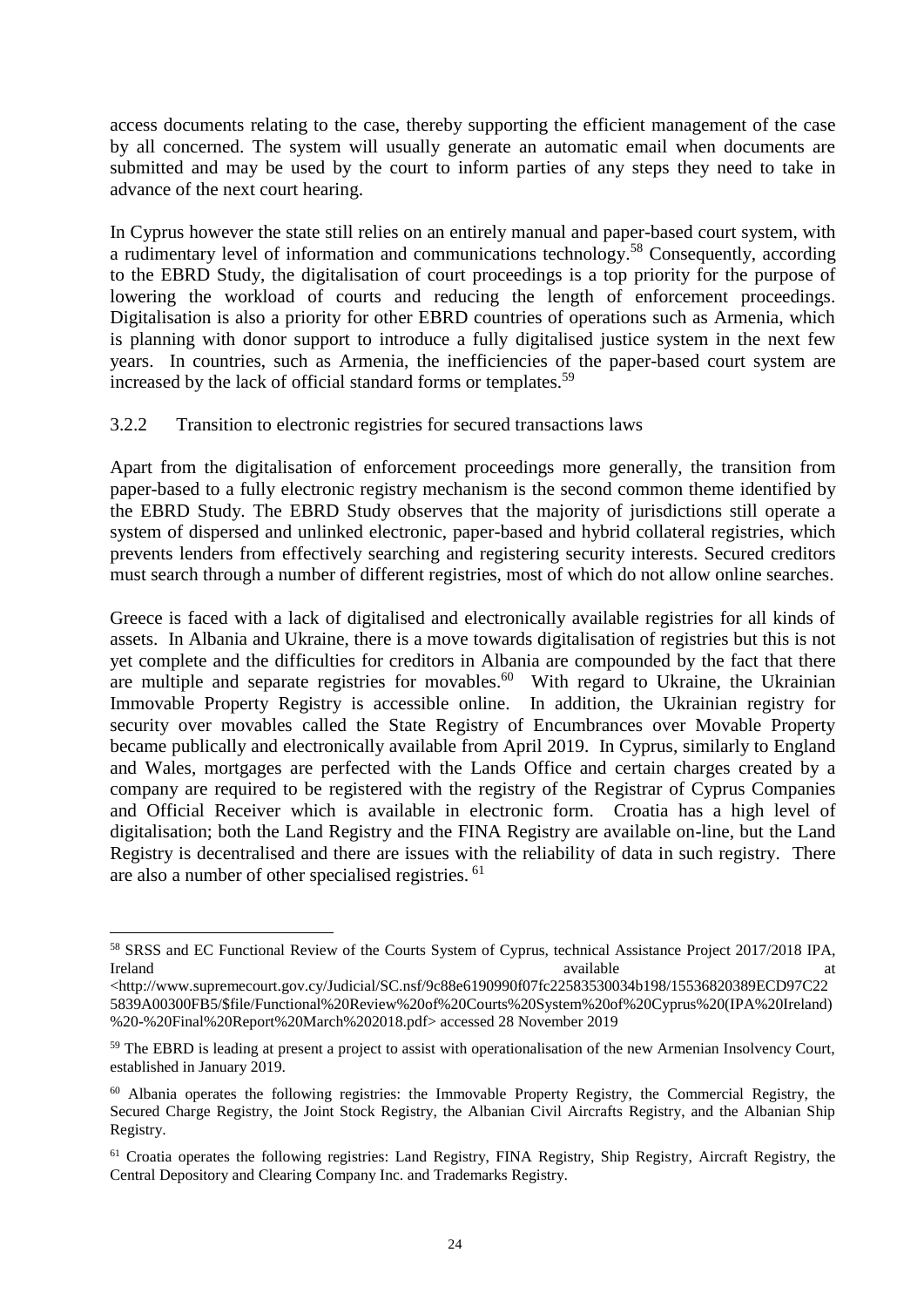Even where an individual registry is available online, there may be issues which reduce its functionality. In the case of the online Albanian Secured Charges registry, which is administered by a private legal entity on concession basis, market participants note discrepancies in the descriptions of movables which have been secured and that the search functions impede creditor access to information. For example, in respect of a share charge, it is only possible to search the registry by the name of the shareholders who have pledged their shares in a company and not the company itself. It is also not possible for a secured charge to be registered electronically. The following three aspects are particularly noteworthy and deserve further attention:

#### 3.2.2.1 Partial implementation and migration to electronic registries

*First*, some of the registry systems are not fully operational yet, despite the fact that a significant amount of implementation time has passed. For example, in Albania the registration of all current immovable assets as well as the digitalization of the immovable assets registry has not yet been concluded. Even when already operating, these registry mechanisms provide a limited degree of usability and functionality concerning the search ability, registration of security interests, and retrieval of a debtor's personal information.

Not all functions may be available online. Only two countries (Croatia and Cyprus) permit electronic registration of security interests and in Croatia such electronic registration is only partially available for security over immovables. For example, registration of security interests in the Ukrainian Immovables Property Registry cannot be performed online due to the requirement for the authorised person to sign the application in front of the state registrar or notary. The State Registry of Encumbrances over Movable Property, which covers registration of only security interests (and not title), is now electronic and available online since completion of the EBRD Study but its technical operation needs further improvement and similar to the Ukrainian Immovables Property Registry it does not permit e-registration. This concern regarding limited utility is re-enforced by the problem that the information concerning existing security interests stored in the registries is often incomplete, out-dated or entirely absent. For example, in Croatia there is a gap between the Land Registry status of real properties and the status in municipal cadastral records<sup>62</sup> and/or actual condition, because the two systems have not yet been reconciled.

In addition, the EBRD Study notes that due to the relics of the socialist system the Croatian land registry may not be accurate in certain cases where a change of ownership has been affected by expropriation for the public good. This problem is further ameliorated by the fact that Croatia still recognises non-registered ownership of land. Albania faces similar issues with respect to expropriation of property under the former socialist regime and lack of registration of immovable property interests. Another example can be found in Ukraine. The law underpinning the Ukrainian Immovable Property Registry lacks rules for reinstating entries in scenarios where a court invalidates a title transfer to a third party without the mortgagee's consent. Thus, the registry may not accurately reflect the status of ownership in some cases. In Croatia, parties need to be careful with the release of one security interest within the same registry folder at the FINA Registry since the entire folder is typically deleted even where the remaining security package ought to stay in place. This requires in practice multiple registrations of individual security folders. In summary, the implementation and migration to electronic registries has not been completed to a sufficient extent.

 $62$  The cadastre supports the land registry system in many economies. The International Federation of Surveyors in its Statement on the Cadastre defines the cadastre as "normally a parcel based and up-to-date land information system containing a record of interests in land (e.g. rights, restrictions and responsibilities)."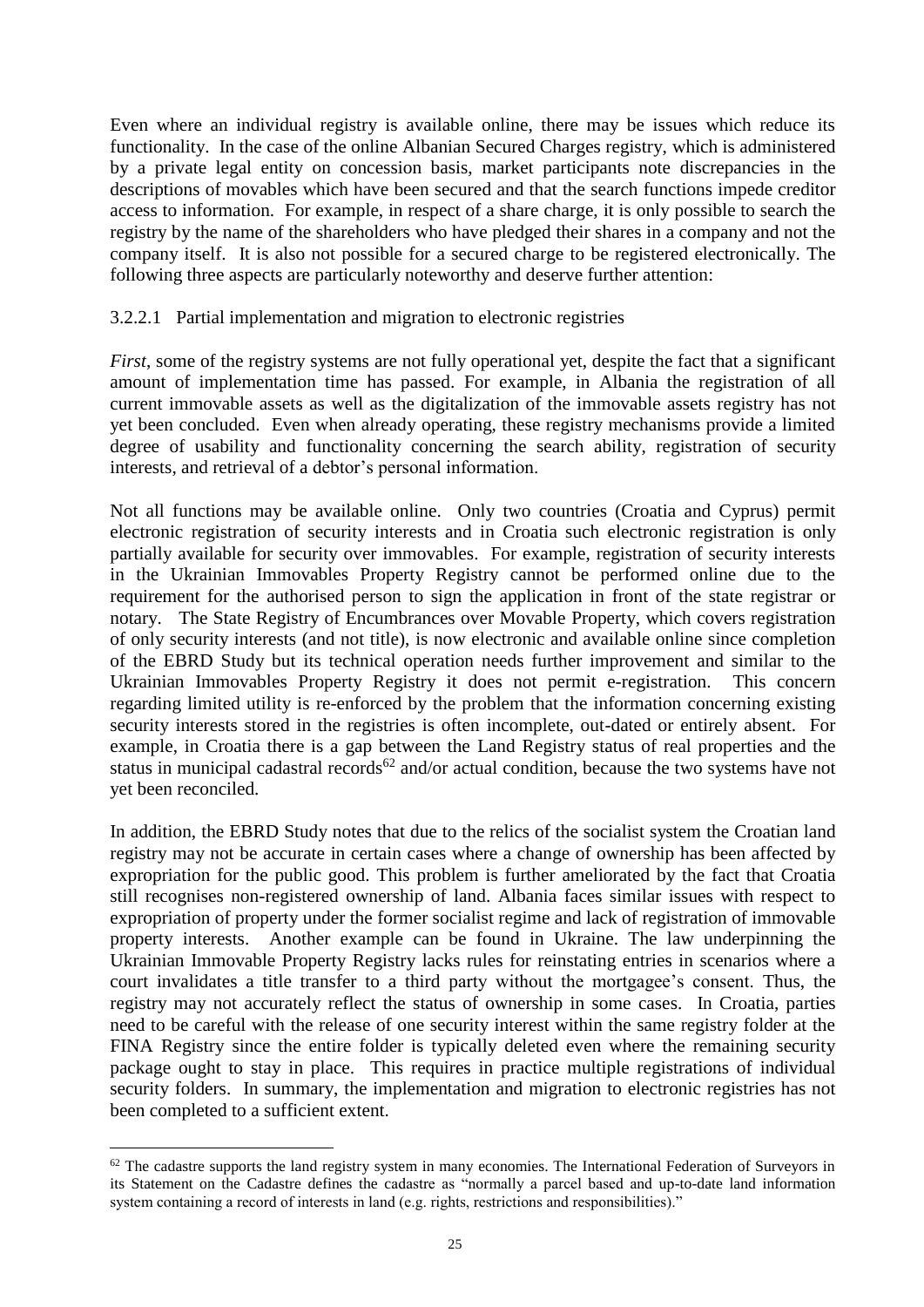## 3.2.2.2 Costs of registration (and perfection)

*Secondly*, aside from these aspects, the EBRD Study highlights the role of legal rules pertaining to the registration of security interests. This is an issue, which is of considerable practical importance to both lenders and borrowers because they eventually bear all costs and expenses arising from the creation, registration and enforcement of security interests. One manifestation of this concern mentioned in the EBRD Study is uncapped percentage-based fees instead of fixed fees, which create unnecessary barriers for an efficient credit market. Greece is a fine example, because excessive percentage-based fees for the registration of mortgages have strongly affected market practice concerning the structuring of transactions. In particular, as mentioned above secured loans in Greece are frequently structured as bond transactions to benefit from the exemption on full registration fees for mortgages. Moreover, creditors use mortgage pre-notation instead of taking fully perfected mortgage security to avoid excessive notary's fees (see section 2.2.3 above).

## 3.2.3 Lack of development of digitalised public auction platforms

All countries, including Cyprus, require public auctions to some extent for the sale of assets in enforcement proceedings. In Albania there is no electronic auction systems for enforcement proceedings. In Cyprus, the newly amended Mortgage Act provides for the possibility of electronic auctions at the creditors' election but the electronic auction system is not yet operative. The Cyprus Minister of Finance has recently issued a decree by which an electronic auction system comes into effect, however no electronic public auction has taken place as at this date. Croatia, Greece and Ukraine meanwhile have digitalised public auction systems but market participants in Croatia and Ukraine note that improvements are required to addresses weaknesses in such systems. In Croatia, the state already operates an electronic public-auction system for both real and personal property. However, according to the EBRD Study, a lot remains to be done to improve the overall functionality, security and usability of such system since sales of immovables and movables remain low.

Further in Croatia, there have been issues with parties not being able to view the immovable assets being auctioned. This illustrates the need for any auction technology to be supported by a robust administrative infrastructure. In Ukraine, enforcement authorities use a specialised electronic trading venue, SETAM, for the sale of the debtor's property in enforcement proceedings but market participants confirm difficulties with the operation of the system in practice, including cases where it was not possible to receive confirmation from the system of receipt of payment of a guarantee bond, essential for participation in the trading session. In Greece electronic auctions were introduced in September 2017 onwards and are considered to produce satisfying results. In conclusion, it can be seen that the use of technology in these legal systems is still in its infancy and offers room for improvement. The EBRD Study therefore notes the great potential of incorporation of electronic platforms into national legal systems.

## 3.3 International standard and best practices

3.3.1 Security registries

Security registries store critical information about existing or potential security interests in movable or immovable assets, thereby creating legal certainty and transparency of security interests for debtors and creditors. Typically, registration of security interests fulfils three purposes: (i) providing secured creditors with a method of achieving third-party effectiveness of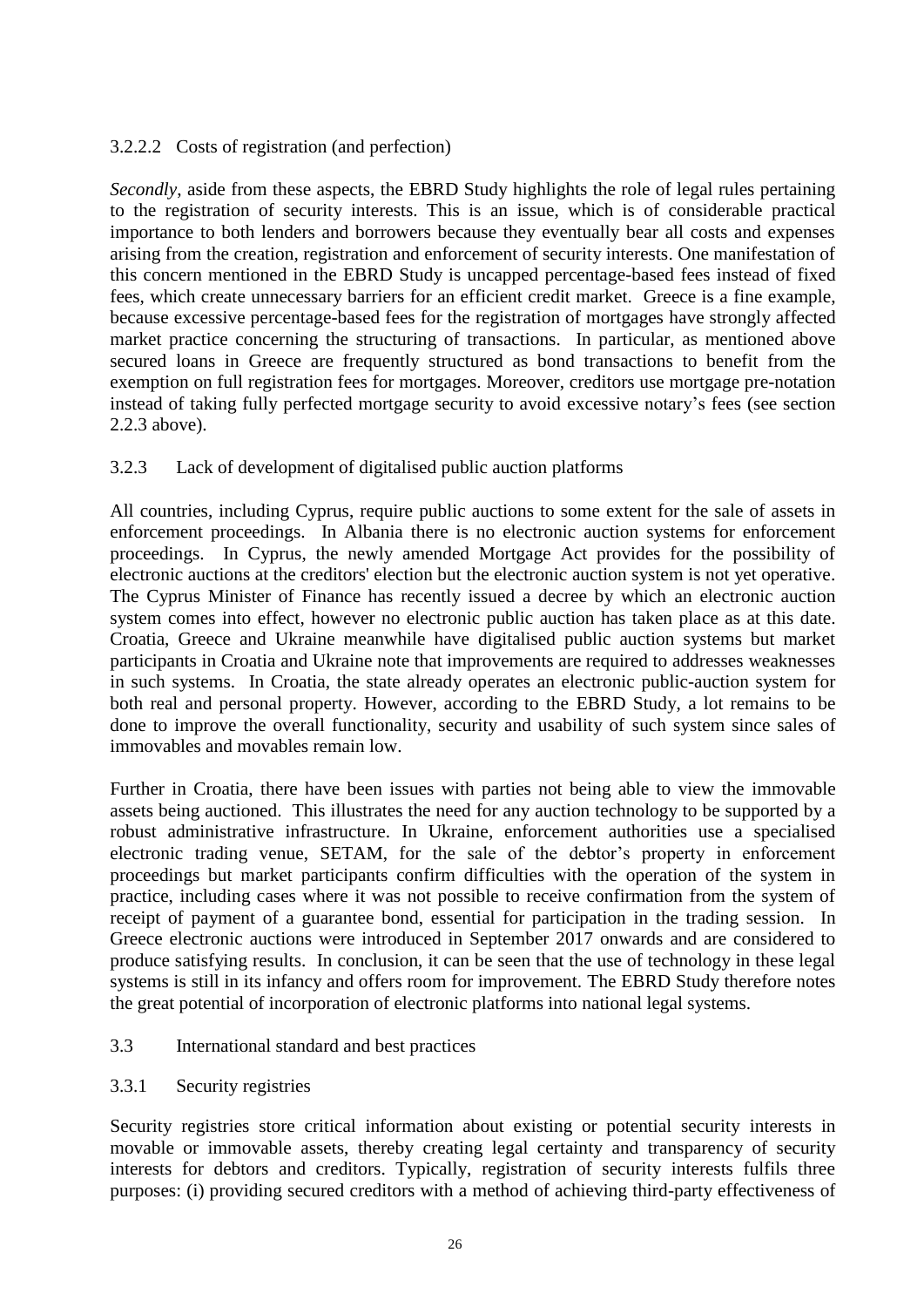security interests, (ii) allowing interested parties to gather reliable information about the existence of prior security interests or other encumbrances, and (iii) establishing ranking and priority among these rights based on the time of registration. As a result, in terms of enforcement and secured transactions law, the creation of an effective and accessible registration mechanism is of great importance for virtually any legal system.

An international consensus has evolved with regard to the question of how an effective registration mechanism could be designed to fully support the aforementioned core functions of collateral registries. Even though the technical details of collateral registry design and operation may vary, most if not all of them are structured around the following high-level principles.<sup>63</sup>

First, a registry mechanism for security interests should be centralised, efficient and transparent. Second, it should be fully operational and integrated in a sense that all information stored is accurate, complete and reliable in relation to the existence and priority of secured interests, and the debtor's information. Third, the registry mechanism should permit private and legal entities to registry and search security interests online. Fourth, access to the registry should be economically and technically feasible. Put differently, it is of considerable importance that the services of the registry provide for an acceptable user experience and are available at low costs. Fifth, the registry mechanism should provide for notice-based registration without a condition for the inspection of documents while at the same time providing debtors with sufficient safeguards to rectify any errors in the registration. Sixth, a clear and comprehensive framework for establishing priority among secured and unsecured creditors on the basis of a first-to-file priority system should underpin the registry system. Seventh, the registrar of the registry mechanism should remain impartial and not become involved in disputes between the parties.

## 3.3.2 Digital public auction platforms

 $\overline{a}$ 

The development of digital public auction platforms is a new and expanding area. To a large extent the introduction of digital public auction platforms has built on the success of digital public procurement systems. Digital procurement proved that it was economically viable to run digital markets for the purchase of public services and suggested that such benefits could be extended to the sale of publically regulated assets.

A number of countries are experimenting in the area of digital public auctions (Chile for example) or have started exploring their potential (Kyrgyz Republic). Most recently Ukraine has been successful in launching the digital platform 'ProZorro Sale' (described below) which provided an efficient means of selling the assets of a large number of banks in liquidation. In Croatia a digital public auction platform for the sale of enforcement assets has been assisted by the technology and infrastructure of the Croatian Financial Agency.

<sup>63</sup> UNCITRAL Guide on the Implementation of a Security Rights Registry (2013); IFC Secured Transactions Systems & Collateral Registries Toolkit (2010); OAS Model Registry Regulations under the Model Inter-American Law on Secured Transactions (2009); WBG Doing Business Report 2019 – Getting Credit strength of legal rights index; EBRD Publicity of security rights: guiding principles for the development of a charges registry (2004); EBRD Publicity of security rights: setting standards for charges registries (2005); See also Marek Dubovec and Harry C Sigman, 'Some Thoughts (and Facts) about the Process of Secured Transactions Law Reform, with Special Emphasis on Registration, the Key to Achievement of Reform's Goals' in Spyridon V Bazinas and Orkun Akseli (eds), *International and Comparative Secured Transactions Law: Essays in honour of Roderick A Macdonald* (Bloomsbury Collections 2017), 159-160; Rob Cowan and Donal Gallagher, 'The International Registry For Aircraft Equipment—The First Seven Years, What We Have Learned' (2014) 45 UCC Law Journal.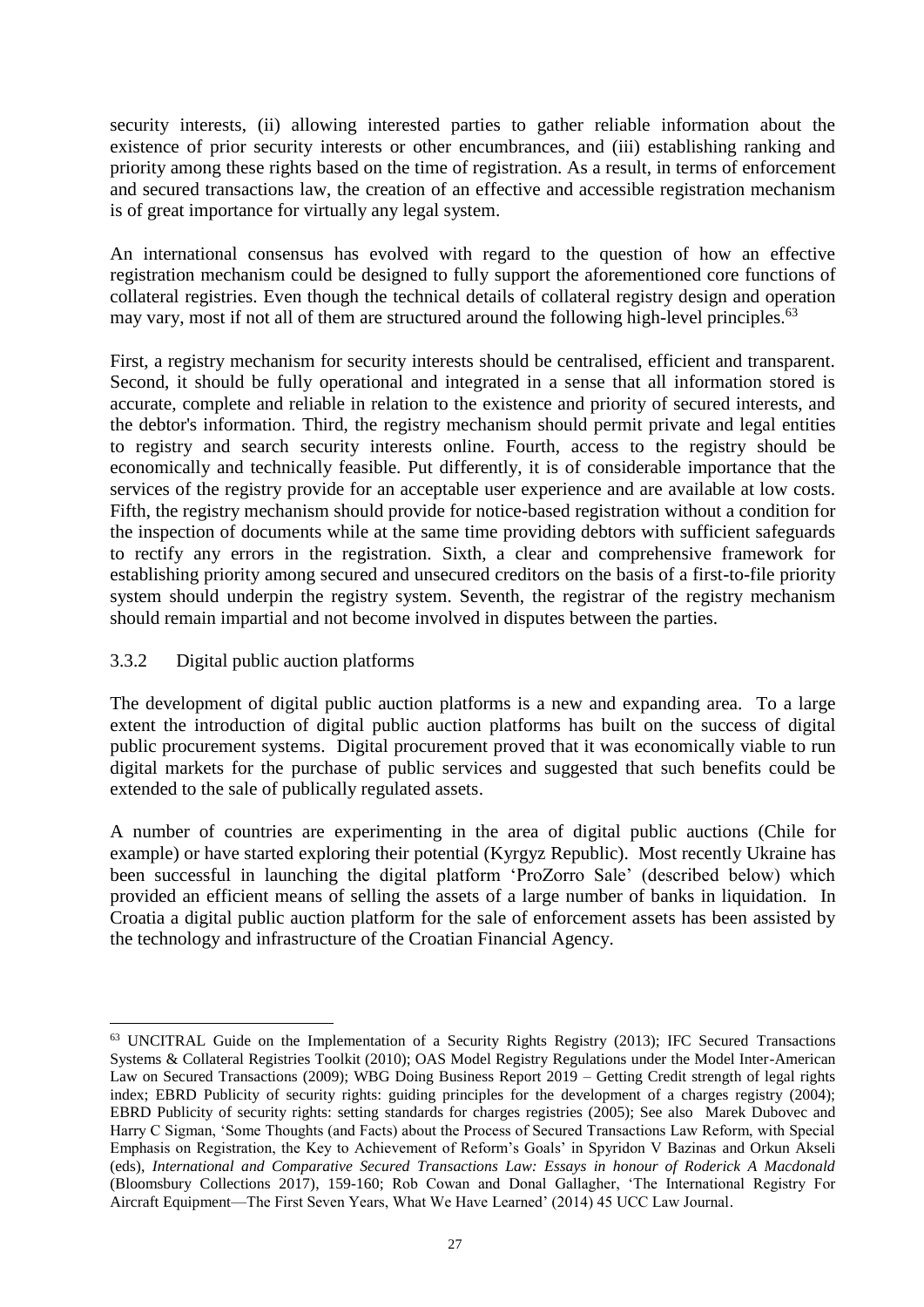The implementation of electronic sale platforms in enforcement procedures, which would otherwise require a live public auction, offers many advantages to interested parties. A fully electronic and accessible platform improves the geographical reach and efficiency of sale processes, maximising the opportunity for higher prices by reducing transactions costs and tapping into a larger market. But this is not the only reason. Electronic platforms significantly increase transparency, competition and accountability. In other words, they form an essential pillar to entrench strong, credible public institutions in regions where the rule of law is weak. Electronic platforms have the future potential to aggregate data on sale of assets in enforcement proceedings, which may help to determine the value or price at which similar assets should be sold.<sup>64</sup> To realise these benefits, legal reform involving technology integration plays an increasingly fundamental role in the work of the EBRD and other international financial institutions.

Part of the development of an electronic sales platform depends on allowing different sales techniques depending on the type of asset and market context. This is illustrated by the example of ProZorro Sale set out below at paragraph 3.4.2. As a practical matter details concerning the auction should be set down in secondary legislation to permit amendments to be made easily where required to fine-tune the process. In Croatia, which operates a digital public auction platform for the sale of assets, the legislation which lays down the rules governing electronic auctions lacks flexibility, prescribing the auction threshold and containing rigid rules about the maximum number of times the auction may be run (twice). Legislation should also allow creditors to redeem the asset being auctioned in discharge of the secured debt. This is possible in all countries covered by the EBRD Study and, with the exception of Greece, this can be achieved without the requirement to advance new moneys. Redemption of secured assets is a recognised principle of the Cape Town Convention on International Interests in Mobile Equipment<sup>65</sup> and is particularly important in circumstances where there is no third party buyer or liquid market for the secured asset.

## 3.4 Cross-jurisdiction analysis

Against this background, it is apparent that the examined registry systems in the EBRD Study significantly lag behind in the process of transitioning from paper-based to fully electronic registry systems due practical, legal and technical limitations. There is also room for improvement in the design of public auction registries. Thus it is useful to examine first, some recent examples of well-functioning registries and second, an example of a digital public auction platform.

#### 3.4.1 Registry systems

 $\overline{a}$ 

This section provides a brief introduction to some international and national security registries following most, if not all of the above mentioned principles. Although these registries still differ in some aspects, such as in terms of state-owned versus non-state-owned, scope of security interests, and legal tradition among other matters, the comparison will provide valuable contrasts and insights. Specifically, it is hoped that the comparative analysis will shed light on practical and policy questions that arise when designing and implementing secured transactions laws.

<sup>64</sup> T.R.M.P. Keijser, 'The potential impact of technology on the enforcement of security interests' in 'Onderneming en Digitalisering' (Enterprise and Digitalization) (Kluwer, 2019).

<sup>65</sup> Article 9 (Vesting of object in satisfaction; redemption) of the 2001 Convention on International Interests in Mobile Equipment.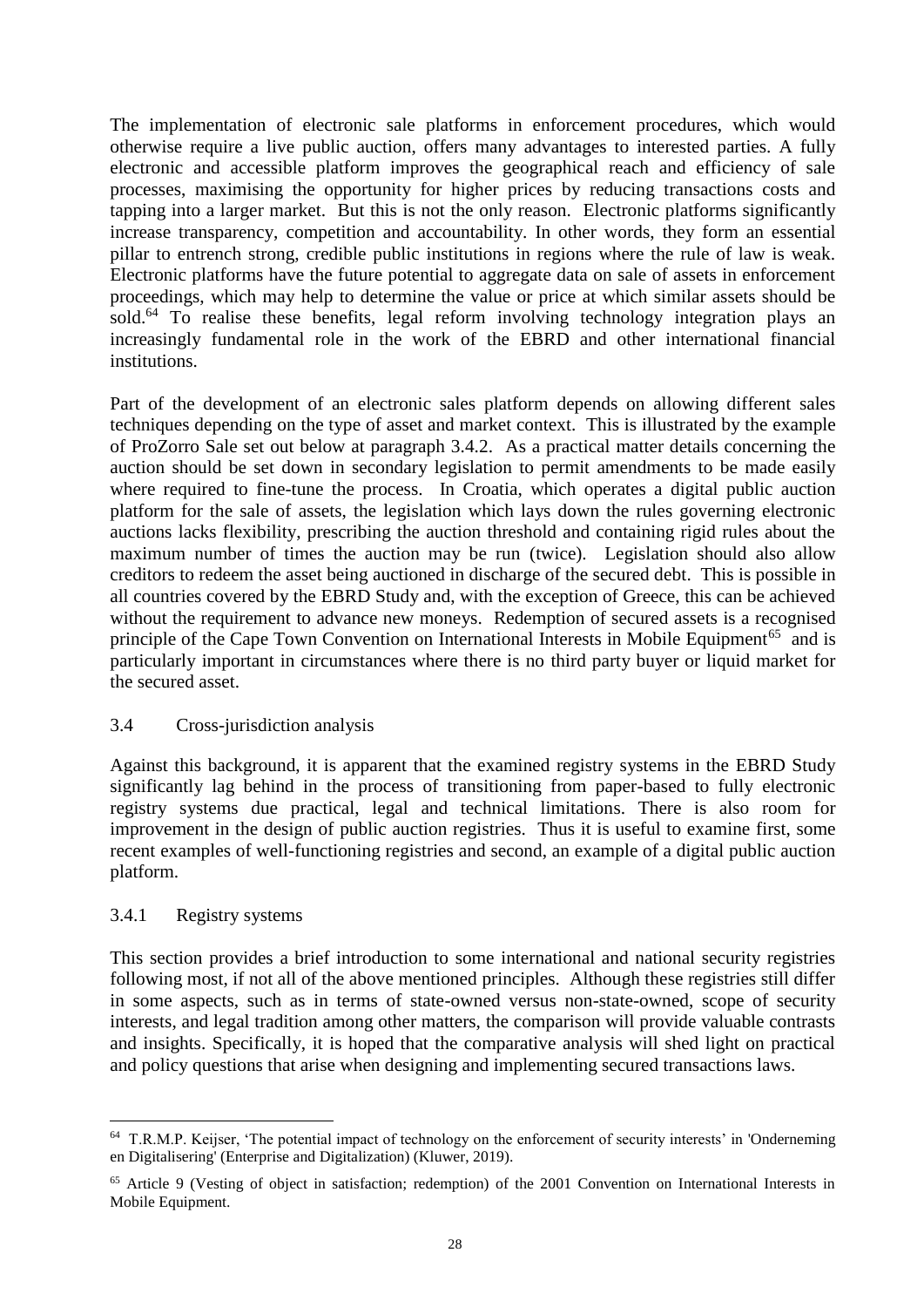#### 3.4.1.1 The Aircraft Registry of the Cape Town Convention

The first example that has to be noted is the Aircraft Registry of the Cape Town Convention.<sup>66</sup> It is a useful example of a specialised collateral registry not only because it is based on the UCC but also because it encompasses many, if not all of the features recommended by the UNCITRAL Registry Guide. On top of this, it is also very interesting from a technological and legal standpoint.

The registry runs entirely electronically and the registrar is obliged to use best practices in the field of electronic registry design and operation to avoid any potential liability to third parties. This high standard is particularly noteworthy because unlike many other national collateral registries the aircraft registry is run by a private company rather than a state office. Particularly, Aviareto Limited, a private company in Ireland has been selected to operate and manage the aircraft registry following a competitive tender process. Since March 2006, the Registry has been operating on a not-for-profit basis under the supervision of the International Civil Aviation Organization ("ICAO"), which also determines the registration fees. In 2019, more than one million registrations with half a trillion dollars' worth of assets have been so far registered – an impressive number that underlines public confidence in the smooth operation of the registry so far and proves the feasibility of the international registry design concept. In this respect, the most striking feature is that the registry operates under an international treaty, and applies only to a specialised asset category, namely aircraft objects as defined under the Convention and Protocol. It is the first of its kind in history of secured transactions law.

Registration requirements are straightforward. International interests in aircraft objects as defined under the Convention must be registered to be effective against third parties. International interests are searchable by any member of the public. The aircraft registry is a notice-based registry underpinned by a first-to-file priority rule. Similar to the UCC, it is also possible to register a prospective interest in an aircraft object.

## 3.4.1.2 Belgian registry under the Belgian Pledge Act

 $\overline{a}$ 

The most recent example of a national electronic registry, which aims to comply with international best practice, can be found in Belgium. Belgium has recently amended its secured transactions legislation. The Belgian Pledge Act of 11 July 2013 entered into force in January 2018 and establishes a fully electronic Pledge Registry for movable assets. Creditors must registry a security interest in the Pledge Registry to make it effective against third parties. The Belgian Pledge Registry is a centralised nationwide registry. It is interesting in many aspects. One of them is the fact that it is also based on modern technology and strives to set a new standard for the operation and design of electronic registries. The second one is that although the international standards concerning secured transactions law reform worldwide have inspired the Belgian Pledge Registry, the Belgian legislator has made some key policy decisions that considerably deviate from the aforementioned model of the UCC and international instruments.

<sup>&</sup>lt;sup>66</sup> The Cape Town Convention and its related Aircraft Protocol are international instruments, which establish a uniform legal regime for the creation, registration, and protection of international interests in aircraft objects. Creditors holding an international interest can rely on a swift and effective system of remedies exercisable in the event of the debtor's default or insolvency. The Cape Town Convention also has protocols and related registries for railway rolling stock and space assets. An extension of the Cape Town Convention to mining, agriculture and construction sectors equipment is under negotiation.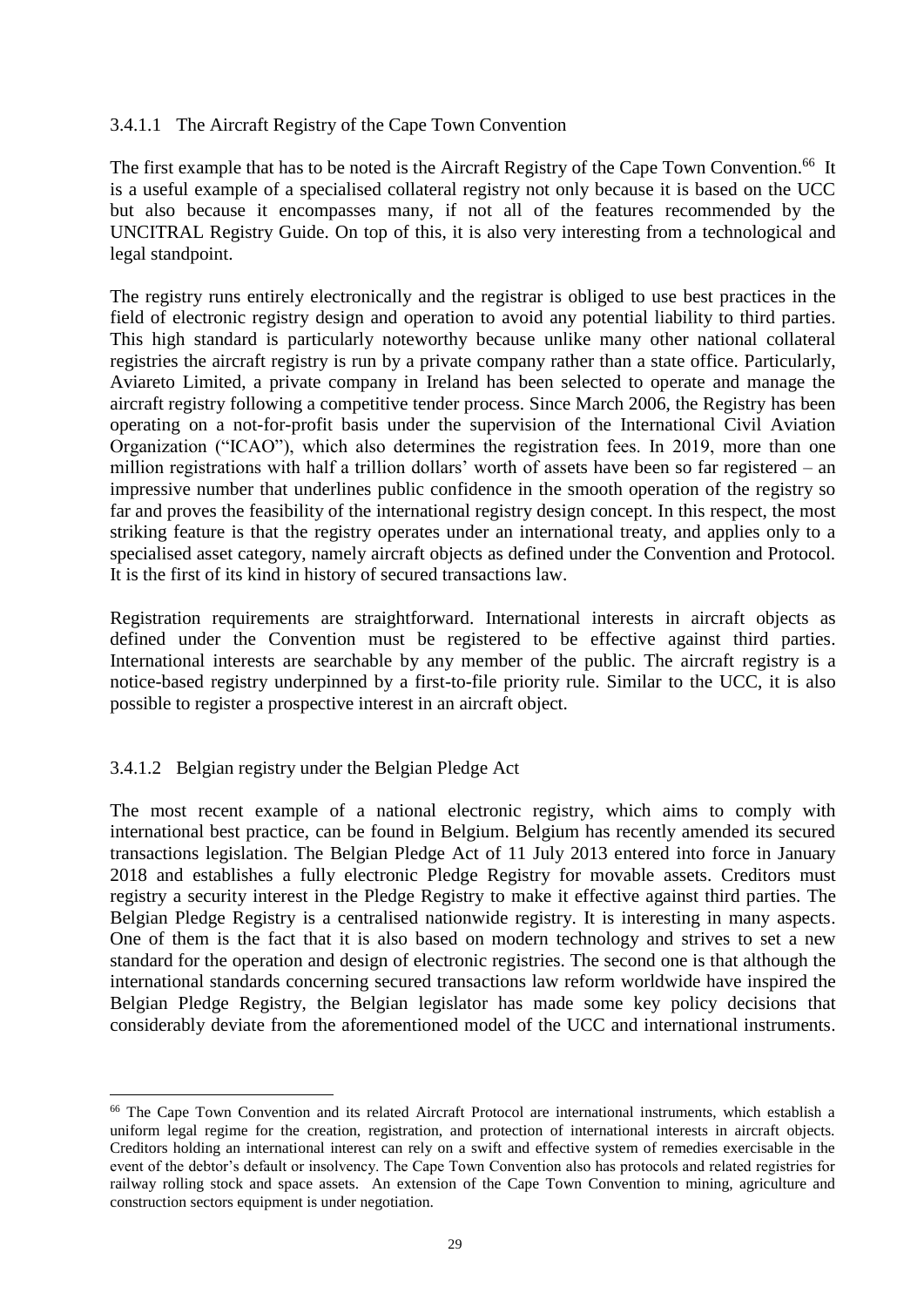Many of these deliberate choices are the result of the European legal tradition in property law. Thus, it is worthwhile to discuss some central aspects of the registry in more detail.<sup>67</sup>

First, like many national legal systems based on the civil law tradition, the Belgian Pledge Act is based on a formal instead of a functional understanding of security interests. Therefore, while security interests must be registered to obtain third party effectiveness, retention of ownership ordinarily enjoys super-priority without registration (although they may be registered as well). Second, the Belgian Pledge registry is special because it applies a modification of the first-to-file priority system. While priority among creditors is determined by order of registration in line with international model laws, security interests registered on the same day enjoy the same priority under the Belgian Pledge Act. Third, under the Belgian Pledge Act, the registry is designed to focus exclusively on security interests that actually have been validly created. For this purpose, creditors are asked to submit a more comprehensive set of information upon registration of security interest than under the UCC. The submission of correct information is further facilitated by a number of legal rules. For example, a registration becomes invalid if personal details are incorrect. Also, a secured creditor is liable for all damages resulting from the submission of incorrect data.

It is important to stress that creditors are, however, not required to submit the underlying security documentation or similar evidentiary material and that there is no intervention of a registrar. Thus, unlike the UCC or the Aircraft Registry, the Belgian registry takes a middle ground between the document- and notice-based approaches to registration. The effect is that registration may only take place after the conclusion of the security agreement between the creditor and debtor given the need for precise information. Arguably, this approach provides a higher degree of reliability and trustworthiness; and reduces the workload of creditors because they do not have to verify the validity of each security interest individually. Fourth, it is important to point out that registration of a security interest under the Belgian Pledge Act expires ten years after it has been entered into the system. This is a considerably longer period than in Ukraine (five years for a pledge over movables) but it nevertheless implies some limitations of the registration system. Fifth, the Belgian Pledge registry is quite extensive in its scope and covers security interests in aircraft and motor vehicles. There is only a separate registry for ships in Belgium. Sixth, access to the registry is open to the public although a Belgian electronic identity card is required to prevent misuse of data which limits access to international creditors. Seventh, registrations are indexed by reference to the identity of the grantor of security and not by reference to the secured asset, which some local counsel in the EBRD Study, for instance in Croatia and Greece, consider would be a more useful point of reference for creditors. Further, registration may be searched by a chosen or automatically assigned registration number.

#### 3.4.2 Digital Auction Platforms

## 3.4.2.1 ProZorro Sale

 $\overline{a}$ 

Internationally there are a number of positive and successful examples of how digital platforms, in particular electronic auctions, can enhance the collection of NPL in the EBRD region. A recent and very successful example can be found in Ukraine where the EBRD was able to build on its project with the Ukrainian authorities, which established in 2014 an e-procurement system replacing an old paper-based public tender system, by reversing the "purchasing" platform into a

 $67$  Joke Rachel Baeck and Lize Heytens, 'Setting a new standard for the harmonization of secured transactions law: the new Belgian Pledge Registry' (2019) 24 Uniform Law Review; Eric Dirix, 'The New Belgian Act on Security Interests in Movable Property' (2014) International Insolvency Review.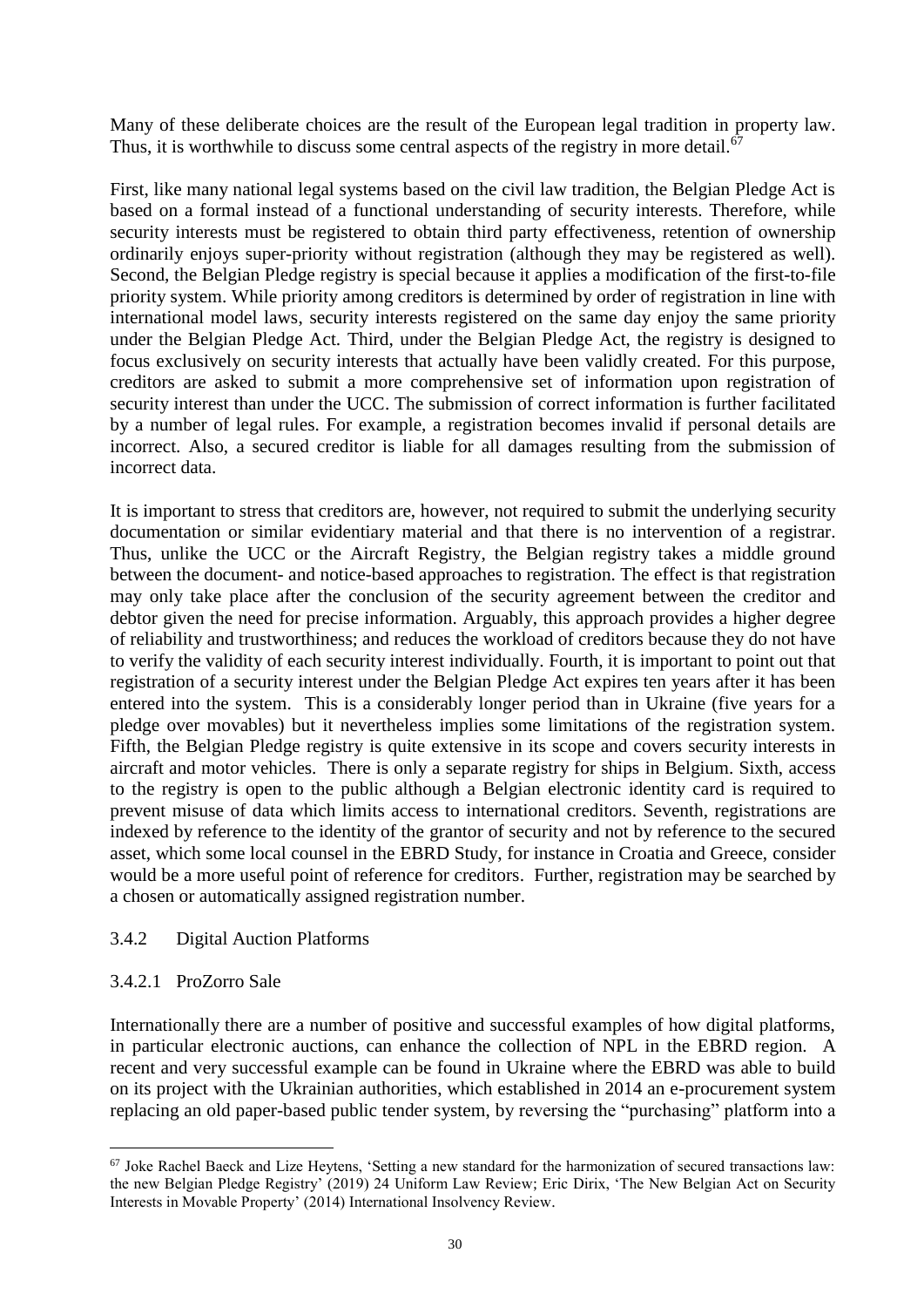"sales" platform. This created an electronic auction platform, generally referred to as ProZorro.Sale, for the disposal of assets of 88 banks which were declared insolvent by the National Bank of Ukraine and transferred to the Ukrainian Deposit Guarantee Fund ("**DGF**") during the  $2014-17$  crisis.<sup>68</sup>

ProZorro Sale has used a number of recognised auction techniques, such as the conventional technique of rising bids and the so-called 'Dutch auction' where the auctioneer begins with a high price and reduces this over time until the intervention of a successful bidder. ProZorro Sale has also innovated to develop new auction models for state property, such as leases of land, sale of renewable energy certificates, mineral extraction licences and leases of railcars. Based on research by the Kyiv School of Economics on sale of NPLs under the DGF's management<sup>69</sup>, ProZorro Sale has developed a new 'Hybrid Dutch' model that is aimed at reducing the effects of asymmetric information and stimulating competition, thereby increasing the final sale price. It consists of up to three stages. In the first stage, a so-called 'descending clock auction' is deployed where the auctioneer begins with a high asking price and lowers it until a participant accepts the price, or it reaches a predetermined reserve price. The auction proceeds to the second stage if a participant accepts the price. At this stage, bidders are invited to submit sealedbids above the reserve (stopping) price of the clock stage. In the third stage, any winner of the first clock stage is informed of the amount of the sealed bids and is given a chance to submit a bid at least 10% higher than the highest sealed bid. This model was applied to the sale of the DGF's assets and its effects analyzed by the Kyiv School of Economics in April 2019<sup>70</sup>. For the period from 31 October 2016 until 25 July 2018 it is estimated that the auctions recovered 22% of the face value of the loans transferred to the DGF. This recovery rate is lower than the exemplary recovery rates of public asset management companies in Indonesia (31.4%), Malaysia (34.1%) and South Korea (29.2%) after the 1997 Asian financial crisis but is more than satisfactory when compared to other countries with similar NPL levels. The ProZorro Sale project has also paved the way for innovation in the area of insolvency proceedings where the Cabinet of Ministers of Ukraine is planning the introduction of an electronic system for the organisation of electronic auctions for the sale of the property of an insolvent debtor. ProZorro Sale may serve as a model for future reform, including in Moldova where the Central Bank faces a similar task of disposing of the assets of a number of banks in liquidation. It has been successful in putting academic theory into practice, using the latest open source technology which does not expose the government to commercial information technology vendors. Ukraine has therefore demonstrated that it is possible to create a market for the sale of state assets and public service can be collaboratively and effectively delivered in a private market place.

#### 3.5 Conclusion and Questions

 $\overline{a}$ 

This part examined some of the significant issues involved in modernising registry mechanisms for security interests and has stressed the critical need for integrating modern technology in judicial proceedings and enforcement sales to allow for a more rapid, transparent and efficient enforcement process. Globally and nationally, there is sufficient legal guidance in terms of which characteristics a modern efficient registry should contain or how technology can enhance

<sup>68</sup> ProZorro.Sale is an EBRD funded project established by the Ukrainian Ministry of Economic Development and Trade of Ukraine, Transparency International Ukraine, Deposit Guarantee Fund, the National Bank of Ukraine and Ukrainian electronic platforms.

<sup>69</sup> Tymofiy Mylovanov et al, 'Selling Toxic Assets in Ukraine. Overview of Current Situation and Suggestions for Improvement of the Auction Design' Kyiv School of Economics (2017)

<sup>70</sup> Natalia Shapoval et al, 'Selling non-performing loans: new evidence from Ukraine' Kyiv School of Economics, (2019)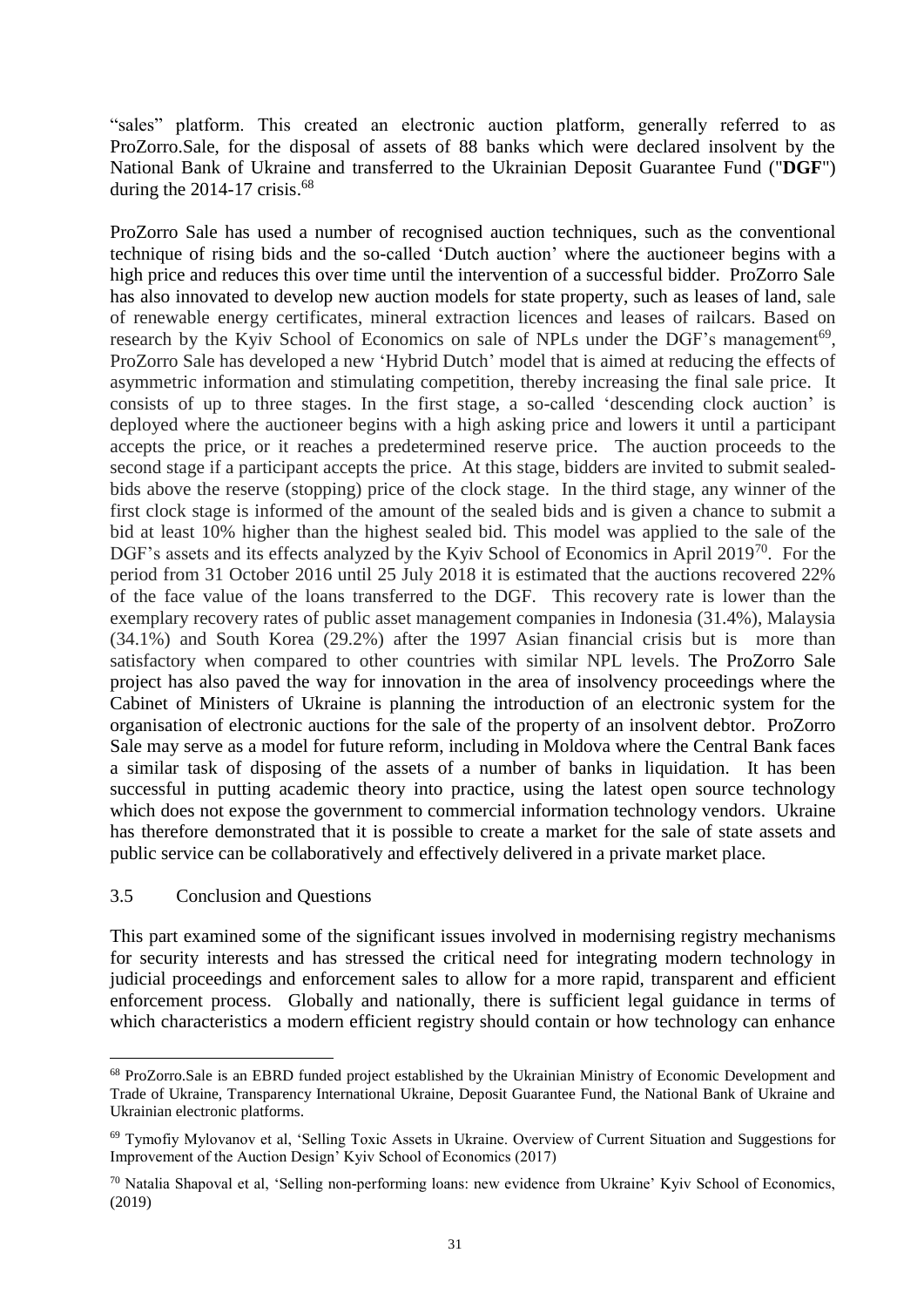enforcement proceedings, but the challenge remains to adequately transplant and adopt it to the local circumstances of a domestic legal system.

- *1. How can we close the apparent gap between theory and practice in the implementation of collateral registries in developing jurisdictions? What are the reasons behind the success and failure of transplanting modern registration systems into national legal systems?*
- *2. To what extent are online registries and notice systems reliable? To what extent does technology reduce the risk of human error or external manipulation?*
- *3. Should public access to collateral registries be restricted? If so, what are the most suitable tools to achieve this and which policy should be followed to balance the seemingly opposing goals of transparency and data protection?*
- *4. Is a hybrid transaction and notice-filing system, such as in Belgium, superior to a UCC Article 9 notice-filing system as advocated by international standards?*
- *5. Given the cross-border nature of financing, to what extent should countries in the EBRD region be working towards a harmonised approach to security registries? Is this achievable?*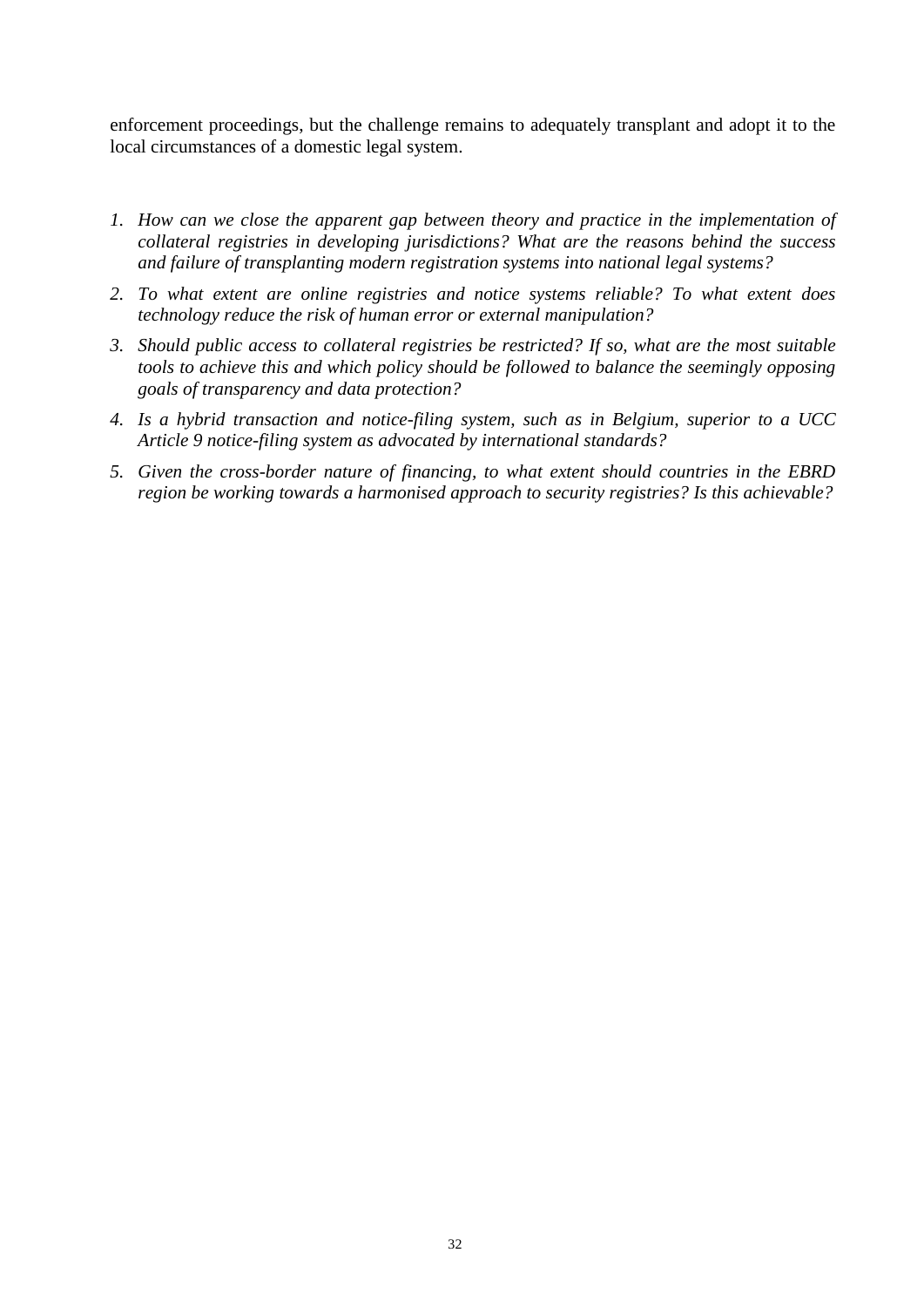## 4. **Extrajudicial and judicial enforcement framework**

## 4.1 General

Efficient, cost-effective, transparent and reliable enforcement mechanisms are key when evaluating the performance of economies and legal systems. *Secured creditors* have an interest in determining under what legal circumstances, in which time period, and at what cost they may recover the value of the secured claim through realisation of the collateral. Thus, it is important for jurisdictions to develop adequate enforcement mechanisms. Specifically, legal systems should provide for prompt, predictable and affordable enforcement procedures and remedies for the realisation of security interests. This will maximise the recovery value of the collateral to the advantage of both lenders and borrowers. Moreover, if a creditor is able to enforce its security without facing significant delay, costs, or unpredictable judicial risk and outcomes, the legal value of taking securities in general is enhanced. As a result, creditors will be more likely to provide more loans at reasonable credit rates. <sup>71</sup> Also, *unsecured creditors* are dependent on an effective enforcement process, because they have to follow a court process in every jurisdiction due to the lack of a security agreement that shapes the enforcement procedure.

Accordingly, a reasonable balance between ease and speed of enforcement remedies for creditors, on one hand, and the protection of both the debtor and third parties is to the advantage of all involved stakeholders. It is, however, essential to note that there is generally no accepted or agreed enforcement model among the various legal traditions and families. Rather, the approaches to the topic of enforcement between common law and civil law systems, as well as within the different legal families themselves, differ remarkably. Despite the diversity of enforcement systems worldwide, the EBRD Study finds elements of the enforcement frameworks in Albania, Croatia, Cyprus, Greece and Ukraine unattractive for creditors and international investors. Specifically, length of enforcement proceedings is a big issue since these are correlated with higher enforcement costs and lower creditor recoveries. The frameworks do not create legal certainty and predictability, nor do they meet the market expectations of an effective system for the resolution of commercial disputes. The precise reasons for that and potential solutions to address these deficiencies are the focus of the next section.

4.2 Findings of the EBRD Study

 $\overline{a}$ 

4.2.1 Limited extrajudicial enforcement of security

The EBRD Study observes that the examined legal systems show a trend towards a relatively restricted approach to enforcement both in terms of available remedies and alternatives to formal judicial proceedings. At one side of the spectrum is Albania, which in practice requires judicial enforcement and prohibits private self-help enforcement measures by banks.<sup>72</sup> In fact, in

<sup>71</sup> John Armour and others, 'How do creditor rights matter for debt finance? A review of empirical evidence' in Frederique Dahan (ed), *Research Handbook on Secured Financing in Commercial Transactions* (Edward Elgar Publishing 2015); Rainer Haselmann, Katharina Pistor and Vikrant Vig, 'How Law Affects Lending' (2010) 23 The Review of Financial Studies 549; Kee-Hong Bae and Vidhan K. Goya, 'Creditor Rights, Enforcement, and Bank Loans' (2009) 64 Journal of Finance 823; Simeon Djankov, Caralee McLiesh and Andrei Shleifer, 'Private credit in 129 countries' (2007) 84 Journal of Financial Economics 299; Rafael La Porta and others, 'Legal Determinants of External Finance' (1997) 52 Journal of Finance 1131.

 $72$  There is a theoretical possibility of out-of-court enforcement if, at the point of enforcement, the debtor accepts the debt by way of unilateral notarial deed, but this is not customary.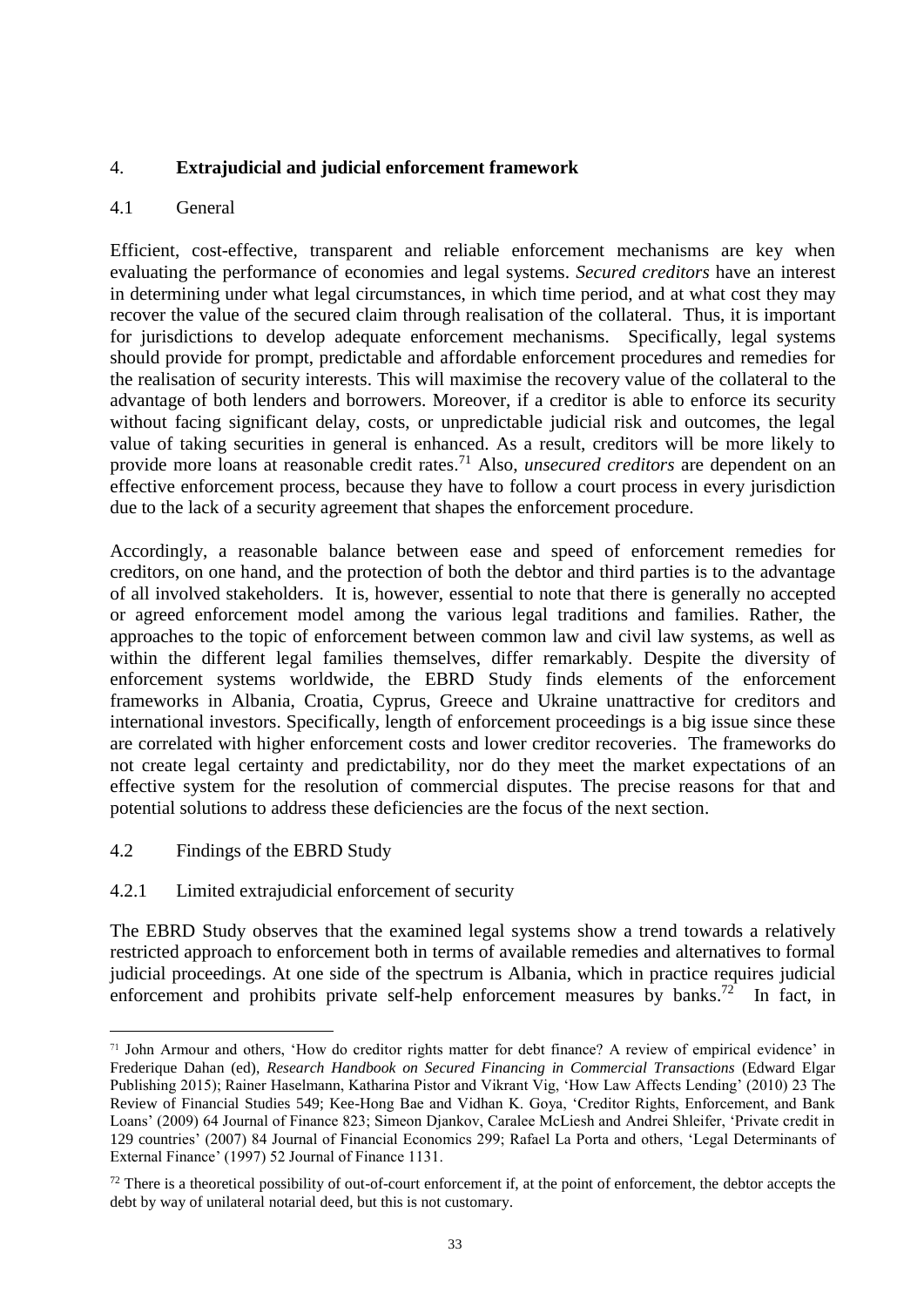Albania all secured assets must, where sold to third parties, be auctioned through public or private bailiffs by means of public auctions. Greece is also towards this side of the spectrum, since enforcement sales must follow a court-led auction procedure, notwithstanding that certain types of security interests created in favour of credit institutions benefit from "fast-track" enforcement. In the middle of the spectrum are jurisdictions such as Croatia and Cyprus, which allow the private sale of movables but require immovables to be sold via public auction.<sup>73</sup> However Cyprus is arguably more creditor self-help orientated than Croatia since a mortgage over land may be realised by private sale if the first attempt to sell the property through public auction is unsuccessful. At the other end of the spectrum in terms of theoretical increased creditor self-help is Ukraine, which permits out-of-court enforcement for both movables and immovable. Yet in Ukraine the attractiveness of such out-of-court route in respect of movables is threatened by the law, which provides that extrajudicial enforcement of a pledge over movables by foreclosure will discharge the entire security package of the secured creditor and the entire debt obligation. This limitation also applied until last year to the extrajudicial enforcement of immovables. For all EU countries and Albania, out-of-court enforcement of financial collateral is permitted following implementation of EU Directive 2002/47/EC on financial collateral.

However, even if the black-letter of the law exceptionally provides for private enforcement in some of the assessed jurisdictions, in practice this is rarely a realistic option. The EBRD Study reports that there is little experience of out-of-court enforcement in Croatia. In Cyprus, local counsel observe that cooperation of the debtor is critical for any successful out-of-court enforcement. In all countries surveyed, enforcement proceedings are often delayed by debtors raising procedural and substantive appeals or challenges, thereby effectively requiring creditors to tread a judicial enforcement path. The EBRD Study suggests that the area of appeals and challenges should be considered more closely by legislators. First, debtors do not have to fear the application of any meaningful sanctions or bear significant costs. Second, the formal and substantive legal requirements for appeals are relatively low. Third, given that the enforcement processes in these jurisdictions already tend to be long and burdensome, debtors may leverage this to their advantage. For example, according to market participants in Ukraine, it is quite common that a debtor may appeal the underlying obligation at any time even after the enforcing party has called an event of default and commenced enforcement. This usually suspends the enforcement proceeding initiated by a creditor until the resolution of a debtor's claim by the court, which may delay the enforcement by at least for six months. Even within the enforcement process the debtor often asks the court for an independent valuation in respect of the collateral and Ukrainian law does not set a timeframe for conducting a valuation process, which is reportedly takes on average six to 18 months. The debtor may then appeal the valuation report on formal grounds, adding another six to 18 months of delay. The EBRD Study reports that the tendency to follow a judicial process is strengthened by the fact that a party may rely on the court's decisions when dealing with state authorities. Consequently, the ultimate result is that judicial enforcement is the primary and frequently the only way debt can be enforced.

It is, however, important to note that judicial enforcement per se would not constitute a critical issue if judicial remedies were efficient and predictable. Indeed, many other continental European legal systems primarily rely on judicial enforcement mechanisms that satisfy both the interests of debtors and creditors. But with regard to the examined jurisdictions, it becomes a

<sup>&</sup>lt;sup>73</sup> Croatia also allows, in theory, the creditor the option to commence (out-of-court) enforcement before a public notary in relation to enforcement of certain types of security interests which have the status of "authentic instruments" but, in practice, debtors commonly object to the public notary's decision and the process ends up in litigation before the courts.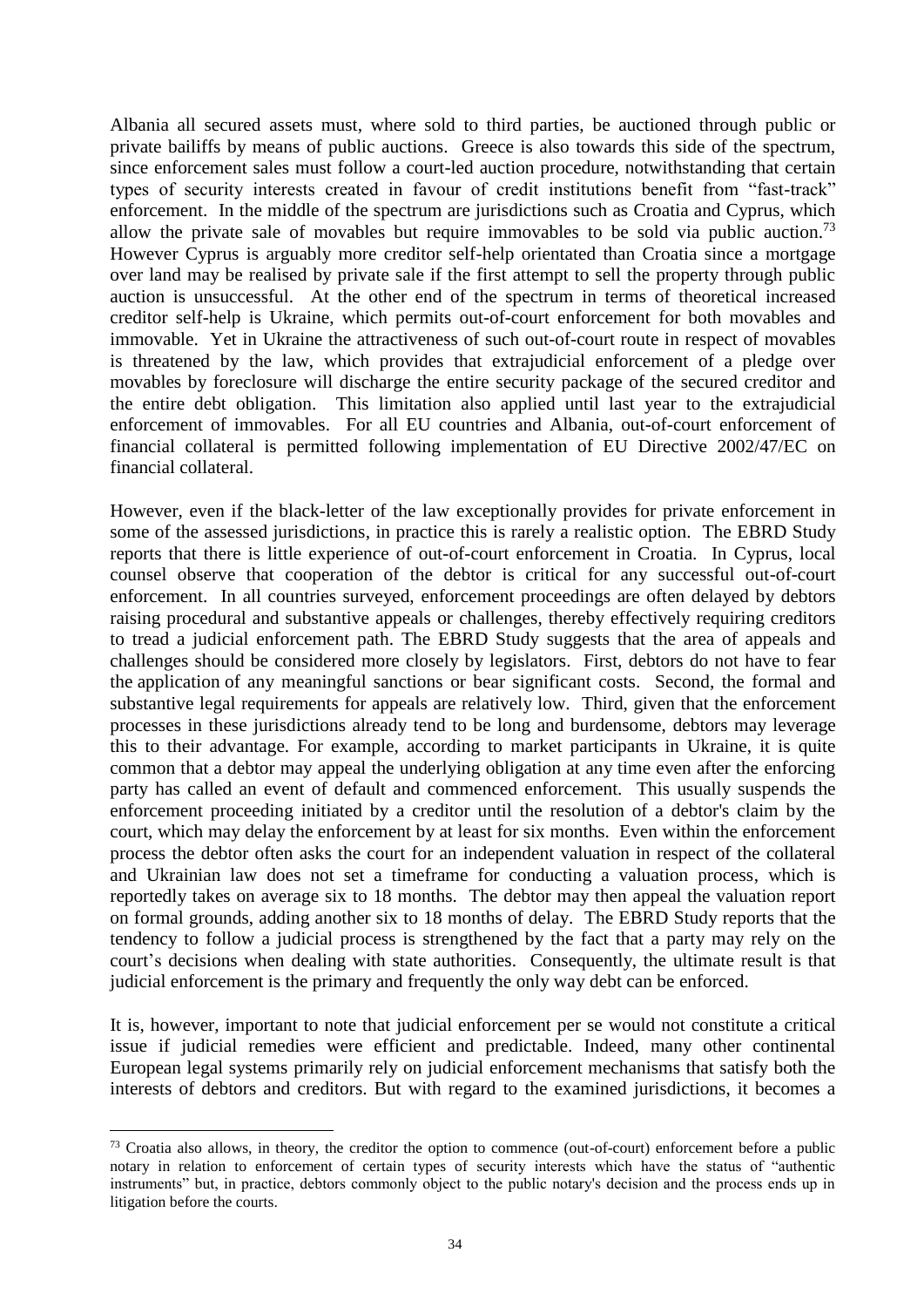delicate problem because the courts and other administrative institutions lack the capacity, infrastructure, financial resources and expertise to guarantee a satisfactory outcome of enforcement proceedings.

#### 4.2.2 Weaknesses in judicial enforcement proceedings

The EBRD Study observes that the efficiency of the judicial enforcement process in the examined jurisdictions is frequently unsatisfactory for lenders due to its complexity, slowness, non-transparency, expense and uncertainty. The common and most essential reasons for these drawbacks can be summarised as follows.

*First*, the EBRD Study reports that an escalating number of enforcement cases have overwhelmed the massively understaffed court systems, which not only know long court holidays but also lack specialisation to adequately handle the high volume of cases in an effective manner. There are often no specialised courts or divisions for commercial disputes in place. Albania, Cyprus and Greece lack such specialised courts or divisions and judges. As detailed in section 3.2 above, the overload of the judicial systems is closely linked to the jurisdictions' heavy reliance on paper-based instead of electronically supported court proceedings and electronic or at least electronically supported auctions are unheard in a couple of jurisdictions, which may have severe adverse effects on the enforcement stage. This is especially so if auctions are not adequately advertised and open for participation. The consequence is lower prices and lower prospects of sale.

*Second*, the EBRD Study notes that in all of the jurisdictions judicial enforcement is extremely costly due to the fees and expenses charged by the various parties involved in the process: courts, lawyers, notaries, appraisers and enforcement agents. Thus, percentage-based minimum fees or expenses are not only a pressing issue at the time of creation or registration but also at the enforcement stage. During the enforcement process, there is a significant risk of abuse and collusion between the various parties involved in the enforcement process to extract value from the security interest to the detriment of debtors and creditors. The EBRD Study also points to high enforcement costs, for example in Albania where bailiffs are remunerated on a percentage of the value of the claim.<sup>74</sup> In Croatia and Ukraine, the problem of enforcement costs is slightly different: it is not the amount of costs but rather the requirement to advance enforcement costs, although the EBRD Study finds that there are delays in Ukraine in payment by the State enforcement agency to enforcement professionals which holds up the process

*Third*, the EBRD Study mentions several other legal factors that are doing their part to increase judicial enforcement costs. One of these relates to the procedural law of the legal systems. Particularly, the rigid structure of proceedings, the lack of concentrated and continuous hearings, as well as the court time consumed by routine matters, are cost-driving factors. Also, the fact that debtor may significantly delay judicial enforcement by preventing effective delivery of critical documents, such as court summons. Further, minimum standards for court-administered sales concerning appraisal and minimum bidding requirements have to be mentioned as well. Another factor reported in the EBRD Study concerns the legal certainty and predictability of secured transactions laws in the examined jurisdictions. Creditors and debtors are often forced to work around legislation that is ambiguous, unclear and may have significant gaps that have not been yet resolved by jurisprudence. This lack of legal uncertainty and predictability invites litigation by all interested parties, causes delays and increases dependency on professionals.

 $74$  Bailiffs are paid a fixed fee for claims up to approximately EUR 4,000. For claims above this amount, they are paid a percentage of the value claim, but which cannot exceed 5.5% of the claim value.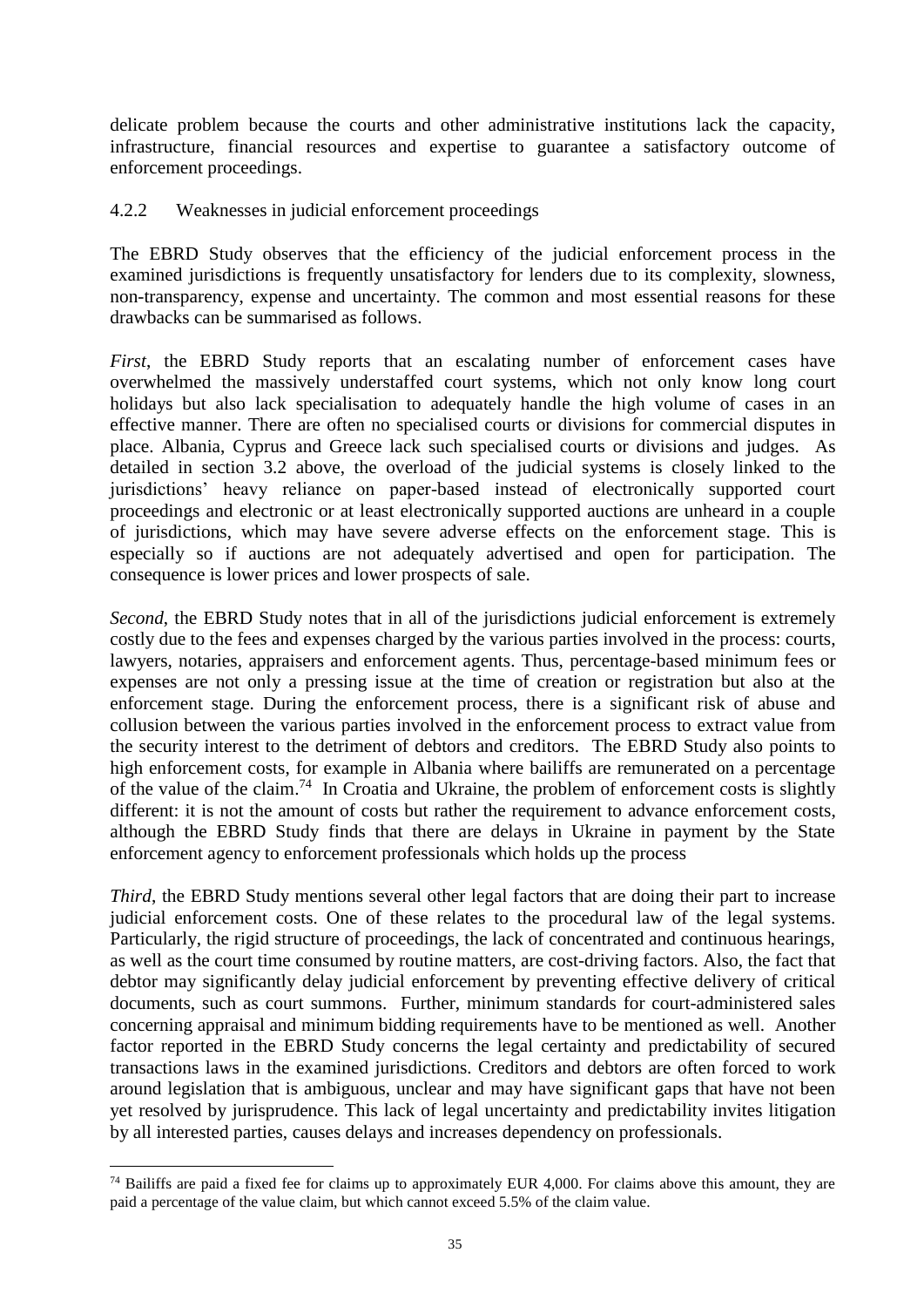It can be seen that constructing a workable enforcement system is a complex topic and must be addressed from various angles.

#### 4.2.3 Interaction between enforcement and insolvency

Enforcement and insolvency may coincide since enforcement action is usually a response to nonpayment by the debtor, which may no longer be financially viable. The EBRD Study therefore also explores the relationship between enforcement and insolvency and more precisely the impact of commencement of proceedings on any enforcement process. It considers topics such as treatment of secured creditors in insolvency proceedings, whether enforcement actions by secured creditors are subject to a general moratorium on enforcement proceedings against the debtor, and the involvement of secured creditors in insolvency proceedings.

It is notable that in all jurisdictions apart from Cyprus, once the grantor of security enters a formal liquidation-type procedure, the default position is that any secured assets are enforced within the insolvency proceedings by the insolvency practitioner. The practitioner then takes a percentage of any realisations from the secured asset before channelling the remaining proceeds to the relevant secured creditor. In a reorganisation-type procedure secured creditors are generally stayed from enforcing any security on the grounds that this may undermine the debtor's business.

In Albania, the commencement of a reorganisation or liquidation style procedure results in a stay on any enforcement, including any ongoing enforcement proceedings by secured creditors. While a secured creditor is entitled to request the separation of the secured asset from the insolvency estate, the administrator has a wide discretion to refuse such request where he reasonably believes that the value of the asset may increase in the future and the auction selling price could be higher. In Croatia, the applicable law states that any enforcement proceedings pending at the time of opening of bankruptcy proceedings shall be suspended and continued before the court conducting the bankruptcy proceedings, unless 'certain enforcement actions' have been taken before the new law entered into force. The lack of clarity in the legislation has been identified by market participants as a major source of delay since, in practice, the bankruptcy court seeks to take over any ongoing enforcement proceedings. While all security needs to be enforced within insolvency, creditors which retain title or ownership rights (known as 'exemption rights') over certain assets in the possession of the debtor are entitled to request the exclusion of such assets from the debtor's estate and to enforce their exemption rights in accordance with the general rules, as if the proceedings had not been opened (similar to under German law discussed at section 4.3 below).

Cyprus permits enforcement of security outside insolvency, however, it is subject to the order of the court which may require the security to be a part of the liquidation or winding up to result in favourable liquidation of the company's assets. In Greece, on declaration of bankruptcy by the debtor there is a moratorium on initiation and continuation of the individual enforcement of claims by creditors, including secured creditors in any pre-bankruptcy, bankruptcy liquidation or special administration procedure. Creditors whose claims are secured by a special privilege or security on a particular bankruptcy asset will generally be satisfied by the enforcement of the secured asset within the insolvency proceedings and will, in practice, only receive any proceeds at the end of the proceedings. In Ukraine, in the initial stage of the insolvency procedure, a moratorium on enforcement comes into effect by operation of law, for a period of 170 calendar days. If creditors fail to make a decision on whether the debtor should be put into rehabilitation or be declared bankrupt within such period, secured creditors may enforce their security.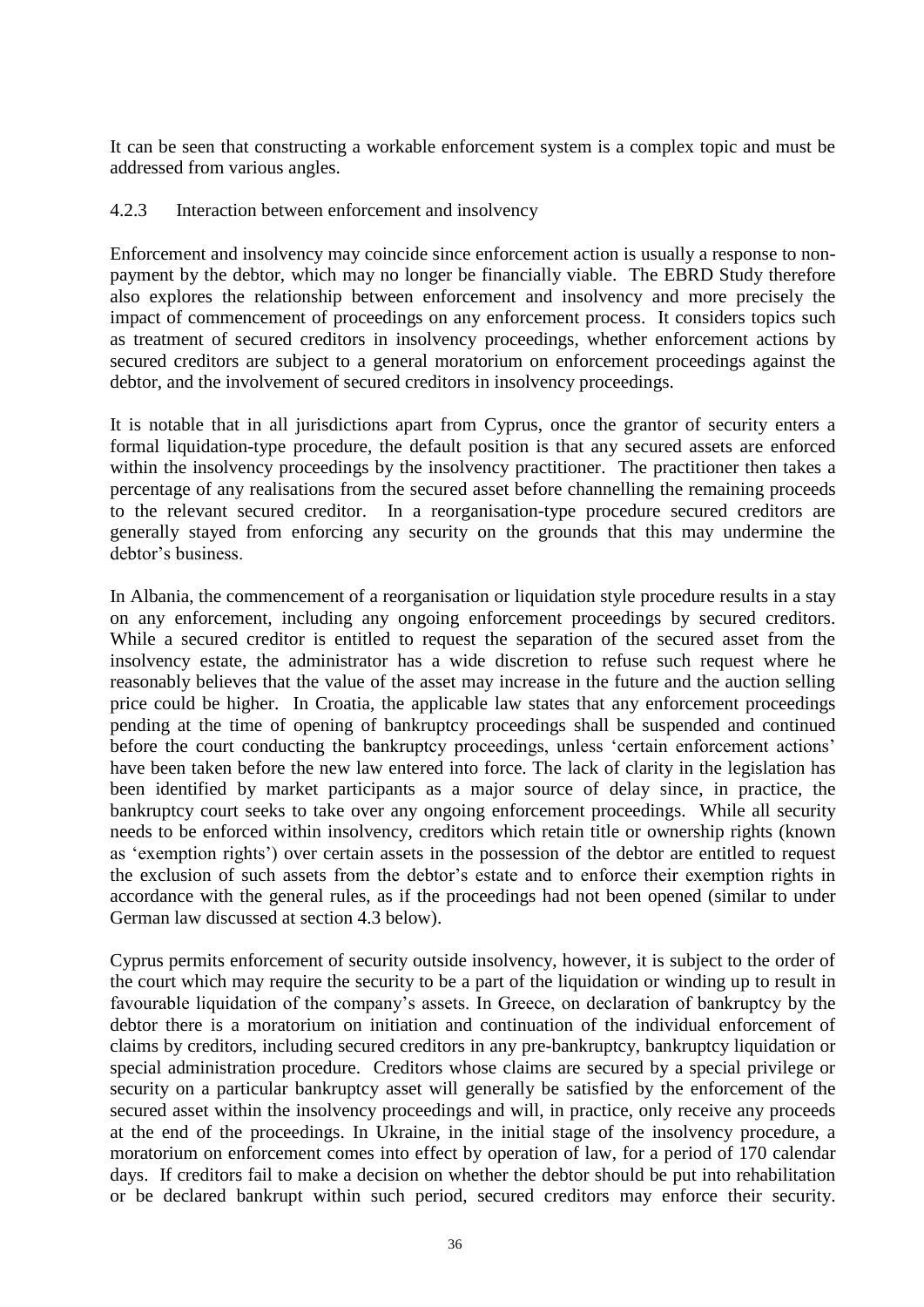However, if liquidation proceedings start within such period, all assets (including secured assets) may be sold by the liquidator. Further, in the course of the rehabilitation procedure, a secured creditor may request the court to terminate the moratorium provided that the security is not used in the implementation of the rehabilitation plan, or if the collateral is perishable.

- 4.3 International standards and best practices
- 4.3.1 Enforcement frameworks

Before discussing enforcement frameworks in more detail, it seems necessary to provide some clarifications with regard to the question of what is meant by the enforcement of secured and unsecured debt. A glance behind the meaning of *enforcing debt* in civil and common law jurisdictions reveals major differences that can be partly traced back to the diverging approaches to extra-judicial enforcement of secured debt.

## 4.3.1.1 Civil Law

In civil law jurisdictions, the enforcement of secured or unsecured debt is in principle a two-step process. The first step ordinarily involves suing the debtor at the competent court for payment of the money due and requesting the debtor's submission to compulsory enforcement proceedings. This requirement is a reflection of the broader civil law philosophy that the supervision and control of the court guarantees the protection of the weaker parties' rights in unequal bargaining positions. The resulting judicial decision confirming the claim will constitute legal title for the second step, the actual enforcement process, which by default is overseen and controlled by a judge or judicial officer. If at all, the debtor and creditor may vary this enforcement process only to a limited extent depending on the type of debtor and nature of the asset, e.g. private sale and appropriation, and often, only after the debt has matured.

To accelerate the two-step process, some jurisdictions provide for alternatives to court judgments that qualify as a legal title. The most relevant one in the context of security interests is a notarial deed under which a debtor voluntarily submits to direct judicial enforcement of the claim following a default in repayment. The notarial writ carries the significant advantage to creditors of creating an advance legal title, thus avoiding the first step of the process. Owing to its advantages in comparison with judgments, use of a notarial writ for the enforcement of secured debt is common market practice where available, including in many of the countries covered by the EBRD Study. The important point to derive from this explanation is that civil law lawyers tend to mean the second step of the enforcement process when speaking about the enforcement of debt, whether secured or unsecured. In other words, enforcement means the enforcement of judgments or notarial deeds based on the applicable enforcement code without necessarily having regard to origin of the debt.

## 4.3.1.2 Common Law

To the contrary, the terminological distinction between secured and unsecured debt is more relevant in the enforcement process of legal systems based on the common law. While the enforcement of unsecured debt is comparable in both legal traditions, the route of enforcing secured debt in common law jurisdictions is seen very differently in legal practice. In fact, it is often not qualified as a dispute by itself due to the self-enforcing character of security interests. Particularly, security agreements under English law clearly specify the process by which a security may be realised without resorting to the courts. Accordingly, the integration of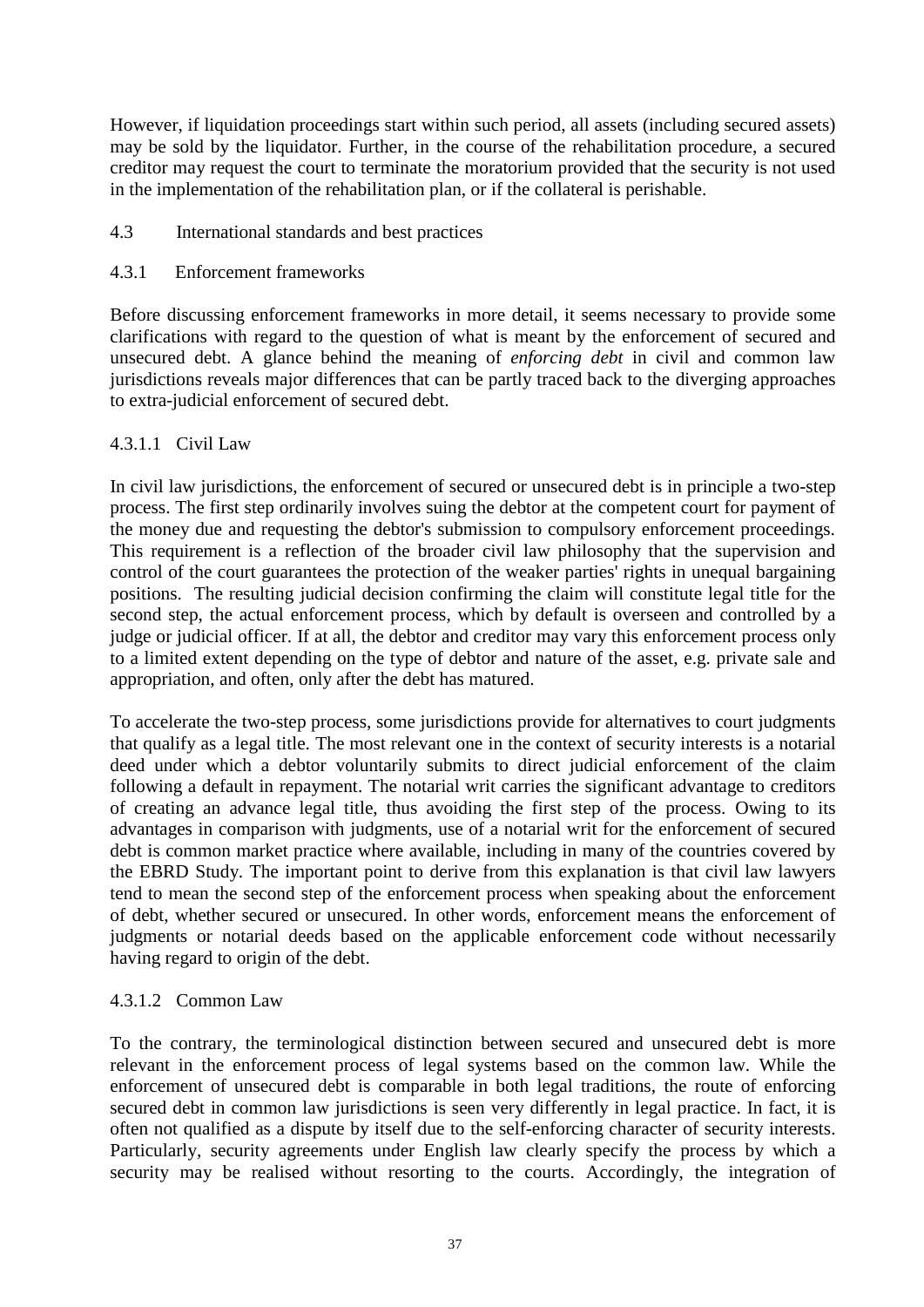alternative dispute mechanism must be approached very carefully keeping in mind the underlying enforcement structure and legal culture.

Nevertheless, there is no ideal enforcement model, but some general recommendations for enforcement mechanisms can be derived from academic and practitioner discourse and international guidance. They shall now be examined.

To begin with, any enforcement framework should be designed with the goal of an efficient, cost-effective, transparent and reliable realisation of security interests in mind.<sup>75</sup> This will frequently involve the reform of national secured transactions and enforcement provisions for the purpose of providing more clarity, certainty and predictability to the legal enforcement proceedings. Secondly, effective enforcement laws should ensure that the value from realisation of secured assets is maximised to the advantage of both debtors and creditors.<sup>76</sup> This may, for example, be achieved by minimising both the involvement of judicial or administrative officials in the enforcement process, or alternatively by ensuring that courts possess the necessary training, skills, and financial resources. It is further essential that court systems be designed in a way that provides for transparency so that parties can trust in a fair, objective and efficient enforcement process. This objective may be pursued through setting up specialised administrative agencies or courts to effectively enforce security interests of creditors. Thirdly, any enforcement framework should at least to some extent recognise the principle of party autonomy in the context of secured transactions.<sup>77</sup> Thus, parties should have discretion to define and regulate the enforcement process according to their needs and purpose.

In particular, legislators should allow commercial, sophisticated parties to agree on extra-judicial remedies subject to mandatory safeguards for debtors. This may not only reduce transaction costs but also lower the burden on overloaded institutions. For example, the law may provide the parties with discretion to agree in the security agreement on the realisation of the asset by public or private auctions or private sale – or allow the parties to agree after the default of the debtor to take the asset in satisfaction of the underlying debt. Fourthly, the remedial system in the enforcement process has to be structured and designed in a way that protects the rights of debtors and creditors in a fair and efficient manner.<sup>78</sup> This implies both limiting the debtor's option to obstruct the enforcement process without a legitimate interest and preventing creditors from intentionally abusing their legal rights to the detriment of the debtor's interests. Fifth, the enforcement system must work well both in and outside insolvency proceedings if it is to be effective.<sup>79</sup> It is critical that fundamental principles such as the preferential treatment of secured creditors in comparison to unsecured creditors are upheld in insolvency proceedings. Such preferential treatment in insolvency is what drives a creditor to take security in the first instance and offers some protection for the repayment of its loan.

#### 4.3.2 Alternative dispute mechanisms

 $\overline{a}$ 

It is essential to recognise that, globally, a trend can be observed to strengthen private resolution of commercial disputes and to reduce litigation before the courts. Interestingly, this statement is true for both developed and developing national legal systems. In jurisdictions where the rule of

<sup>75</sup> UNCITRAL Legislative Guide on Secured Transactions, 2009.

<sup>76</sup> Recommendations 131(ff), Chapter VIII, Legislative Guide.

<sup>77</sup> Recommendation 10, Chapter I, Legislative Guide.

<sup>78</sup> Recommendations 131(ff), Chapter VIII, Legislative Guide.

<sup>79</sup> Recommendations 12(ff), Chapter XII, Legislative Guide.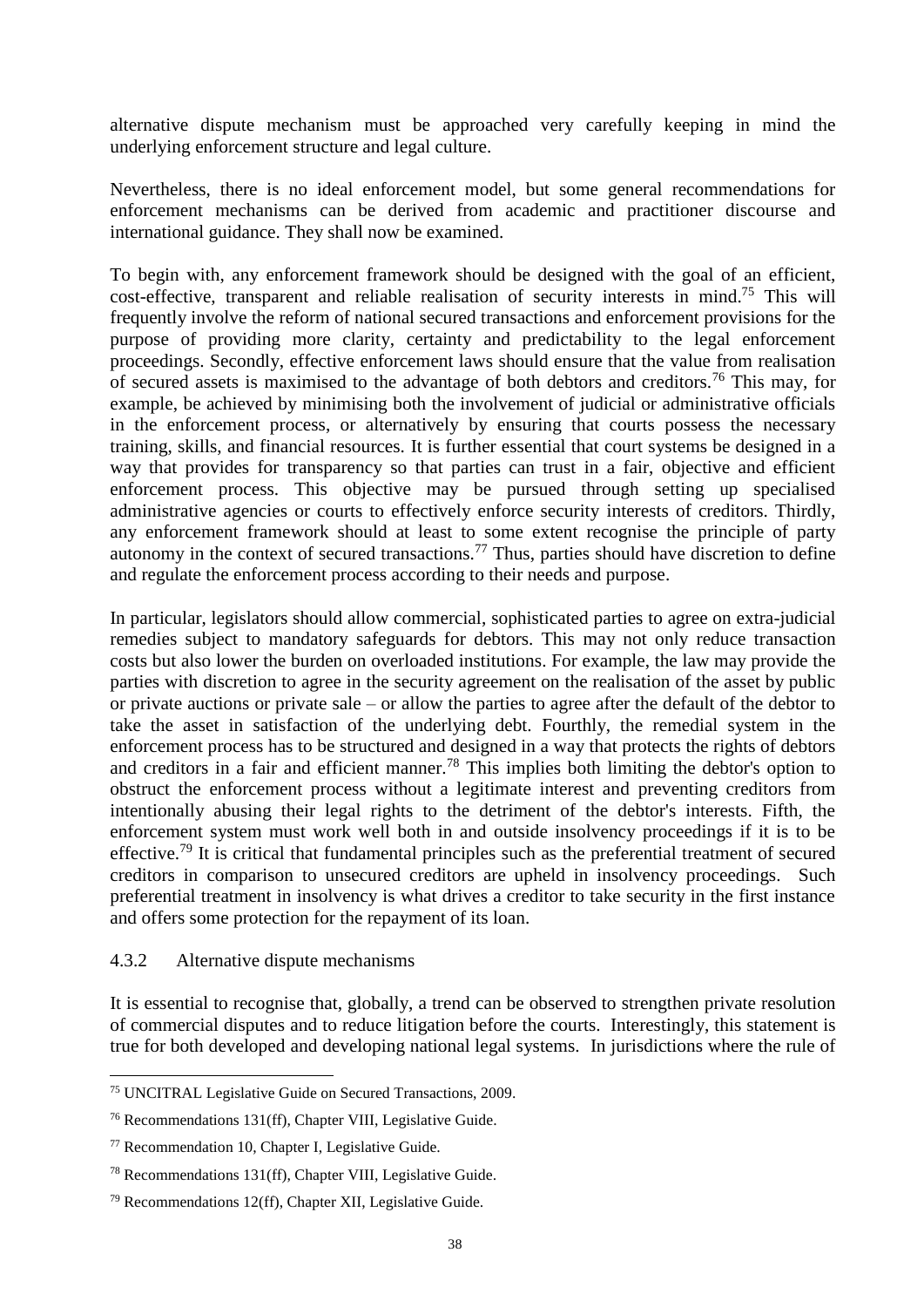law is weak and enforcement processes before the courts tend to be long and burdensome, the rationale for using alternative dispute resolution (ADR) appears more obvious. Yet in national legal systems with well-functioning enforcement systems ADR may provide a more costeffective route than litigation. ADR, in particular mediation and arbitration, is nowadays a recognised method for resolving commercial disputes and is used increasingly over the last decades at both national and international level.<sup>80</sup>

Secured transactions are at the crossroads of various interests, which creates additional challenges for ADR, especially when it comes to the rights of third parties. Types of disputes which may occur in relation to the enforcement of security include disputes related to the value or marketing of the secured asset or the order and extent to which all security interests are enforced. The increased regulation of security interests constitutes an impetus for the further homogenisation of secured transactions through model laws which, in its turn, may lead to the an increase in the use of ADR. The UNCITRAL Model Law on Secured Transactions explicitly recognises in the form of a general carve-out provision the use of ADR, including arbitration, mediation, conciliation and online dispute resolution for the resolution of enforcement disputes.<sup>81</sup> Similarly, the OAS Model Inter-American Law on Secured Transactions provides in Article 68 for the application of arbitration in case of a dispute between the parties arising out of the interpretation and fulfilment of a security interest. ${}^{82}$  The cross border enforcement of arbitral awards has historically been more established, with the 1958 Convention on the Recognition and Enforcement of Foreign Arbitral Awards. Recently the United Nations has developed and adopted the Singapore Convention on Mediation to give similar cross-border effect to mediation settlement agreements, which do not have the status of enforceable judgments pursuant to national law.

In the United States, the use of ADR tools and techniques in relation to bankruptcy-related disputes is encouraged.<sup>83</sup> Nevertheless the role and function of ADR in the field of secured transactions is a largely unexplored area. It therefore seems sensible at the outset to draw some distinctions between the various ADR routes and in particular between arbitration and mediation.

## 4.3.2.1 Arbitration

 $\overline{a}$ 

Each of the countries covered by the EBRD Study are signatories to the 1958 New York Convention on the Recognition and Enforcement of Foreign Arbitral Awards. Arbitration is reportedly used in Cyprus and Ukraine to resolve disputes arising under loan and security documents, although its use is not extensive. In Cyprus, cooperative banks may, pursuant to the Cooperative Societies Act, elect whether to submit a dispute to arbitration or to the courts and arbitration proceedings commenced by cooperative banks are considered relatively efficient. In Ukraine, the banking association has a forum for resolving debt related disputes by arbitration.

<sup>80</sup> Orkun Akseli, 'Mediation in disputes arising in the context of the enforcement of security interests' (2017) 22 Uniform Law Review 747; Maya Boureghda Chebeane, 'Alternative dispute resolution (ADR) and secured transactions' (22) Uniform Law Review 773; Rafal Morek, 'To compel or not to compel: Is mandatory mediation becoming "popular"?' (*Kluwer Mediation Blog*, 2018) <http://mediationblog.kluwerarbitration.com/2018/11/19/tocompel-or-not-to-compel-is-mandatory-mediation-becoming-popular/> accessed 26 November 2019.

<sup>&</sup>lt;sup>81</sup> Art 3(3) of the UNCITRAL Model Law on Secured Transactions: 'Nothing in this Law affects any agreement to use alternative dispute resolution, including arbitration, mediation, conciliation and online dispute resolution.'

<sup>&</sup>lt;sup>82</sup> Article 68 of the OAS Model Inter-American Law on Secured Transactions: 'Any controversy arising out of the interpretation and fulfillment of a security interest may be submitted to arbitration by the parties, acting by mutual agreement and according to the legislation applicable in this State.'

<sup>&</sup>lt;sup>83</sup> Elizabeth S. Stong, 'Some Reflections from the Bench on Alternative Dispute Resolution in Business Bankruptcy Cases'.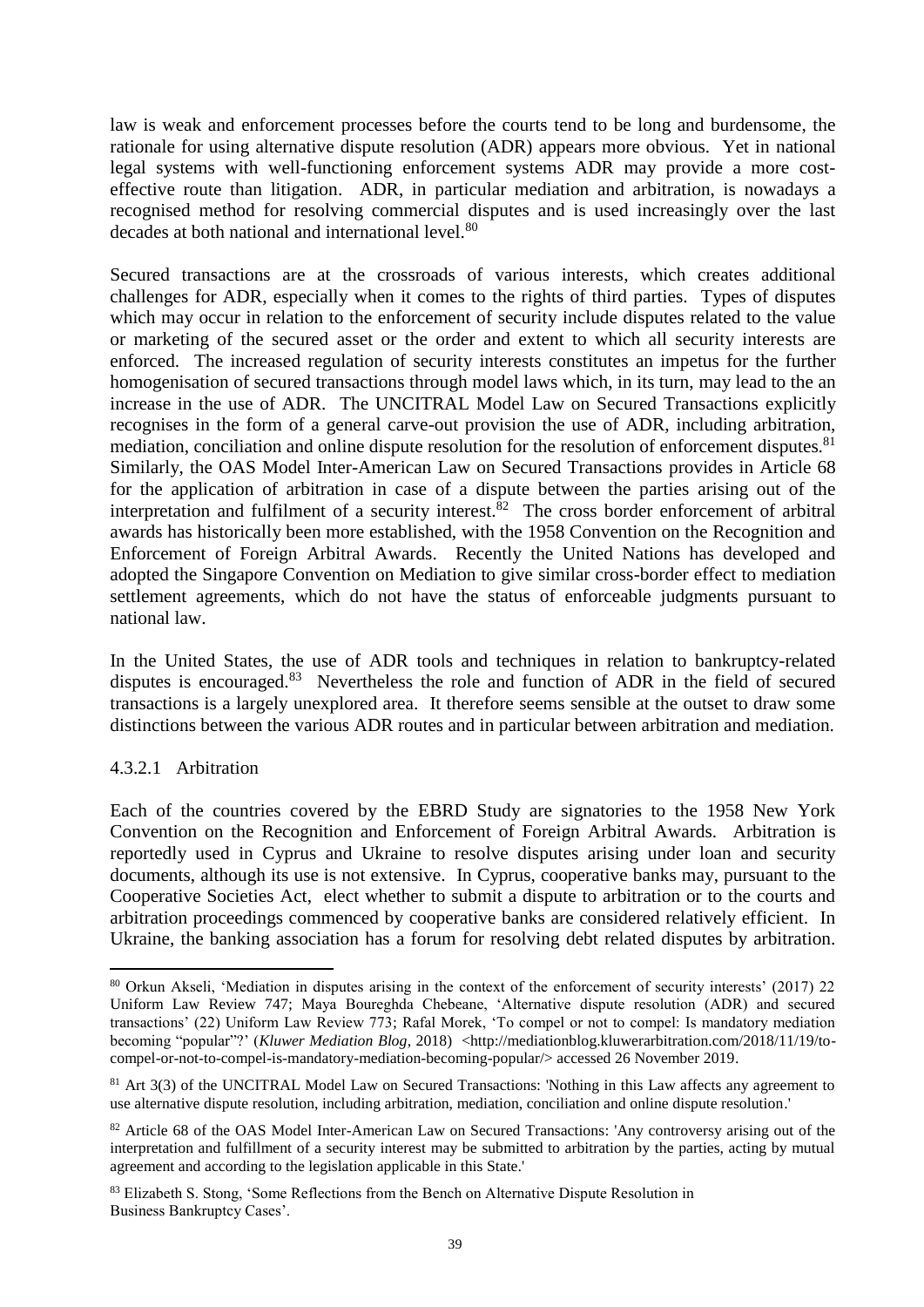There may nonetheless be local law limits on the type of disputes which can be resolved by arbitration. In Ukraine, disputes with respect to certain types of security instruments such as mortgages and/or security under consumer loans cannot be resolved by arbitration due to procedural limitations. In Cyprus, once an arbitral award is obtained, it has to be registered with the courts in order to be enforced, which could cause delays since a debtor is allowed to file an objection to registration, and even if such objection is unfounded, the court will have no choice but to examine the substance of the application and the objection and deliver a judgment.

The long duration of arbitration proceedings, the lack of any platform to resolve small claims<sup>84</sup> together with the low number of arbitration safe seats in emerging markets would appear to limit the impact of arbitration on mainstream enforcement proceedings in the EBRD region. $85$  While some of these deficiencies could potentially be addressed by introducing fast-track proceedings, relying on e-arbitration, or selecting a sole arbitrator rather than three arbitrators to resolve the dispute where suitable, for example for less complex cases, many aspects remain problematic given the specificities of secured transactions law. First, arbitration seems to be only a realistic alternative in scenarios where the applicable secured transactions legislation permits extrajudicial enforcement as an alternative to judicial enforcement, or the judicial system itself is considered dysfunctional<sup>86</sup> and the parties have specified arbitration in the underlying contract. On the contrary, in jurisdictions where judicial intervention is indispensable to enforce a security interest, arbitration as a means of dispute resolution offers no real advantage over the traditional route. The second concern is the question of how arbitration can sufficiently address the protection of third party rights and proprietary interests, for example, whether arbitral tribunals have the power to order interim measures, to request evidence in possession of a third party, or to issue an injunction or the attachment of funds.

In practice, arbitral tribunals have limited authority over third parties unless such parties voluntarily submit to arbitration. In order to solve this problem, there are some proposed solutions. Some argue that arbitration and secured transactions laws have to be tailored to the specific needs of finance transactions. Others claim that arbitration already encompasses the necessary tools to deal with third parties, i.e. multi-party arbitration and consolidation of procedures and that any arbitral tribunal will pay close attention to the decisions rendered by the competent court.<sup>87</sup> Unlike mediation settlement agreements, arbitration awards are easier to enforce due to the wide acceptance of the New York Convention 1958, especially where the debtor has assets in a number of countries.<sup>88</sup> Indeed, arbitration provides for an international and, what some parties would consider a-national forum for dispute resolution with specialised arbitrators that ensure neutrality. On the contrary, domestic courts may be characterised by a certain cultural bias.

4.3.2.2 Mediation

<sup>&</sup>lt;sup>84</sup> For example, the London Court of International Arbitration only considers disputes over £100,000.

<sup>85</sup> See the Delos Guide to Arbitration Places accessible at <https://delosdr.org/index.php/gap/overview-methodology/>

<sup>&</sup>lt;sup>86</sup> It may be noted here that this may not be true in all cases, as arbitration can be an appropriate method of dispute resolution even when a legal system functions properly.

<sup>87</sup> Charles Nairac and Jean-François Adelle, 'Using Arbitration to Resolve International Financing Disputes' (*Wolters Kluwer Blog*, 23th December 2016) <http://arbitrationblog.kluwerarbitration.com/2016/12/23/usingarbitration-to-resolve-international-financing-disputes> accessed 22 November 2019

<sup>88</sup> Cooperation of judges is needed for the enforcement of an arbitral award but judges can refuse enforcement only on the very limited grounds of public interest or procedural irregularity.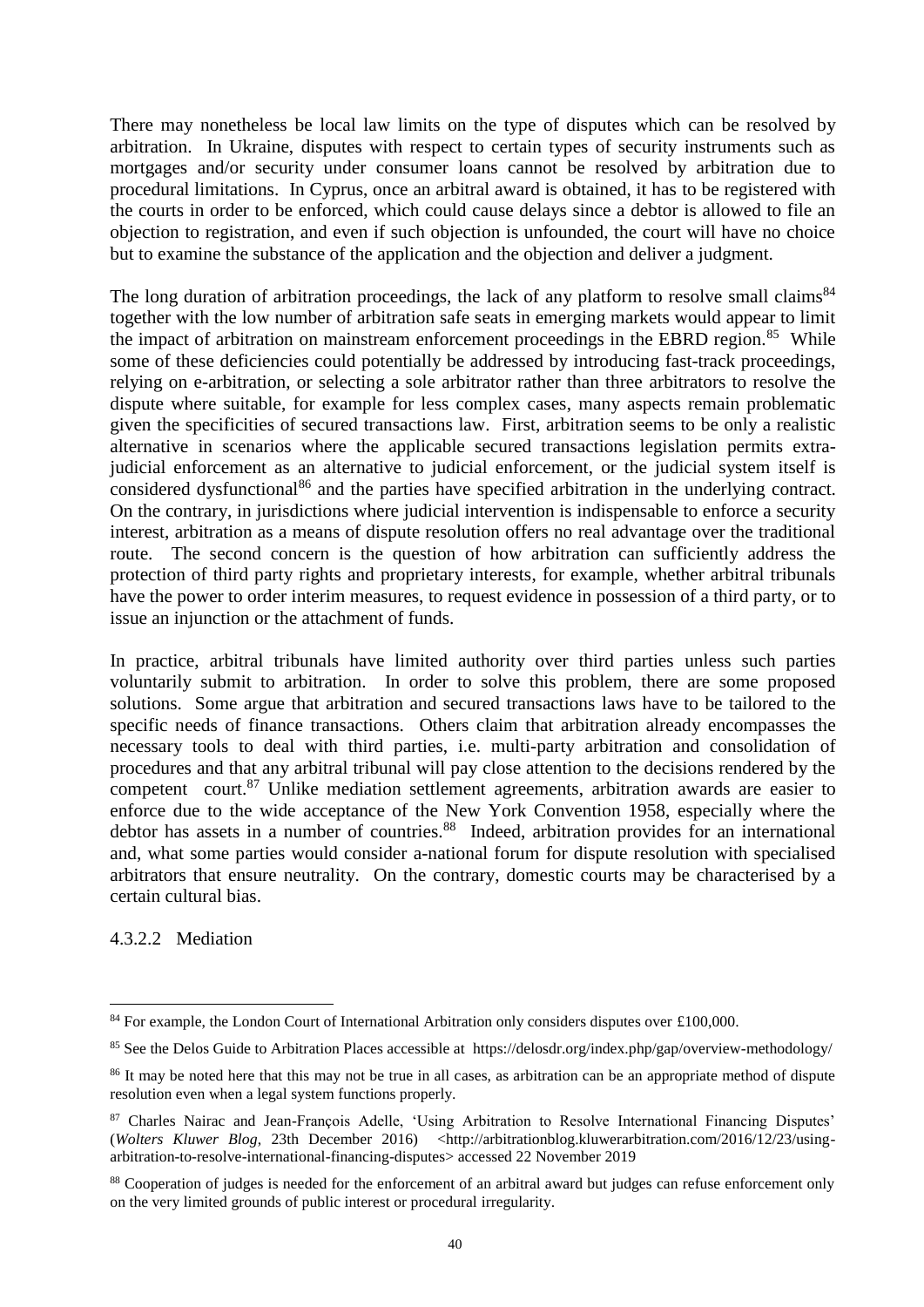Apart from arbitration, mediation must also be considered as part of the ADR route. All of the countries covered by the EBRD Study recognise mediation. In Albania and Greece, a court stamp is needed for enforcement of a mediation settlement agreement, while in Cyprus and Ukraine, a mediation settlement agreement is deemed to be a contract and may only be enforced as a contract, in other words by commencing stand-alone proceedings on merits of the dispute between the parties. Croatia provides that a mediation settlement agreement is a directly enforceable deed, subject to satisfaction of certain conditions.

Unlike arbitration, which is by nature adversarial, the original premise of mediation is a voluntary process which parties can decide to leave at any time. Mediation is perceived by some commentators as a more appropriate way of dealing with conflicts and disputes than direct negotiation. The use of mediation may help to preserve the relationship between the parties and may support negotiations where enforcement is not the only route and full or partial restructuring of the underlying debt remains an option. For this reason, some commentators have referred to the benefits of mediation for reorganisation cases in insolvency proceedings where trade relationships need to continue to support the ongoing business.<sup>89</sup> Nonetheless, in some jurisdictions, such as Croatia and Greece, certain stakeholders within the legal community have resisted efforts by the country authorities to increase the use of mediation.

Mediation fees are more moderate and payment is generally by the hour. Court costs in the EBRD region are not typically high, thus the main motivating factors for using ADR rather than the courts relate not necessarily to lower costs but to concerns about slow court proceedings and possibly court independence and competence to adjudicate disputes. Arbitration is older and more established than mediation, which is not necessarily well developed in non-EU jurisdictions.

The rationale of allowing ADR as an alternative to civil litigation is its immense potential to increase efficiency in the resolution of commercial disputes, especially in jurisdictions with less developed, troubled or overburdened judicial enforcement systems.<sup>90</sup> Against the background of the EBRD Study, there is an argument that ADR could address many of the present deficiencies in the assessed jurisdictions by reducing the workload of overburdened courts, and thereby fostering a more cost-effective and speedier collection of loans. This is, for instance, suggested by both empirical data and practical examples at national level.<sup>91</sup>

At international level, there has been a push within the EU towards encouraging the use of mediation to promote the amicable settlement of disputes and thereby a balanced relationship between mediation and judicial proceedings following the EU Directive on mediation introduced in 2008.<sup>92</sup> Although the enactment of the EU Directive can be considered as a success by itself in promoting mediation as a measure of alternative dispute resolution, it is still far from achieving its objectives, in particular because it has been unable to gain any meaningful practical

 $\overline{a}$ 89 Elizabeth S. Stong, 'Some Reflections from the Bench on Alternative Dispute Resolution in Business Bankruptcy Cases'.

 $90$  Paragraph 75, UNCITRAL Model Law on Secured Transactions Guide to Enactment (2017).

<sup>91</sup> Inessa Love, 'Settling Out of Court: How Effective is Alternative Dispute Resolution' (*The World Bank Group Viewpoint Note Number 329*, 2011) <http://siteresources.worldbank.org/FINANCIALSECTOR/Resources/282044- 1307652042357/VP329-Setting-out-of-court.pdf> accessed 22 November 2019; European Parliament, 'Quantifying the cost of not using mediation – a data analysis' (2011) <http://www.europarl.europa.eu/document/activities/cont/201105/20110518ATT19592/20110518ATT19592EN.pdf > accessed 27 November 2019;

 $92\,2008$  Directive 2008/52/EC on certain aspects of mediation in civil and commercial matters.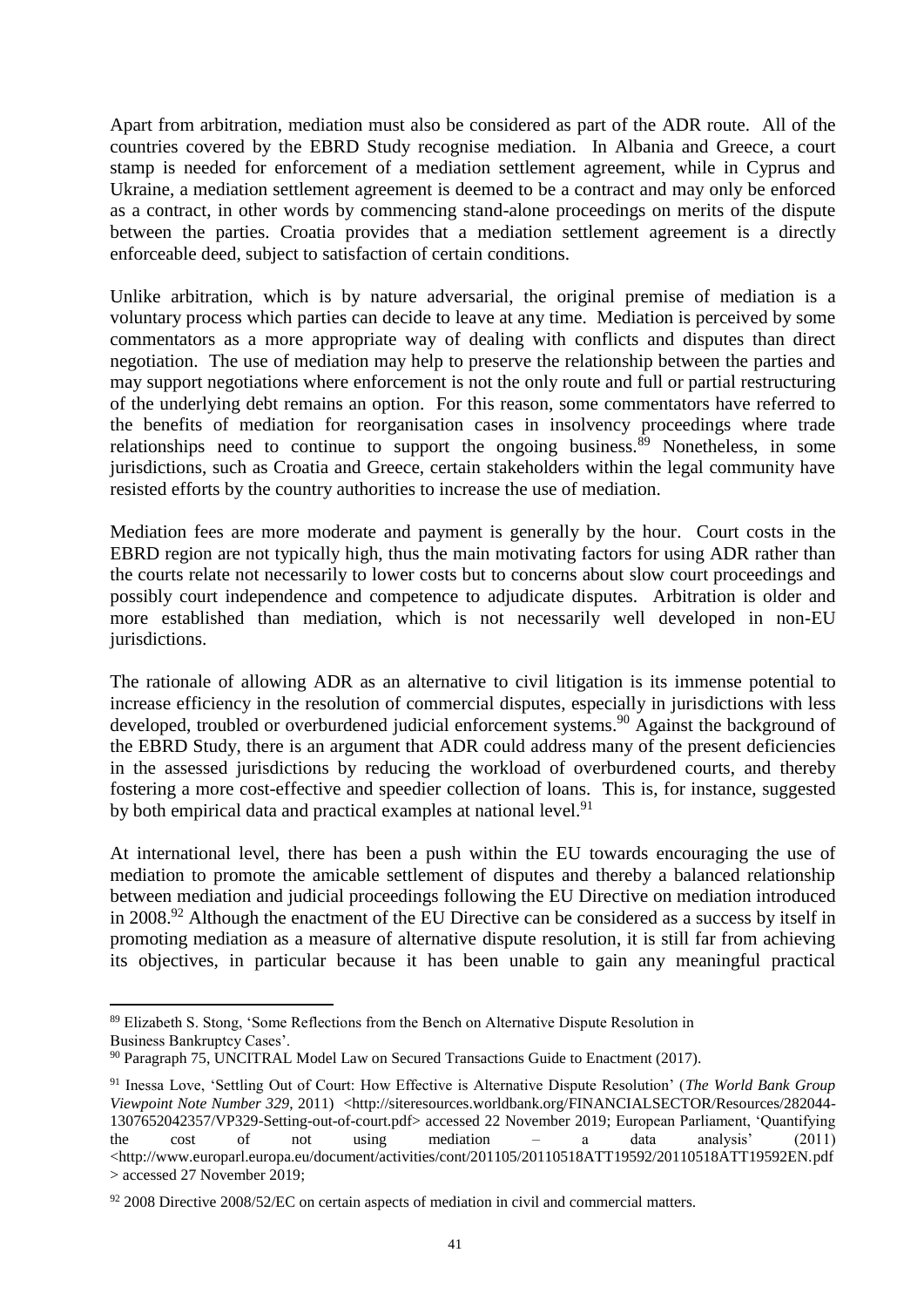relevance. In fact, mediation is used in less than one percent of the cases in civil and commercial litigation in the EU.<sup>93</sup> Thus, the overwhelming majority of cases still go to court.

EU Member States have chosen several different approaches to implementation of the EU Directive: (a) full voluntary mediation, (b) voluntary mediation with incentives and sanctions (c) required initial mediation session, and (d) full mandatory mediation. These four models offer different balances in terms of speed, costs, and practicability but only the required initial mediation session model can be considered a workable solution in practice. Specifically, the Italian mandatory mediation law is able to resolve around 150,000 disputes by mediation a year.<sup>94</sup> The law requires the litigants to attend an initial mediation session with a mediator in good faith for selected commercial disputes before the case can proceed to a trial, failure to do results in sanctions.

Interestingly, some jurisdictions outside Europe have also gone down the road towards some form of mandatory mediation for commercial disputes as a prerequisite for the commencement of judicial enforcement proceedings. Since voluntary pre-litigation mediation failed to obtain practical significance in Turkey following its introduction in 2012, the legislator decided to follow the Italian model and go one step further by making the entire mediation process mandatory for a number of labour disputes in 2017. This was trialled in respect of labour disputes and was regarded as a success<sup>95</sup>, thus mandatory mediation was extended following an amendment to the Turkish Commercial Code, as of 1 January 2019, to a number of other categories of civil and commercial claims including enforcement of all unsecured claims arising from commercial transactions. While secured claims technically fall outside mandatory mediation, they are indirectly caught by mandatory mediation in practice since debtors often make an objection to enforcement of the secured claim and this objection then requires mediation.

Critics of mandatory mediation fear that opportunistic debtors may see this as a welcome opportunity to further delay the enforcement process.<sup>96</sup> They raise the concern that mandatory mediation plays into the hands of strategic debtors who do not want to pay or who want to fraudulently transfer assets to others individuals and conceal their assets. They point out that the legal process of locating the assets of debtors and obtaining full disclosure – i.e. by obtaining a worldwide freezing injunction to prevent a debtor from disposing or concealing assets – is already associated with lengthy and costly proceedings.

Moreover, because of the prevalence of fully self-enforcing security interests in common law systems where a security agreement clearly sets out the process by which security may be enforced, mandatory mediation appears to be a very intrusive concept. On the contrary,

<sup>93</sup> Leonardo d'Urso, 'Achieving a Balanced Relationship between Mediation and Judicial Proceedings in the European Union' (*Mediate.com Blog*, March 2017) <Achieving a Balanced Relationship between Mediation and Judicial Proceedings in the European Union> accessed 24 October 2019; European Parliament, 'A Ten-Year-Long "EU Mediation Paradox" When an EU Directive Needs To Be More' November 2018 <http://www.europarl.europa.eu/RegData/etudes/BRIE/2018/608847/IPOL\_BRI(2018)608847\_EN.pdf> accessed 24 October 2019.

 $94$  Ibid.

<sup>95</sup> Burcu Boso and Döne Yalçın, 'Turkey: Mandatory mediation on commercial disputes' (*CMS*, 21.12.2018) <https://www.cms-lawnow.com/ealerts/2018/12/mandatory-mediation-on-commercial-disputes.> accessed 1 September 2019.

<sup>&</sup>lt;sup>96</sup> Based on the EBRD's 2019 consultations with creditors and financial stakeholders in Turkey in connection with an EBRD report analysing the framework for the resolution of non-performing loans.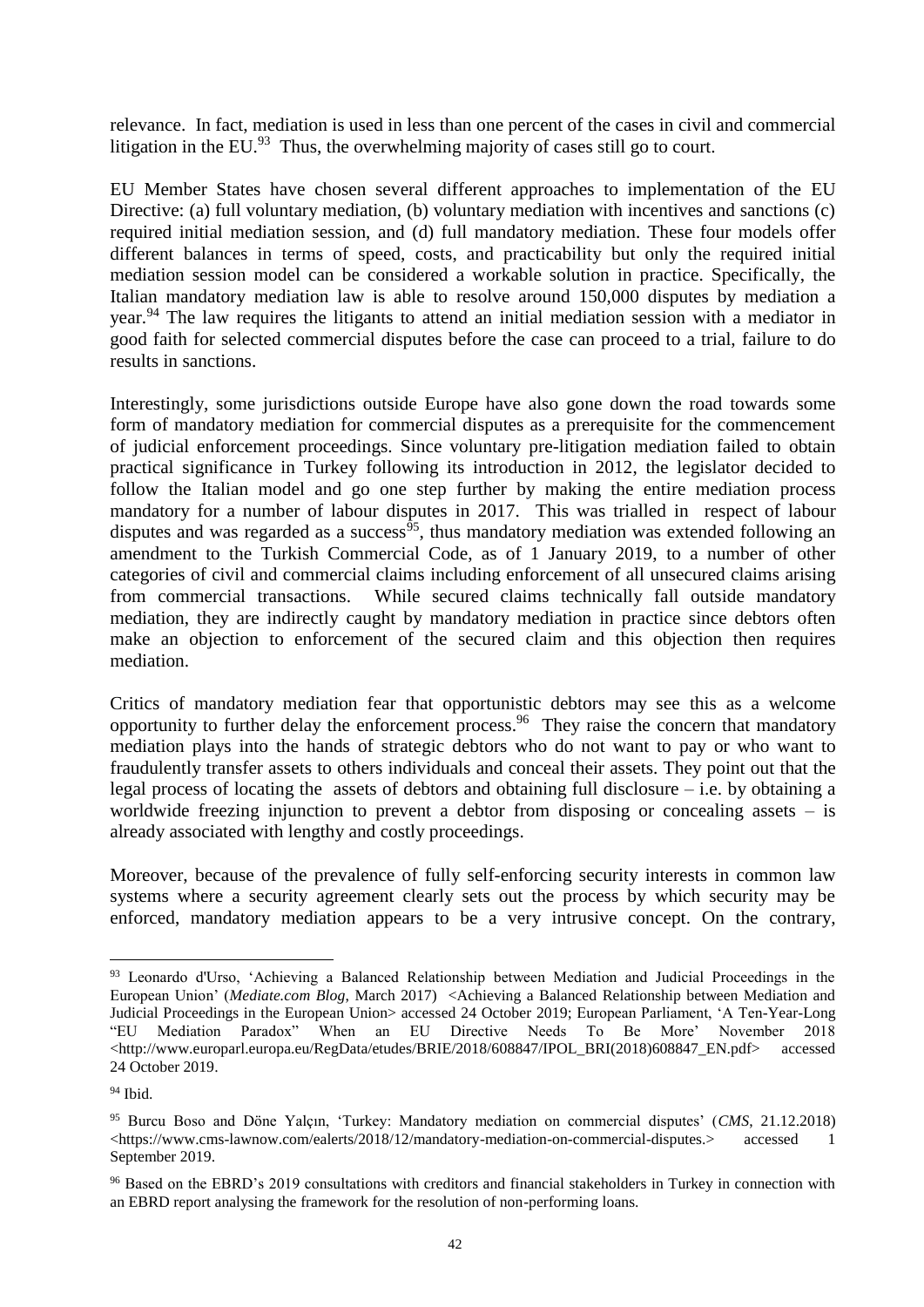mandatory mediation appears less intrusive in civil legal systems where courts even in the presence of a notarial writ frequently play a larger role in the enforcement of secured debts. In any event, once a dispute has been decided by a court, mediation and arbitration would appear to have a very limited scope of application.

#### 4.3.3 Impact of insolvency

Certain international standards may be drawn from the UNCITRAL Legislative Guide on Insolvency Law and the World Bank Group Principles for effective insolvency and creditor/debtor regimes in relation to the interaction between insolvency and secured transactions law.<sup>97</sup> They specify some high level recommendations that can be summarised as follows:

First, it is important that the interplay between insolvency and secured transactions legislation is clear. Thus, first and foremost, insolvency law must create legal certainty and predictability.<sup>98</sup> In other words, insolvency law should stipulate how the commencement of insolvency proceedings affects the position of debtors and creditors, which must be based on clear and objective criteria. This will foster confidence in commercial transactions, promote economic stability and create an investment-friendly environment. Second, insolvency legislation should further build on maximising the value of the firm's assets.<sup>99</sup> This will be advantage to both debtors and creditors. At the same time, however, insolvency legislation must also take into account other key considerations. Third and particularly, asset maximisation shall not contravene or hinder a possible restructuring or reorganisation of the debtor's business as an alternative to liquidation.<sup>100</sup> It is widely accepted that the value of maintaining a viable business in part or as a whole is often greater than the value of selling the companies' assets individually. Fourth, national legal systems shall provide for the principle of equitable treatment of similarly situated creditors in their insolvency laws.<sup>101</sup> Fifth, like other judicial proceedings, insolvency frameworks should ensure the rapid, efficient, and impartial resolution of insolvencies.<sup>102</sup> Sixth, the insolvency law shall encompass safeguards that prevent the premature dismemberment of the debtor's assets by individual creditors seeking satisfaction of their claims. Seventh, the insolvency law should be transparent.<sup>103</sup> Thus, it should be clear how the insolvency law interacts with other areas of law such as labour law, contract law or tax law. Also, it should create incentives for debtors to provide full disclosure of their financial situation. Eighth, to ensure availability of secured credit, the insolvency law should contain clear rules as to the effect of insolvency proceedings on the rights of a secured creditor to enable them to quantify their risks for the purposes of making decisions in respect of extending credit.<sup>104</sup> Specifically, the insolvency law should state the debtor's estate should include any encumbered or secured assets and third party owned assets.<sup>105</sup>

<sup>97</sup> UNCITRAL Legislative Guide on Insolvency Law, 2005.

 $98$  Recommendation 1(a) and (g), UNCITRAL Legislative Guide on Insolvency Law, 2005

<sup>99</sup> Recommendation 1(b), UNCITRAL Legislative Guide on Insolvency Law, 2005

<sup>&</sup>lt;sup>100</sup> Recommendation 1(c), UNCITRAL Legislative Guide on Insolvency Law, 2005

<sup>&</sup>lt;sup>101</sup> Recommendation 1(d), UNCITRAL Legislative Guide on Insolvency Law, 2005

 $102$  Recommendation 1(e), UNCITRAL Legislative Guide on Insolvency Law, 2005

<sup>&</sup>lt;sup>103</sup> Recommendation 1(f), UNCITRAL Legislative Guide on Insolvency Law, 2005

<sup>&</sup>lt;sup>104</sup> Paragraph 13, Chapter XII, Legislative Guide

<sup>&</sup>lt;sup>105</sup> Recommendation 35, Chapter XII, Legislative Guide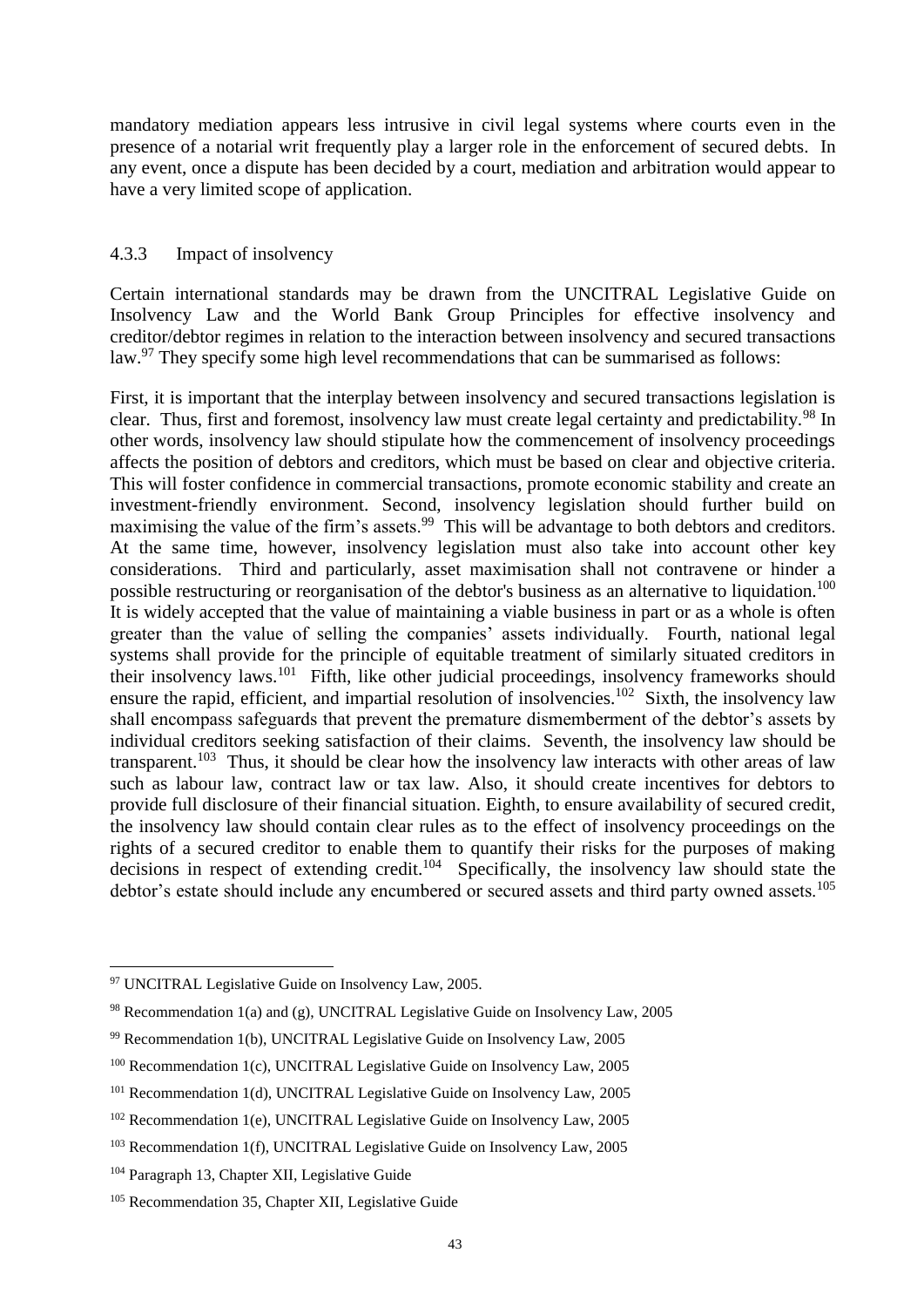It is further essential that security interests validly created before insolvency remain intact and are principally enforceable subject to a moratorium.<sup>106</sup>

## 4.4 Cross-jurisdiction analysis

For the purpose of discussion, it seems useful to look at the various remedies available under national legal systems of different traditions. Thus, this section aims to provide a brief comparative overview of available remedies in civil and common law jurisdictions in order to bring the benefits of comparative legal study to bear on the enforcement of security interests and to make some high level observations about the impact of insolvency on the enforcement process.

## 4.4.1 Available remedies before insolvency

As already mentioned, legal systems around the world differ remarkably when it comes to the enforcement of security interests. Generally speaking, common law systems seem to be more creditor-friendly and civil law systems more debtor-protective when it comes to enforcement. Some jurisdictions, such as the United States and England, are relatively liberal and provide a variety of judicial and extrajudicial remedies. Furthermore, they rely on a high degree of party autonomy and out-of-court remedies in the enforcement process. Others, such as Austria and Germany, take the opposite position. They are more restricted in terms of available remedies, and generally rely on formal proceedings and judicial oversight. For the purpose of this paper, we shall focus on the differences in enforcement of security interest in real estate between commercial parties where differences in the legal tradition become most apparent.

English and German law in principle encompass two categories of remedies for enforcing a security interest in real estate: remedies designed for the recovery of capital and remedies designed for the recovery of income. For example, the German legal system provides for judicial sale and the judicial appointment of an administrator. The latter is responsible to manage the land and to appropriate all interest towards satisfaction of the secured debt. Notably, both these enforcement proceedings require compulsory judicial intervention and an enforcement title. In most cases, a court judgement (based on the outstanding debt) or a notarial deed will constitute a valid enforcement title. Party autonomy plays a relatively minor role in Germany in comparison to England. Only after occurrence of default may the parties agree on additional enforcement measures.

In contrast, English law provides for the remedies of foreclosure, non-judicial, and judicial sale for the realisation of the mortgaged real estate. Notably, the remedy of foreclosure is almost non-existent in English practice due to the uncertainty and lack of finality of the proceeding. Concerning the recovery of income, English law permits the mortgagee to take possession of the land and to appoint a receiver, both without judicial involvement. Parties have significant power to regulate the enforcement process when it comes to taking possession and selling the property or appointing a receiver. For example, the parties may, among other things, agree on what constitutes a default, the conditions upon which the mortgagee may take possession of the property, and/or the precise powers of a receiver. But, to ensure the adequate protection of the mortgagor's and third parties' interest, English law provides for mandatory enforcement standards, i.e. the duty to act in good faith or to obtain the true market price when selling the

<sup>106</sup> Recommendation 47, Chapter XII, Legislative Guide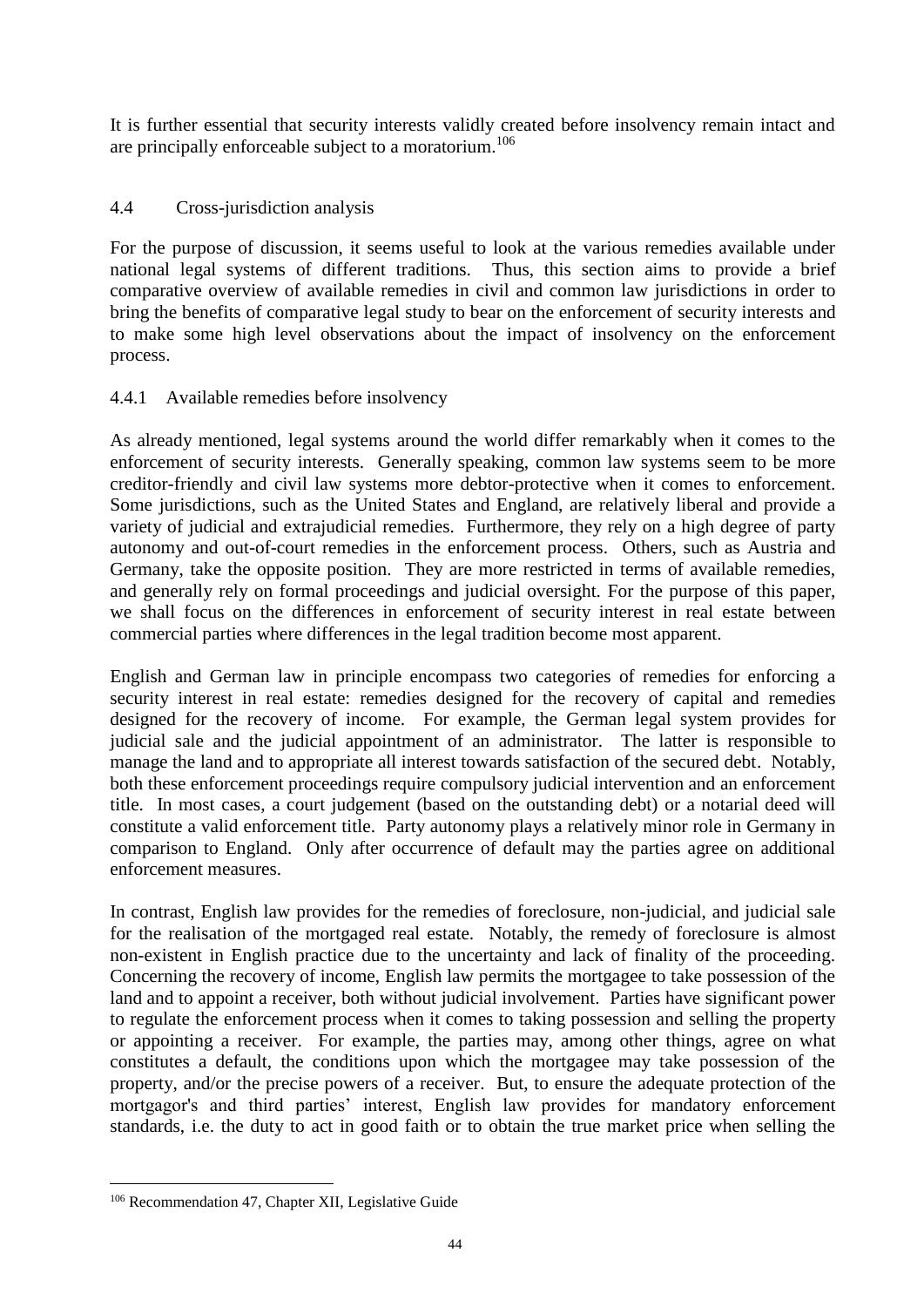estate. These standards are contained in general case law, but are also, often, included expressly in the security agreement.

In comparison, there is quite a significant gap concerning the question of how England and Germany deal with enforcement in real estate. Germany warrants the protection of the mortgagor and interested parties by mandatory formal proceedings and judicial oversight instead of enforcement standards. Party autonomy plays a limited role. Further, while English law reviews enforcement measures primarily ex-post and upon application on a case-by-case basis, German law always relies on ex-ante control of the enforcement process. It appears that the English enforcement system is designed to be less formal, less expensive, and a faster way to realise land. In addition, it places a lower burden on the courts than the German enforcement system. This reinforces the general perception that common law systems seem to be more creditor-friendly and civil law systems more debtor-protective.

#### 4.4.2 Available remedies after insolvency

When it comes to insolvency proceedings, the gap between enforcement practices under German and English law is less evident. Generally speaking, both jurisdictions recognise the principle of preferential treatment of secured creditors over unsecured creditors.

Under German law, the commencement of insolvency proceedings has the effect of an automatic stay on individual enforcement by creditors against the estate. Thus, creditors are required to resort to the collective enforcement regime provided by the insolvency laws. German law provides for a few exceptions to the automatic stay, especially with regard to secured creditors, including conditional sellers, lessors, and security interest holders. The various groups of secured creditors are treated differently in insolvency proceedings. For example, creditors formally vested with 'title' or 'ownership' of the secured assets, e.g. conditional seller and lessor, are granted a right to segregate the asset from the insolvent estate and are ordinarily not affected by a moratorium. To the contrary, a holder of a security interest such as a mortgagee is only entitled to demand satisfaction separate from the secured collateral from the insolvency estate.

Under English law the opening of insolvency proceedings, including administration or liquidation proceedings, generally requires creditors to pursue their claims through the prescribed insolvency procedure, but there are some significant differences. In liquidation proceedings, the effect of a stay on enforcement is stipulated in Section 130(2) of the Insolvency Act 1986. It provides that: '... *no action or proceeding shall be proceeded with or commenced against the company or its property, except by leave of the court and subject to such terms as the court may impose.'* On top of this, Section 127 of the Insolvency Act 1986 provides that any property dispositions after the commencement of proceedings are void unless approved by the court. Secured creditors are entitled to satisfy their claims out of their secured collateral outside liquidation proceedings. Similarly, a moratorium is also imposed upon all creditors in administration proceedings. Secured creditors are, however, generally not exempted from the moratorium. Rather, Paragraph 43 of Schedule B1to the Insolvency Act of 1986 requires secured creditors to seek the consent of the insolvency administrator or permission of the court before enforcing or realising the secured collateral.

#### 4.5 Conclusion and Questions

It is a difficult task to find the right balance between protecting unsophisticated debtors from abusive creditors at one hand, and protecting creditors from opportunistic debtors at the other.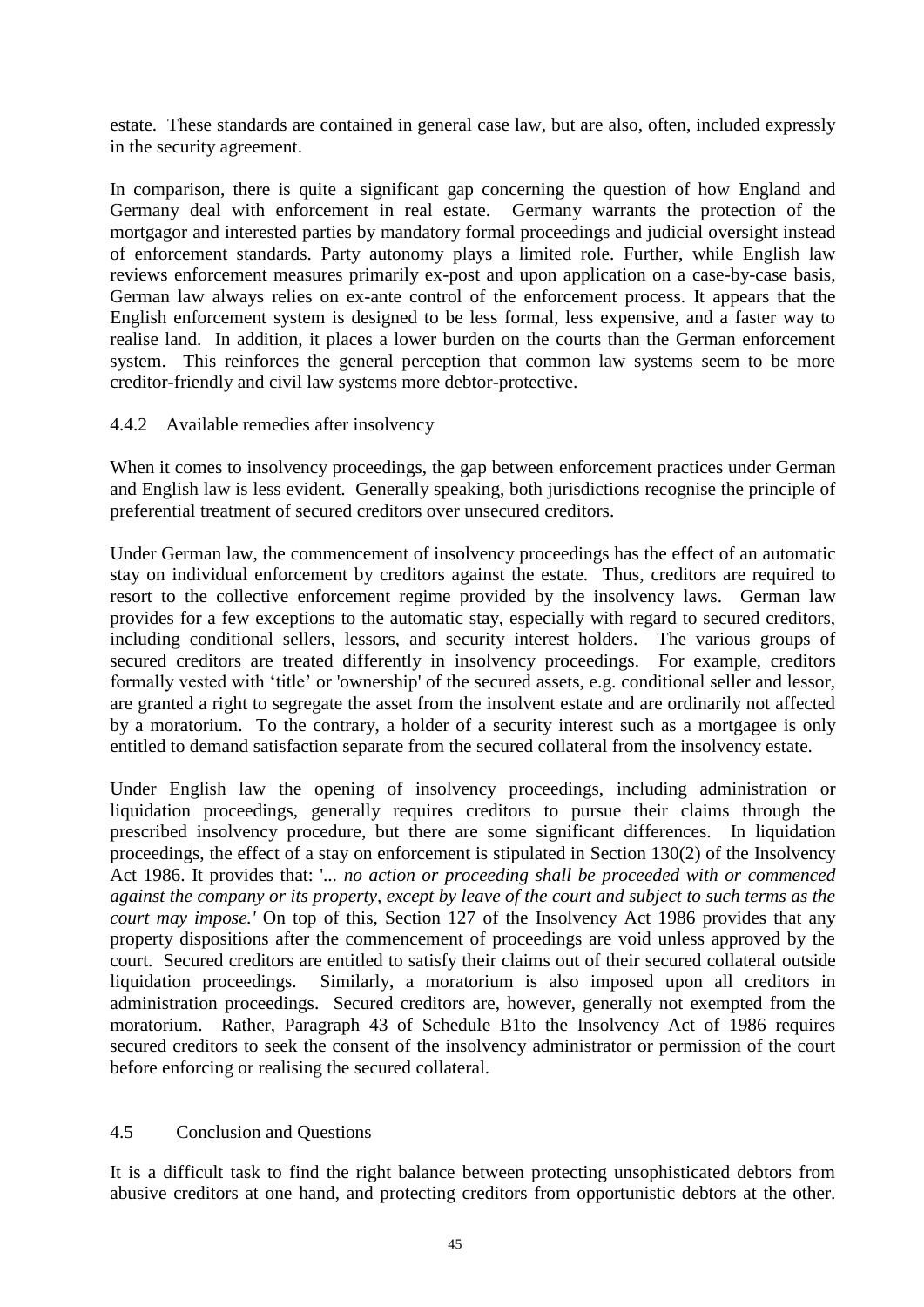States have developed different ways of resolving the conflict between the fundamental right to have an effective remedy and the right to a fair and effective procedure. With regard to the EBRD Study, the assessed national legal systems tend to favour debtors over creditors by providing insufficient safeguards to prevent or sanction exploitative behaviour on the part of debtors. There are virtually no restrictions, sanctions or costs on the right to appeal. That, in turn, provides incentives for debtors to deny cooperation with creditors and exploit the legal system to prevent judicial and private enforcement.

For example, debtors may take advantage of the overloaded institutional systems and vulnerabilities in the enforcement process by preventing effective delivery of court summons, and lodging unsubstantiated substantive appeals and procedural objections with the sole purpose of denying realisation of the security in a timely manner. The problem is often further exacerbated by the fact that these legal systems do not allow for a collective or centralised enforcement process. In Croatia, for example, it is court practice to split enforcement proceedings between different courts depending on the location of assets which are subject to enforcement action. In conclusion, there is a need for further legal reform to ensure that potential abuse to enforcement procedures are limited and all interested parties are incentivised to take a seat at the negotiating table.

- *1. What should be the required steps to initiate enforcement proceedings? What remedies of judicial or extra-judicial nature should be available and to what extent should they be able to be modified by contract? Should the answer to the former question depend on the type of asset, i.e. movable versus immovable, the type of debtor, or the value of the claim?*
- *2. How does the enforcement process protect the rights of debtors and creditors and to what extent is this determined by constitutional requirements? What is the right balance between the legitimate creditors' and debtors' interests in the appeal process?*
- *3. Is there an actual or perceived gap between out-of-court enforcement against the debtor's will in civil and common law jurisdictions? To what extent should a civil or common law jurisdiction appropriate ideas from another?*
- *4. Can mandatory mediation become standard in a commercial and highly time-sensitive legal environment? To what extent, is the Turkish legislation evidence that it can work?*
- *5. What is the proper role of the Courts in national legal systems given the international trend of relying on alternative dispute resolution and private enforcement in both developed and less-developed jurisdictions?*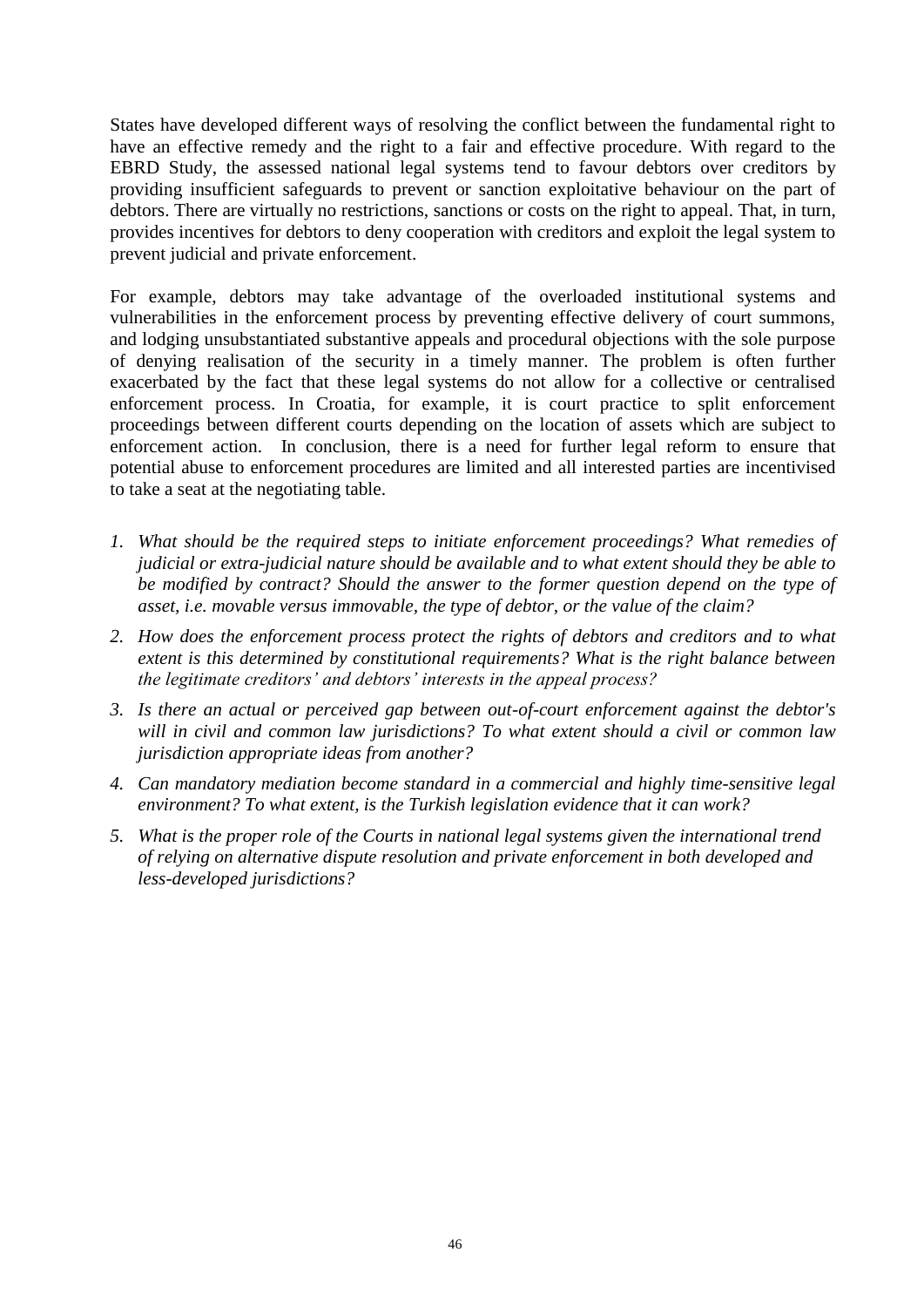#### **ANNEX 1**

#### **OVERVIEW OF SECURED TRANSACTION AND DEBT ENFORCEMENT FRAMEWORK IN THE COUNTRIES COVERED BY THE EBRD STUDY**

#### **1. Securities and Registration**

|                                  | <b>Security registries</b>                                     |                                                                     |                                |                                                                                         |                                                   | <b>Specialist registries</b> |                      | <b>Registration</b>                      |                                      |                                               |                      |  |
|----------------------------------|----------------------------------------------------------------|---------------------------------------------------------------------|--------------------------------|-----------------------------------------------------------------------------------------|---------------------------------------------------|------------------------------|----------------------|------------------------------------------|--------------------------------------|-----------------------------------------------|----------------------|--|
| <b>Study</b><br><b>Countries</b> | Centralised<br>for d<br>registry<br>movable<br>assets $^{107}$ | Centralise<br>registry<br>for<br>immovable<br>assets <sup>108</sup> | for<br>movable<br>assets $109$ | Electroni Electronic<br>c registry registry for indexed<br>immovable<br>assets $^{110}$ | Registry<br>against the<br>pledgor <sup>111</sup> | Ship<br>registry             | Aircraft<br>registry | Notice<br>based<br>system <sup>112</sup> | Transaction<br>based<br>system $113$ | Electronic<br>registratio $\ $ r<br>$n^{114}$ | Registra<br>approval |  |
| <b>Albania</b>                   |                                                                |                                                                     | $\pmb{x}$                      | $\sqrt{115}$                                                                            | ×                                                 |                              |                      |                                          |                                      | ×                                             |                      |  |
| <b>Croatia</b>                   |                                                                |                                                                     | $\mathcal{I}^{116}$            |                                                                                         |                                                   |                              |                      |                                          |                                      |                                               |                      |  |

 $\overline{a}$ 

 $116$  It exists, but not very user friendly. Electronic registration is not possible.

<sup>&</sup>lt;sup>107</sup>The registry is centralised, covering the whole jurisdiction (as opposed to having separate registers in unconnected regional offices).

<sup>&</sup>lt;sup>108</sup>The immovable property register is centralised (as opposed to having separate registers in unconnected regional offices.

<sup>&</sup>lt;sup>109</sup> The register is available online and any third party can examine the register.

<sup>&</sup>lt;sup>110</sup> The register is also available online and any third party can examine the register.

<sup>&</sup>lt;sup>111</sup> The content of the registry can be indexed against the pledgor (using tax/business or personal identification number).

<sup>&</sup>lt;sup>112</sup> In a notice filing system, there is no requirement to register the underlying documentation or even to tender it for scrutiny to the registry staff. All

that needs to be registered is a notice that a security right may exist. Usually, the notice only provides minimal information, such as the identity of the parties and a

general description of the encumbered assets.

<sup>&</sup>lt;sup>113</sup> In a transaction filing system, the actual transaction (the actual security right) is filed in the registry. A transaction filing system traditionally requires that the actual security agreement (or a summary or a sh tendered to the registry staff, who will usually carry out some form of check to ensure that the security

right has been created.

 $114$  Pledges can be registered electronically i.e. no need to visit the registry.

<sup>&</sup>lt;sup>115</sup> While the register is available online, it is not available for the entire country, as this depends on the cadastral zones where the registration of the immovable assets has been completed. In addition, only business or buildings may be verified, while information on lands or plots of lands, or other immovable assets such as agricultural lands, forests etc. are not accessible online. Only public notaries, or bailiff officers may access register, therefore public access is limited.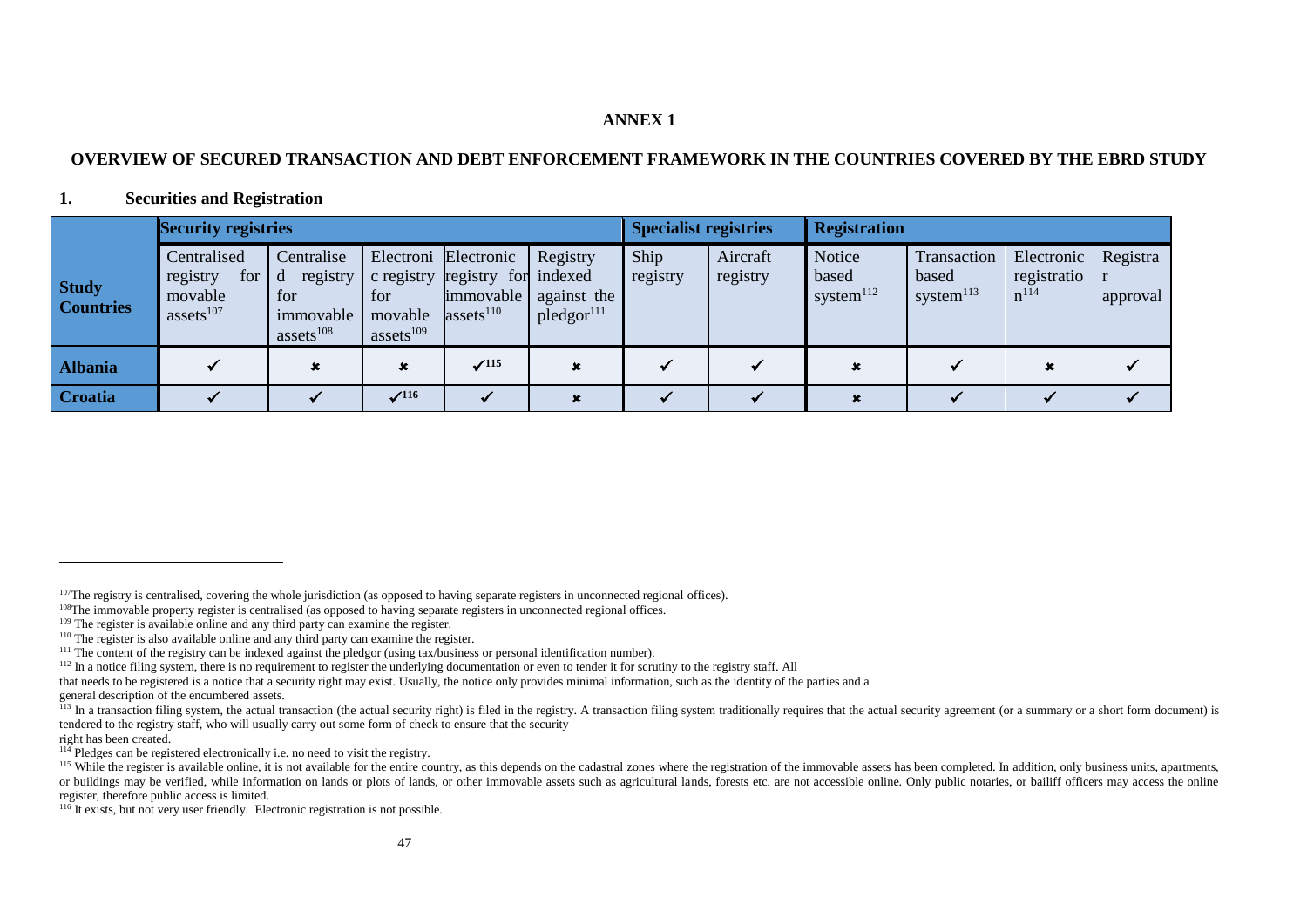| <b>Cyprus</b>  | $\sqrt{117}$ |                                          |                                                                 |  |                                                  |                               |                                                                 |  |
|----------------|--------------|------------------------------------------|-----------------------------------------------------------------|--|--------------------------------------------------|-------------------------------|-----------------------------------------------------------------|--|
| <b>Greece</b>  |              |                                          |                                                                 |  | $\checkmark$ (only<br>pledge over<br>receivables |                               |                                                                 |  |
| <b>Ukraine</b> |              | $\overline{\mathrm{lly}}$ <sup>118</sup> | $\checkmark$ (partia $\checkmark$ ) (partially<br>$\lambda$ 119 |  | $\checkmark$ (movable<br>$s)^{120}$              | $\checkmark$ (immova<br>bles) | $\checkmark$ (partial<br>$\mathbf{I} \mathbf{y}$ <sup>121</sup> |  |

<sup>&</sup>lt;sup>117</sup> Centralised at online Registrar of Companies website.

<sup>&</sup>lt;sup>118</sup> The State Registry of Encumbrances over Movable Property is accessible online for general corporates and individuals, subject to their authentication with an electronic digital signature (e-signature). Electronic reg is unavailable.

<sup>&</sup>lt;sup>119</sup> The Immovable Property Register is accessible online for general corporates and individuals, subject to their authentication with an electronic digital signature (e-signature). Electronic registration option is unava

<sup>120</sup> For registration of security over movable assets, a notice based system is available, whereas a registration of mortgage tends to follow a transaction based system.

<sup>&</sup>lt;sup>121</sup> While the register is available online, electronic registration is available only for notaries, banks, or bailiff officers, which may access the online register. Accordingly, electronic registration is limited and un corporates and individuals.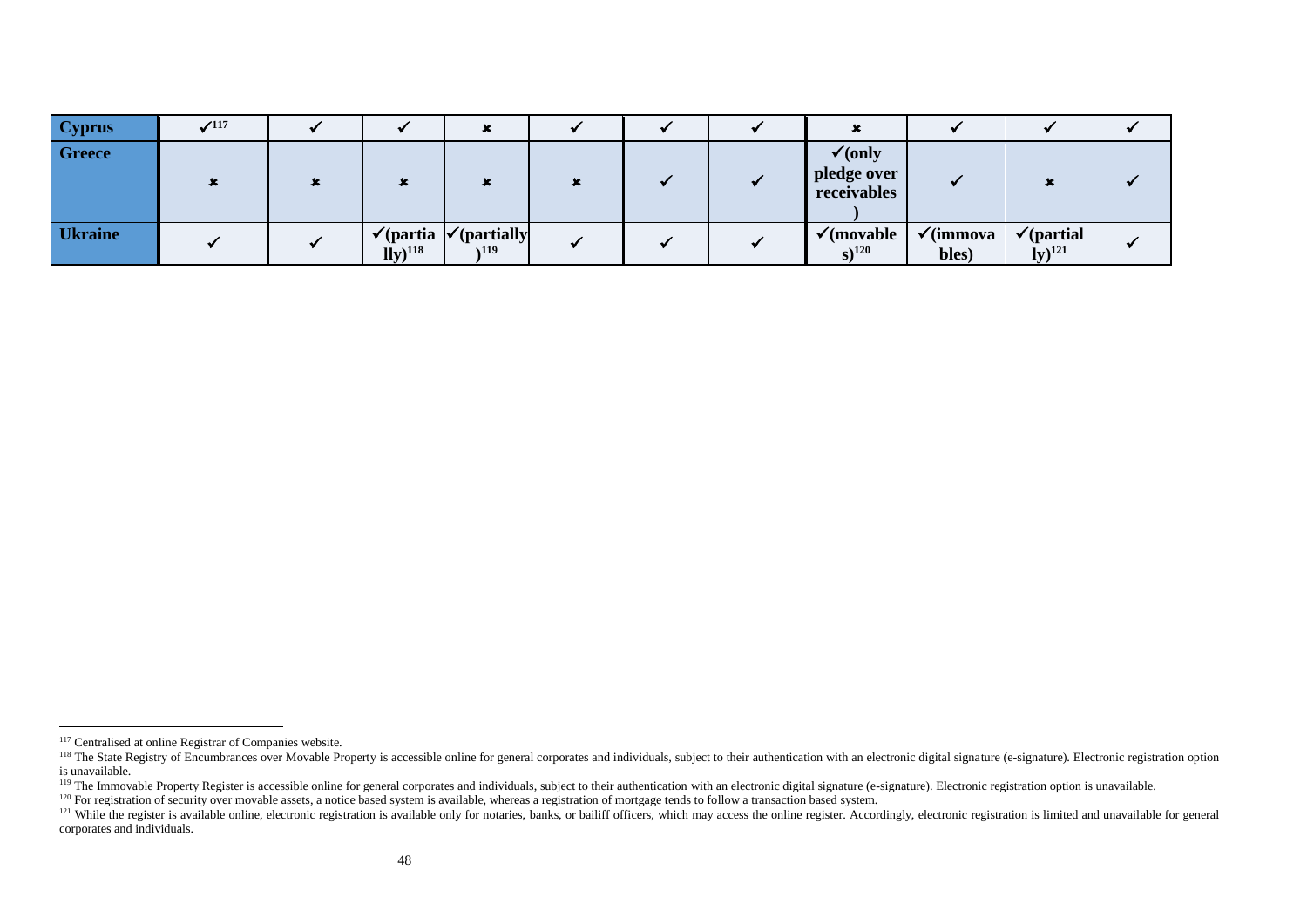#### **2. Enforcement and sale of collateral**

| <b>Study</b><br><b>Countries</b> | <b>Out-of-court</b><br>enforcement                            |                                                | <b>Financial</b><br>collateral    | <b>Enforcement</b><br>outside                                                | <b>Public auctions</b> |              | <b>Electronic</b><br><b>Sales</b> | <b>Organiser</b><br>of<br>public auction              | <b>Private sale</b>       |                                                  |
|----------------------------------|---------------------------------------------------------------|------------------------------------------------|-----------------------------------|------------------------------------------------------------------------------|------------------------|--------------|-----------------------------------|-------------------------------------------------------|---------------------------|--------------------------------------------------|
|                                  | Movables                                                      | Immovable                                      | regime<br>(outside<br>insolvency) | insolvency                                                                   | Movables               | Immovables   | <b>Platform</b>                   | outside<br>insolvency                                 | Movables                  | Immovables                                       |
| <b>Albania</b>                   | $\mathbf x$                                                   | $\pmb{\times}$                                 |                                   | $\star$ (subject to<br>insolvency<br>practitioner<br>discretion)             | $\checkmark$           | ✓            | $\pmb{\times}$                    | <b>Court bailiff</b>                                  | $\pmb{\times}$            | $\boldsymbol{\mathsf{x}}$                        |
| <b>Croatia</b>                   | $\checkmark$                                                  | $\pmb{x}$                                      | $\checkmark$                      | $\pmb{x}$                                                                    | $\checkmark$           | $\checkmark$ | $\checkmark$                      | <b>FINA</b>                                           | $\checkmark$              | $\checkmark$ (Only if<br>agreed) $122$           |
| <b>Cyprus</b>                    | ✔                                                             | $\checkmark$                                   | $\checkmark$                      | $\checkmark$ (for<br>liquidation,<br>subject to<br>liquidator<br>discretion) | $\checkmark$           | $\checkmark$ | $\mathbf{x}^{123}$                | <b>District Land's</b><br><b>Office</b><br>/Creditors | $\checkmark$              | $\checkmark$ (Only if<br>first auction<br>fails) |
| <b>Greece</b>                    | $\mathbf x$<br>(partially<br>out-of-<br>$\text{court})^{124}$ | $\mathbf x$<br>(partially<br>out-of-<br>court) |                                   | $\boldsymbol{\mathsf{x}}$                                                    | $\checkmark$           | ✓            | $\checkmark$                      | <b>Notary public</b>                                  | $\boldsymbol{\mathsf{x}}$ | $\mathbf x$                                      |
| <b>Ukraine</b>                   | $\checkmark$ <sup>125</sup>                                   | $\checkmark$                                   | $\pmb{\times}$                    | $\pmb{\times}$                                                               | $\checkmark$           | $\checkmark$ | $\checkmark$                      | <b>Bailiff</b>                                        | ✓                         |                                                  |

<sup>&</sup>lt;sup>122</sup> Only if agreed by the parties before the scheduled public auction.

 $123$  The electronic register for public auctions should be operational shortly.

<sup>&</sup>lt;sup>124</sup> In cases of: i) registration of the security by means of a notarial deed, ii) enforcement under LD 1923, and iii) pledge enforcement, subject to Court permission for the sale of the assets through auction. Out-of-cou partial, as the proceedings remain subject to the court's supervision, although there is no requirement to obtain an enforcement title prior to the initiation of enforcement proceedings.

<sup>&</sup>lt;sup>125</sup> Except participatory interest in the charter capital of limited liability company, which is disputable. The new LLC Act does not provide for such option, whereas general security law does so.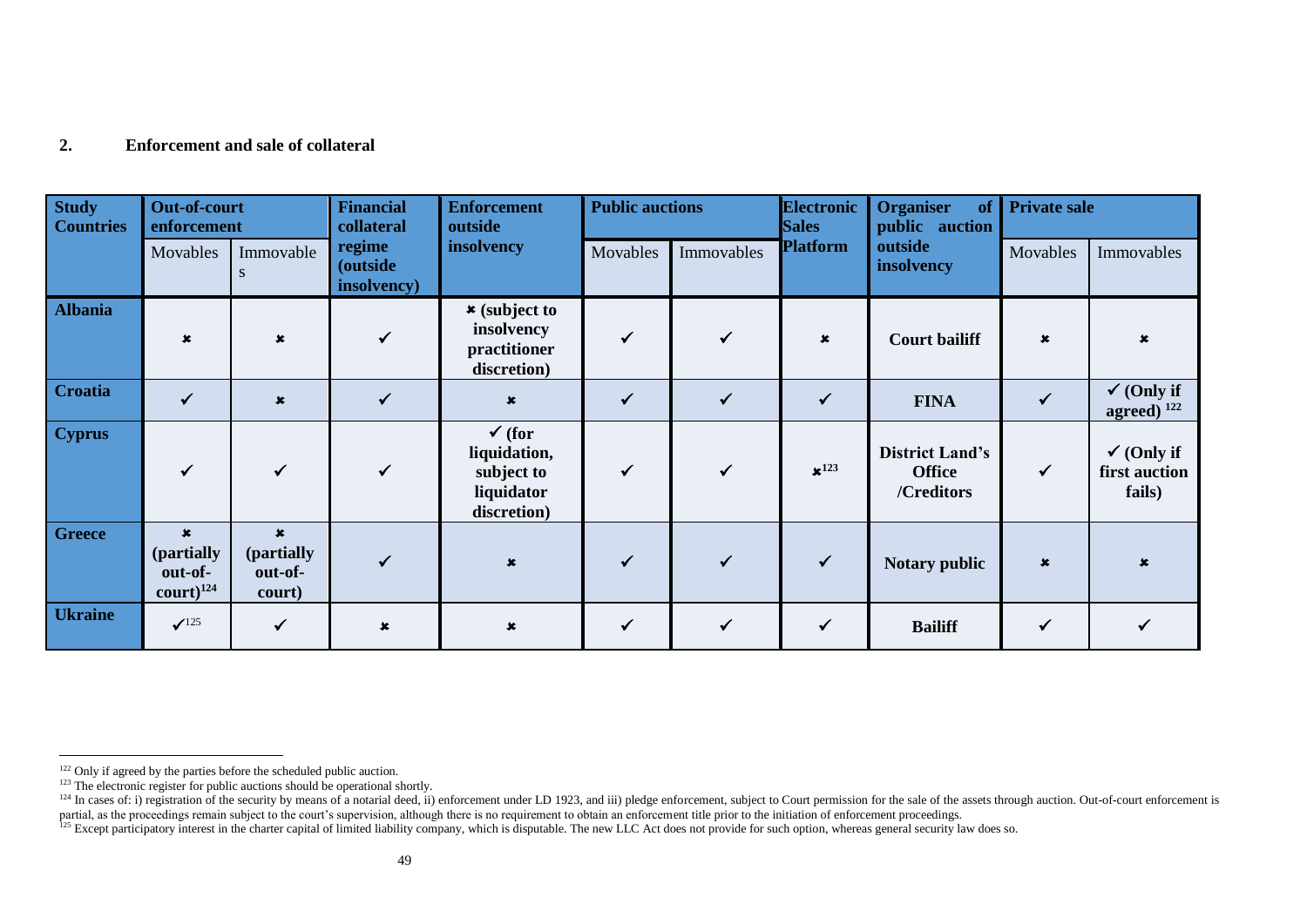#### **3. Institutional framework**

| <b>Study</b><br><b>Countries</b> | <b>Commercial courts/division</b> | <b>Electronic</b><br>court<br>case<br>management | <b>Enforceability of ADR decisions</b> | <b>Bailiffs</b>                                                             |                           | <b>Insolvency</b><br><b>Practitioners</b> |  |
|----------------------------------|-----------------------------------|--------------------------------------------------|----------------------------------------|-----------------------------------------------------------------------------|---------------------------|-------------------------------------------|--|
|                                  |                                   | system                                           | <b>Arbitral</b><br>award               | <b>Mediation settlement</b> Private<br>agreement                            |                           | Public                                    |  |
| <b>Albania</b>                   | ×                                 | $\mathbf x$                                      |                                        | Court stamp needed<br>for enforcement                                       | ✓                         |                                           |  |
| <b>Croatia</b>                   |                                   |                                                  |                                        | Enforceable deed<br>subject to satisfaction<br>of certain conditions<br>126 | $\boldsymbol{\mathsf{x}}$ |                                           |  |
| <b>Cyprus</b>                    | ×                                 | $\boldsymbol{\mathsf{x}}$                        |                                        | Enforceable as a<br>matter of contract                                      | $\pmb{x}$                 |                                           |  |
| <b>Greece</b>                    | $\mathbf x$                       | $\checkmark$ (partial) <sup>127</sup>            |                                        | Court stamp needed<br>for enforcement                                       | $\pmb{x}$                 |                                           |  |
| <b>Ukraine</b>                   |                                   |                                                  |                                        | Enforceable as a<br>matter of contract                                      |                           |                                           |  |

<sup>&</sup>lt;sup>126</sup> Provided the following conditions are met: (i) the agreement is reached within the mediation procedure; (ii) the obligation imposed therein represents an obligation in respect of a certain type of activity (including claims); and (iii) direct enforcement is accepted by the debtor i.e. the original agreement contains an enforcement clause.

<sup>&</sup>lt;sup>127</sup> An electronic system has been established (solon), where the parties may be updated on the procedural aspects/process of their case (receive information on the hearing date, the issuance of a decision, information on adjudicated claim was upheld or rejected etc.). However, the electronic filing of legal documents before the Greek Courts remains optional. A law providing for the exclusive electronic filing of legal documents solely in r administrative law cases has been approved by the Hellenic Parliament on 24 October 2019 (Greek law 4635/2019 published in the Official Government Gazette Issue A no. 167/30.10.2019).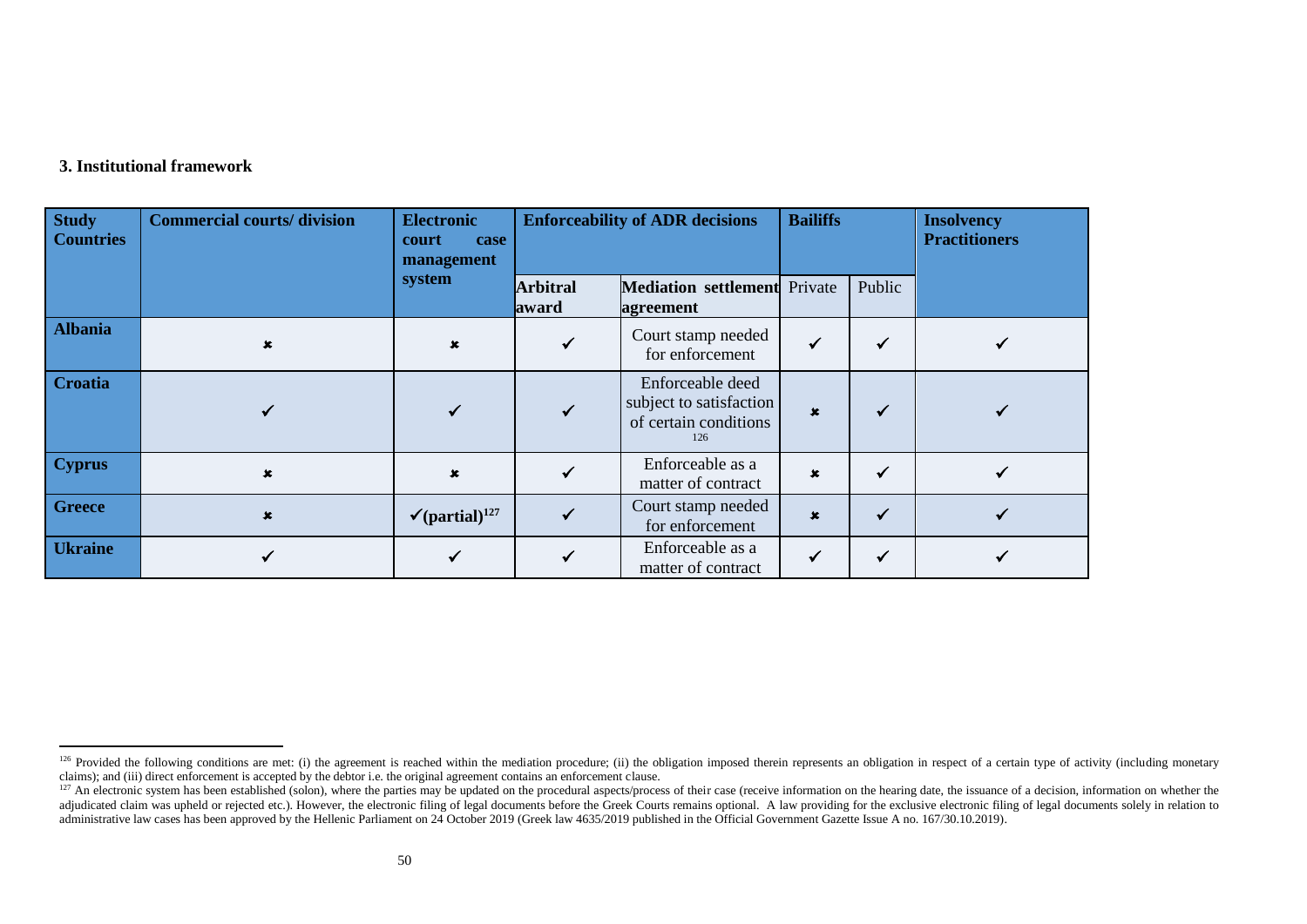#### **BIBLIOGRAPHY**

Akseli O, 'Mediation in disputes arising in the context of the enforcement of security interests' (2017) 22 Uniform Law Review 747

Armour J and others, 'How do creditor rights matter for debt finance? A review of empirical evidence' in Frederique Dahan (ed), *Research Handbook on Secured Financing in Commercial Transactions* (Edward Elgar Publishing 2015)

Bae K and Goya VK, 'Creditor Rights, Enforcement, and Bank Loans' (2009) 64 Journal of Finance 823

Baeck JR and Heytens L, 'Setting a new standard for the harmonization of secured transactions law: the new Belgian Pledge Registry' (2019) 24 Uniform Law Review

Bazinas SV, 'The UNCITRAL Legislative Guide on Secured Transactions' in Gullifer L and Akseli O (eds), *Secured Transactions Law Reform: Principles, Policies and Practice* (1st edn, Hart Publishing 2016)

Boso B and Yalçın D, 'Turkey: Mandatory mediation on commercial disputes' (*CMS*, 21.12.2018) <https://www.cms-lawnow.com/ealerts/2018/12/mandatory-mediation-oncommercial-disputes.> accessed 1 September 2019

Bridge M and others, 'Formalism, Functionalism, and Understanding the Law of Secured Transaction' [1999] McGill Law Journal

––– –––, 'England and Wales', Harry C. Sigman and Eva-Maria Kieninger (eds.) *Cross-Border Security over Tangibles* (Sellier European Law Publishers 2007)

Brinkmann M, 'The position of Secured Creditors in Insolvency' in Horst Eidenmüller and Eva-Maria Kieninger (eds), *The Future of Secured Credit in Europe* (De Gruyter 2008)

Castellano GG, 'Reforming Non‐Possessory Secured Transactions Laws: A New Strategy?' (2015) 78 Modern Law Review

Chebeane MB, 'Alternative dispute resolution (ADR) and secured transactions' (22) Uniform Law Review 773

Cowan R and Gallagher D, 'The International Registry For Aircraft Equipment—The First Seven Years, What We Have Learned' (2014) 45 UCC Law Journal

Dahan F, 'The EBRD's Experience in Secured Transactions Reform: How Can Outsiders Help?' in Orkun Akseli Louise Gullifer (ed), *Secured Transactions Law Reform* (Hart Publishing 2016)

Dakolias M, 'Court Performance Around the World: A Comparative Perspective' <http://documents.worldbank.org/curated/en/639261468758377643/Court-performance-aroundthe-world-a-comparative-perspective> accessed 26 November 2019

Dam KW, 'The Judiciary and Economic Development' U Chicago Law & Economics, Olin Working Paper No 287 <https://papers.ssrn.com/sol3/papers.cfm?abstract\_id=892030> accessed 26 November 2019

Dirix E, 'Remedies of Secured Creditors Outside Insolvency' in Horst Eidenmüller and Eva-Maria Kieninger (eds), *The Future of Secured Credit in Europe* (De Gruyter 2008)

––– –––, 'The New Belgian Act on Security Interests in Movable Property' (2014) International Insolvency Review

Djankov S, McLiesh C and Shleifer A, 'Private credit in 129 countries' (2007) 84 Journal of Financial Economics 299

Dubovec M and Sigman HC, 'Some Thoughts (and Facts) about the Process of Secured Transactions Law Reform, with Special Emphasis on Registration, the Key to Achievement of Reform's Goals' in Spyridon V Bazinas and Orkun Akseli (eds), *International and Comparative Secured Transactions Law: Essays in honour of Roderick A Macdonald* (Bloomsbury Collections 2017), 159-160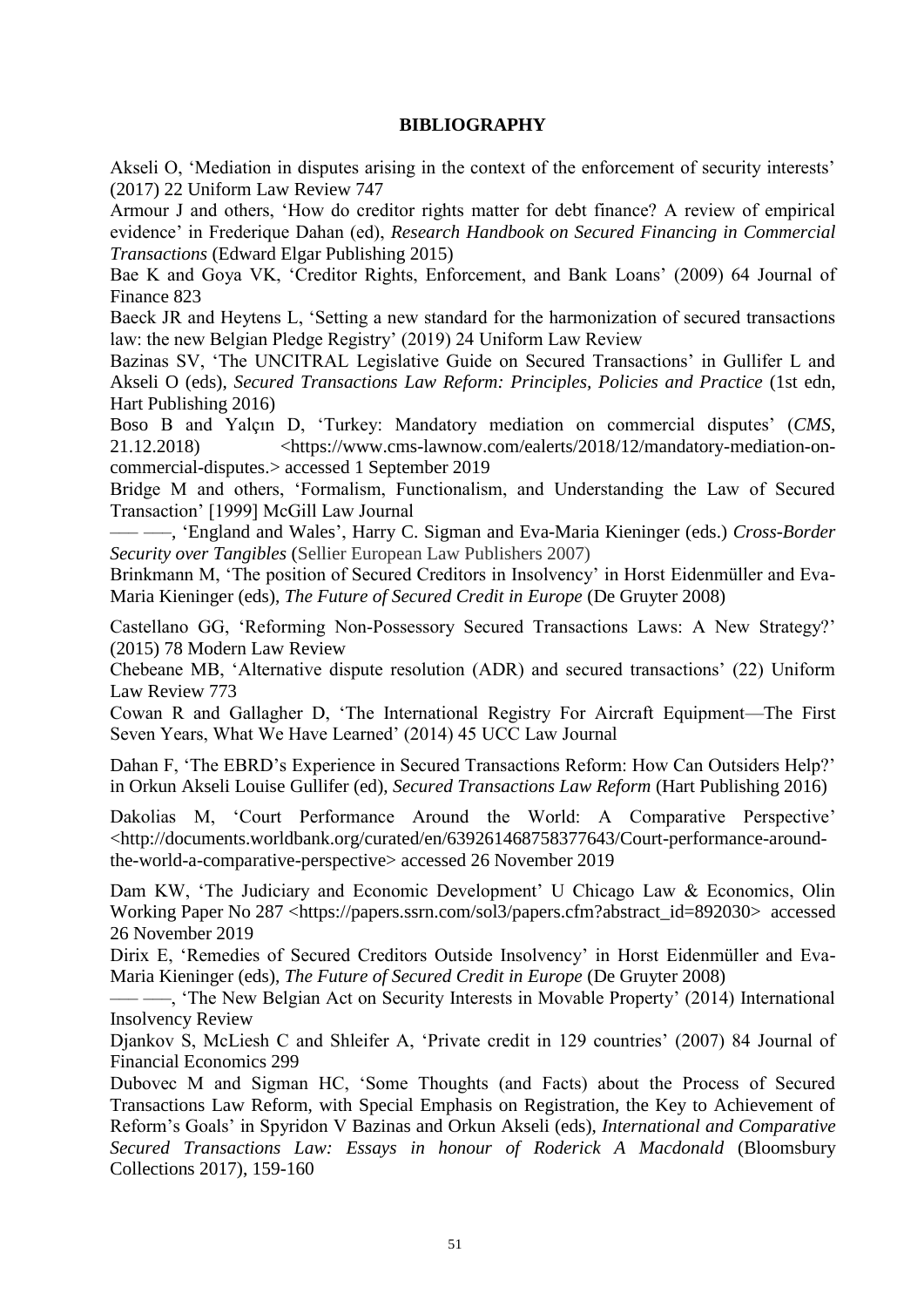d'Urso L, 'Achieving a Balanced Relationship between Mediation and Judicial Proceedings in the European Union' (*Mediate.com Blog*, March 2017) <Achieving a Balanced Relationship between Mediation and Judicial Proceedings in the European Union> accessed 24 October 2019 Esposito G, Sergi Lanau and Sebastiaan Pompe, 'Judicial System Reform in Italy: A Key to Growth' IMF Working Paper <https://www.imf.org/external/pubs/ft/wp/2014/wp1432.pdf> accessed 26 November 2019

Garrido JM and Smith EE, 'Comparative Approaches to the Enforcement of Secured Credit in Insolvency' in Spyridon V Bazinas and Orkun Akseli (eds), *International and Comparative Secured Transactions Law: Essays in honour of Roderick A Macdonald* (Bloomsbury Collections 2017)

Gullifer L and Akseli O (eds), *Secured Transactions Law Reform: Principles, Policies and Practice* (1st edn, Hart Publishing 2016)

Hamwijk D.J.Y., 'Publicity in secured transactions law: Towards a European public notice filing system for non-possessory security rights in movable assets?' (University of Amsterdam 2014) Haselmann R, Pistor K and Vig V, 'How Law Affects Lending' (2010) 23 The Review of Financial Studies 549

Hatzimihail NE, 'Cyprus as a Mixed Legal System' (15 July 2013), Journal of Civil Law Studies Jassaud N and Kang KH, 'A Strategy for eveloping a Market for Nonperforming Loans in Italy' IMF Working Paper <https://www.imf.org/en/Publications/WP/Issues/2016/12/31/A-Strategyfor-Developing-a-Market-for-Nonperforming-Loans-in-Italy-42689> accessed 26 November 2019

Keijser T.R.M.P., 'The potential impact of technology on the enforcement of security interests' in 'Onderneming en Digitalisering' (Enterprise and Digitalization) (Kluwer, 2019)

La Porta R and others, 'Legal Determinants of External Finance' (1997) 52 Journal of Finance 1131

Love I, 'Settling Out of Court: How Effective is Alternative Dispute Resolution' (*The World Bank Group Viewpoint Note Number 329*, 2011)

<http://siteresources.worldbank.org/FINANCIALSECTOR/Resources/282044-

1307652042357/VP329-Setting-out-of-court.pdf> accessed 22 November 2019

Morek R, 'To compel or not to compel: Is mandatory mediation becoming "popular"?' (*Kluwer Mediation Blog*, 2018) <http://mediationblog.kluwerarbitration.com/2018/11/19/to-compel-ornot-to-compel-is-mandatory-mediation-becoming-popular/> accessed 26 November 2019

Mylovanov T et al, 'Selling Toxic Assets in Ukraine. Overview of Current Situation and Suggestions for Improvement of the Auction Design' Kyiv School of Economics (2017)

Nairac C and Adelle J, 'Using Arbitration to Resolve International Financing Disputes' (*Wolters Kluwer Blog*, 23th December 2016)

<http://arbitrationblog.kluwerarbitration.com/2016/12/23/using-arbitration-to-resolve-

international-financing-disputes> accessed 22 November 2019

Nozharov S, 'Economic growth and the reform of the judicial system of Bulgaria in the period 2000-2015' MPRA Paper <https://econpapers.repec.org/paper/pramprapa/72919.htm> accessed 8 November 2019

Pinneiro AC and Cabral C, 'Credit Markets in Brazil: The Role of Judicial Enforcement' IDB Working Paper No 104 <https://papers.ssrn.com/sol3/papers.cfm?abstract\_id=1814648> accessed 26 November 2019

Pompe S and Bergthaler W, 'Reforming the Legal and Institutional Framework for the Enforcement of Civil and Commercial Claims in Portugal' IMF Working Paper <https://www.imf.org/en/Publications/WP/Issues/2016/12/31/Reforming-the-Legal-and-

Institutional-Framework-for-the-Enforcement-of-Civil-and-Commercial-43497> accessed 26 November 2019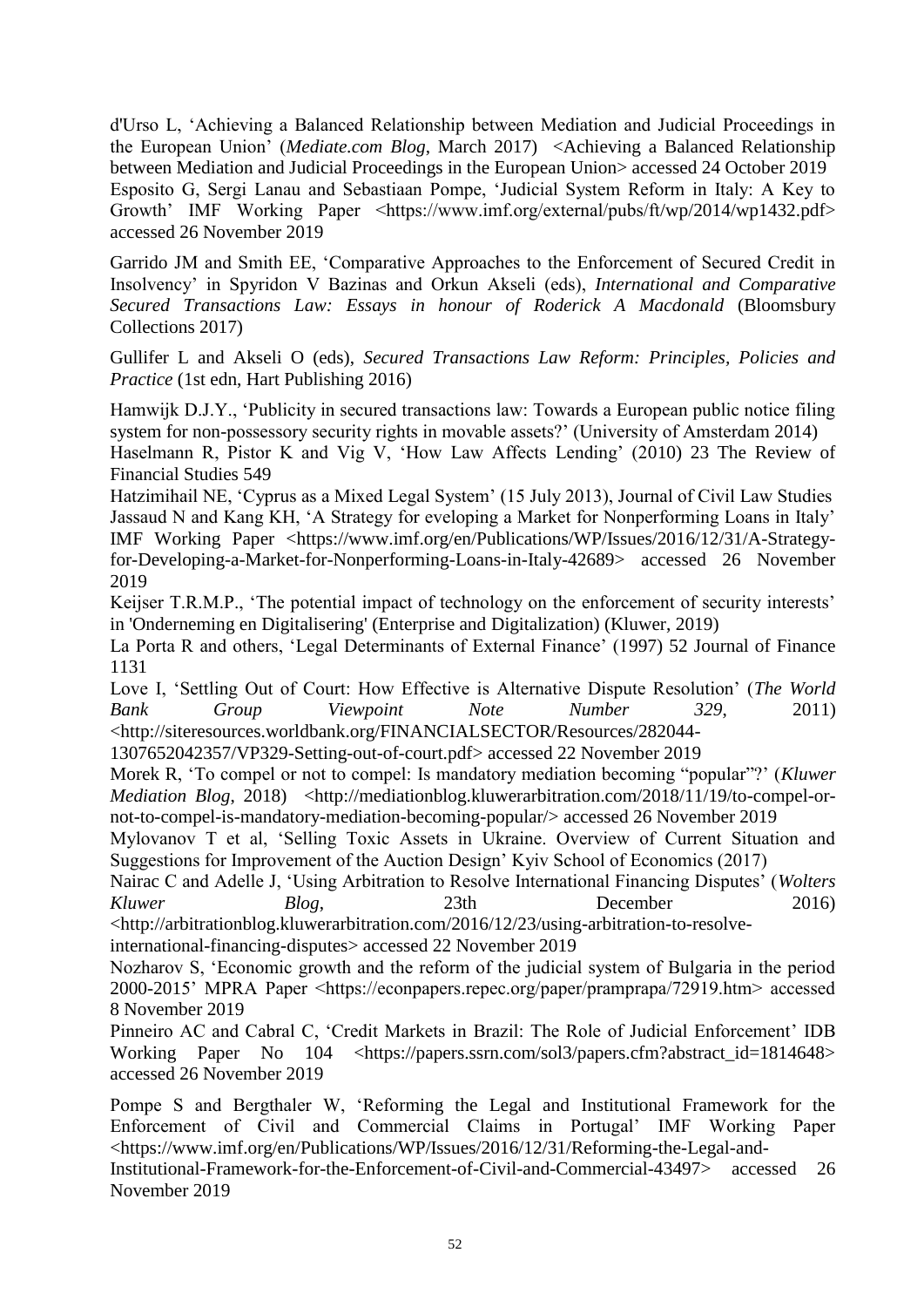Rakob J, 'Germany', Harry C. Sigman and Eva-Maria Kieninger (eds.) *Cross-Border Security over Tangibles* (Sellier European Law Publishers 2007)

Rodríguez de las Heras Ballell T, 'A technological transformation of secured transactions law: visibility, monitoring, and enforcement' (2017) 22 Uniform Law Review Charles W. Mooney, 'Fintech and Secured Transactions Systems of the Future' Law and Contemporary Problems <https://scholarship.law.duke.edu/cgi/viewcontent.cgi?article=4854&context=lcp> accessed 20 November 2019

and Rey JF, 'Modernisation of the Law of Secured Transactions in Spain' in Orkun Akseli Louise Gullifer (ed), *Secured Transactions Law Reform* (Hart Publishing 2016)

Shapoval N et al, 'Selling non-performing loans: new evidence from Ukraine' Kyiv School of Economics, (2019)

Stürner R, 'Principles of Effective Enforcement Feasibility Study' <https://www.unidroit.org/english/governments/councildocuments/2016session/cd-95-13add-02 e.pdf> accessed 15 October 2019

Winship P, 'An Historical Overview of UCC Article 9' in Gullifer L and Akseli O (eds), *Secured Transactions Law Reform: Principles, Policies and Practice* (1st edn, Hart Publishing 2016) Wood PR, *Comparative Law of Security Interests and Title Finance* of the Law and Practice of International Finance Series ( $3<sup>rd</sup>$  edn, Sweet & Maxwell 2019)

European Commission Impact Assessment, Part 1 and 2, The development of secondary markets for non-performing loans by removing undue impediments to loan servicing by third parties and the transfer of loans accompanying the Proposal for a Directive of the European Parliament and of the Council on Credit Servicers, Credit Purchasers and the Recovery of Collateral

European Parliament, 'Quantifying the cost of not using mediation – a data analysis' (2011) <http://www.europarl.europa.eu/document/activities/cont/201105/20110518ATT19592/2011051 8ATT19592EN.pdf> accessed 27 November 2019

European Parliament, 'A Ten-Year-Long "EU Mediation Paradox" When an EU Directive Needs To Be More' November 2018 <http://www.europarl.europa.eu/RegData/etudes/BRIE/2018/608847/IPOL\_BRI(2018)608847\_ EN.pdf> accessed 24 October 2019

OECD, 'Judicial performance and its determinants: a cross-country perspective' OECD Economic Policy Papers No 05 <https://www.oecd.org/eco/growth/judicial-performance.htm> accessed 26 November 2019

OECD, 'What makes civil justice effective?' OECD Economic Policy Papers No 18 <https://www.oecd.org/eco/growth/judicial-performance.htm> accessed 26 November 2019

SRSS and EC Functional Review of the Courts System of Cyprus, technical Assistance Project 2017/2018 IPA, Ireland available at [<http://www.supremecourt.gov.cy/Judicial/SC.nsf/9c88e6190990f07fc22583530034b198/15536](http://www.supremecourt.gov.cy/Judicial/SC.nsf/9c88e6190990f07fc22583530034b198/15536820389ECD97C225839A00300FB5/$file/Functional%20Review%20of%20Courts%20System%20of%20Cyprus%20(IPA%20Ireland)%20-%20Final%20Report%20March%202018.pdf) [820389ECD97C225839A00300FB5/\\$file/Functional%20Review%20of%20Courts%20System%](http://www.supremecourt.gov.cy/Judicial/SC.nsf/9c88e6190990f07fc22583530034b198/15536820389ECD97C225839A00300FB5/$file/Functional%20Review%20of%20Courts%20System%20of%20Cyprus%20(IPA%20Ireland)%20-%20Final%20Report%20March%202018.pdf) [20of%20Cyprus%20\(IPA%20Ireland\)%20-%20Final%20Report%20March%202018.pdf>](http://www.supremecourt.gov.cy/Judicial/SC.nsf/9c88e6190990f07fc22583530034b198/15536820389ECD97C225839A00300FB5/$file/Functional%20Review%20of%20Courts%20System%20of%20Cyprus%20(IPA%20Ireland)%20-%20Final%20Report%20March%202018.pdf) accessed 28 November 2019

Study Report on the legal framework for the enforcement of commercial creditors' claims in selected European Bank for Reconstruction and Development countries of operations (Albania, Croatia, Cyprus, Greece and Ukraine) accessible at [<https://www.ebrd.com/insolvency-sector](https://www.ebrd.com/insolvency-sector-assessment/enforcement-study.pdf)[assessment/enforcement-study.pdf>](https://www.ebrd.com/insolvency-sector-assessment/enforcement-study.pdf) accessed 27 November 2019

Vienna Initiative, 'NPL Monitor for the CESEE region (H1 2019)' <http://npl.viennainitiative.com/assets/Uploads/2019/06/c3676d2ea8/npl-monitor-2019-H1.pdf> accessed 26 November 2019